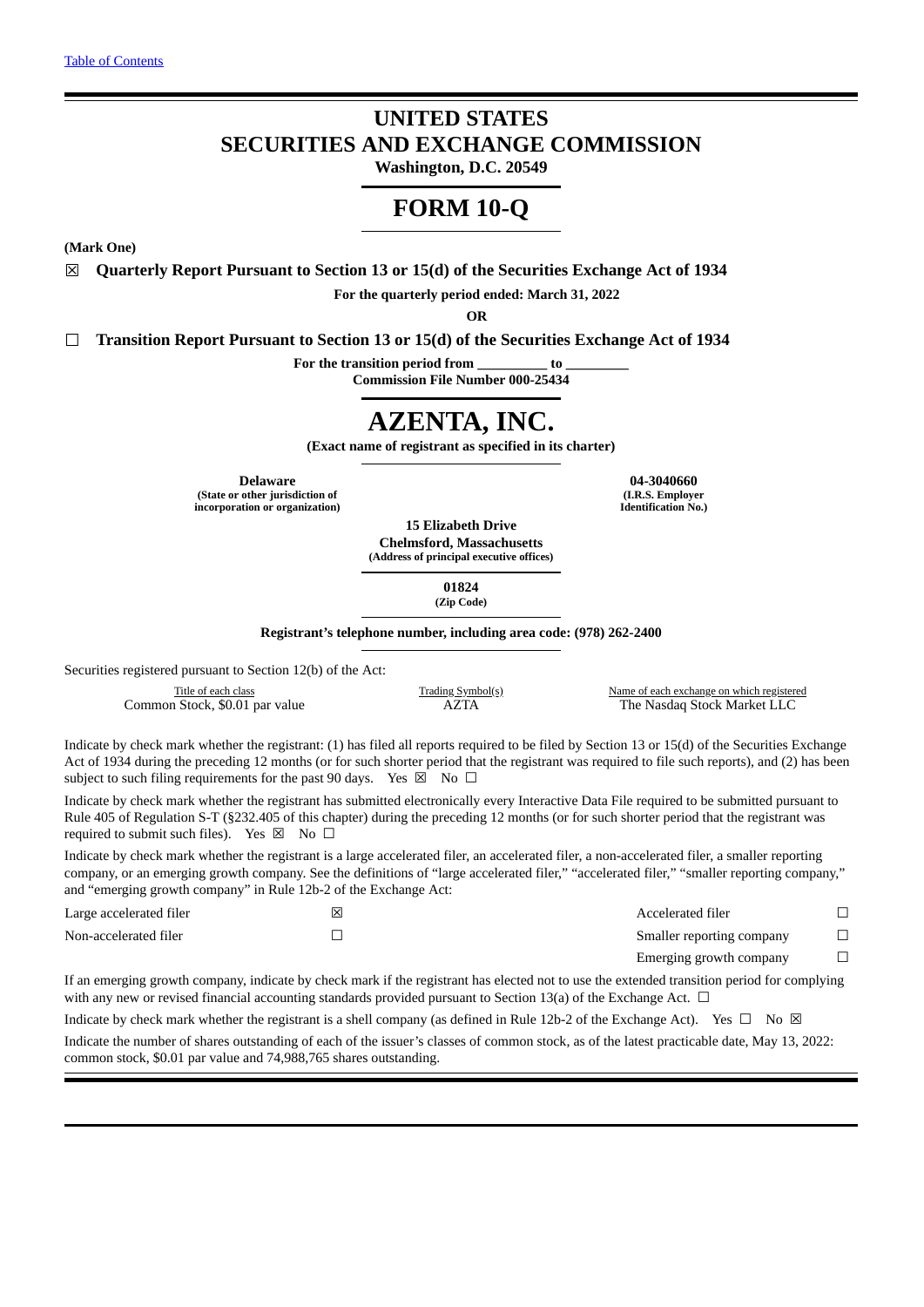# AZENTA, INC.

# Table of Contents

# **PAGE NUMBER**

<span id="page-1-0"></span>

| PART I. FINANCIAL INFORMATION                                                                                                       |                |
|-------------------------------------------------------------------------------------------------------------------------------------|----------------|
| <b>Item 1. Consolidated Financial Statements</b>                                                                                    |                |
| Consolidated Balance Sheets as of March 31, 2022 and September 30, 2021 (unaudited)                                                 | 3              |
| Consolidated Statements of Operations for the three and six months ended March 31, 2022 and 2021<br>(unaudited)                     | $\overline{4}$ |
| Consolidated Statements of Comprehensive Income for the three and six months ended March 31, 2022<br>and 2021 (unaudited)           | 5              |
| Consolidated Statements of Cash Flows for the six months ended March 31, 2022 and 2021 (unaudited)                                  | 6              |
| Consolidated Statements of Changes in Stockholders Equity for the three and six months ended March 31,<br>2022 and 2021 (unaudited) | 7              |
| <b>Notes to Consolidated Financial Statements (unaudited)</b>                                                                       | 8              |
| <b>Item 2. Management's Discussion and Analysis of Financial Condition and Results of Operations</b>                                | 34             |
| <b>Item 3. Quantitative and Qualitative Disclosures About Market Risk</b>                                                           | 49             |
| <b>Item 4. Controls and Procedures</b>                                                                                              | 49             |
| PART II. OTHER INFORMATION                                                                                                          |                |
| Item 1. Legal Proceedings                                                                                                           | 50             |
| <b>Item 1A. Risk Factors</b>                                                                                                        | 50             |
| Item 6. Exhibits                                                                                                                    | 51             |
| <b>Signatures</b>                                                                                                                   | 52             |
|                                                                                                                                     |                |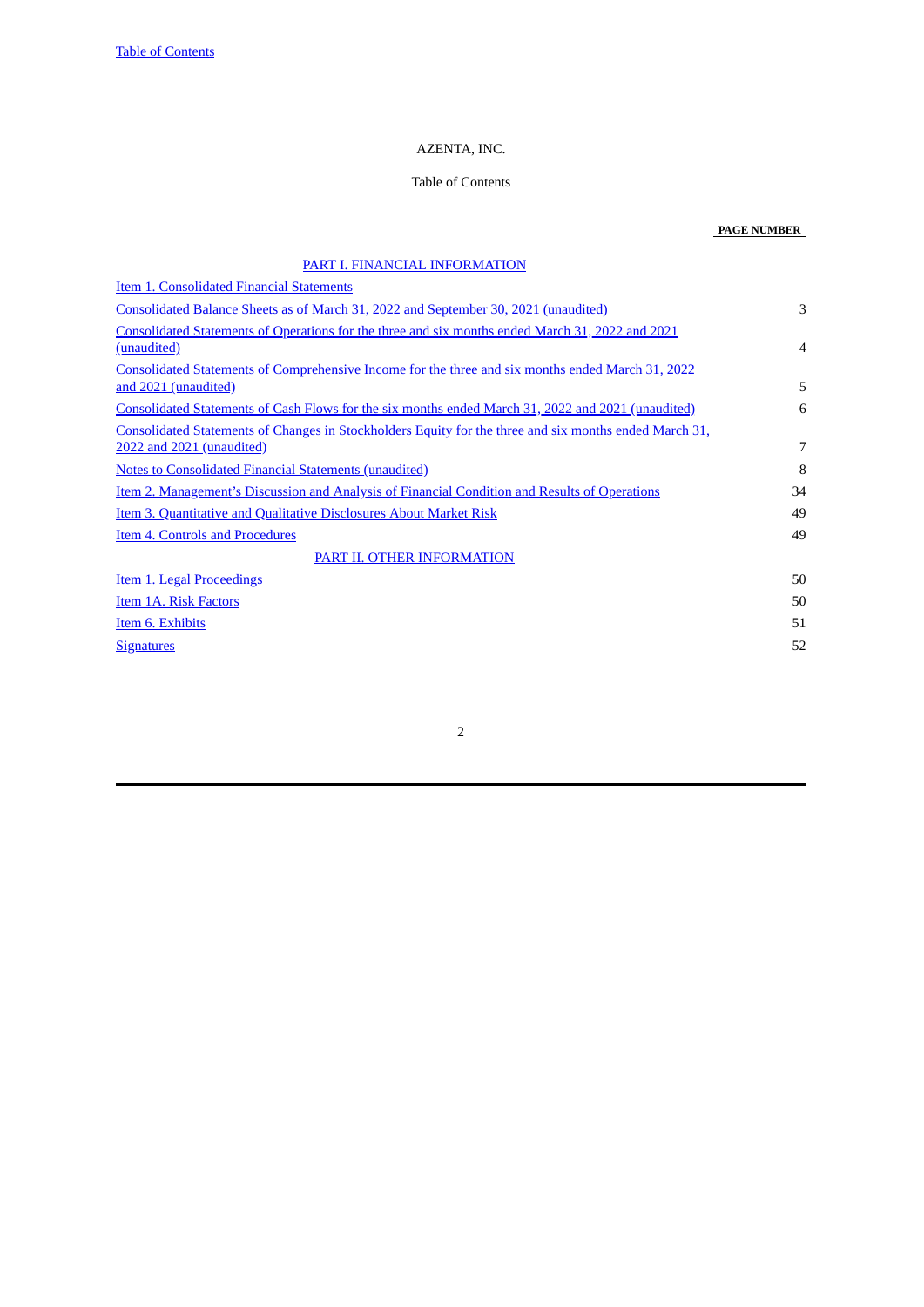# **PART I. FINANCIAL INFORMATION**

### <span id="page-2-2"></span><span id="page-2-1"></span><span id="page-2-0"></span>*Item 1. Consolidated Financial Statements*

# AZENTA, INC. CONSOLIDATED BALANCE SHEETS (unaudited) (In thousands, except share and per share data)

 **March 31, September 30, 2022 2021** Assets **Assets** and the contract of the contract of the contract of the contract of the contract of the contract of Current assets Cash and cash equivalents **6 1,936,291** \$ 227,427 Marketable securities 816,512 816,512 Accounts receivable, net of allowance for expected credit losses (\$4,622 and \$4,318, respectively) 137,578 119,877 Inventories 77,752 60,398 Prepaid expenses and other current assets **74,961** 58,198 Current assets held for sale — 311,385 Total current assets 3,043,094 777,366 Property, plant and equipment, net 150,426 130,719 Long-term marketable securities 260,220 3,598 Long-term deferred tax assets 1,816 10,043 Goodwill 467,746 469,356 Intangible assets, net 170,507 186,534 Other assets 65,237 58,068 Non-current assets held for sale extending the same mass of the sale dependence of the sale dependence of the sale  $\sim$  183,828 Total assets \$ 4,159,046 \$ 1,819,512 Liabilities and Stockholders' Equity Current liabilities Accounts payable **12,360 6** 42,360 Deferred revenue 30,700 25,724 Accrued warranty and retrofit costs 2,330 2,330 Accrued compensation and benefits **41,708** 33,183 Accrued restructuring costs 304 304 Accrued income taxes payable 6.711 Accrued expenses and other current liabilities **103,537** 103,537 103,537 Current liabilities held for sale — 128,939 Total current liabilities 617,963 345,088 Long-term debt — 49,677 Long-term tax reserves 2,023 1,973 Long-term deferred tax liabilities 17,502 13,030 Long-term pension liabilities 720 705 Long-term operating lease liabilities 48,698 45,088 Other long-term liabilities 6,173 Non-current liabilities held for sale expansion of the same state of the same state  $\sim$  32,444 Total liabilities 694,070 494,178 Commitments and contingencies (Note 16) Stockholders' Equity Preferred stock, \$0.01 par value - 1,000,000 shares authorized, no shares issued or outstanding  $-$ Common stock, \$0.01 par value - 125,000,000 shares authorized, 88,445,490 shares issued and 74,983,621 shares outstanding at March 31, 2022, 87,808,922 shares issued and 74,347,053 shares outstanding at September 30, 2021 885 878 Additional paid-in capital 1,976,112 and 1,976,112 and 1,986,796 1,976,112 Accumulated other comprehensive income (7,398) 19,351 Treasury stock, at cost - 13,461,869 shares (200,956) (200,956) Retained earnings (accumulated deficit) 1,685,649 (470,051) Total stockholders' equity 3,464,976 1,325,334 Total liabilities and stockholders' equity \$ 4,159,046 \$ 1,819,512

The accompanying notes are an integral part of these unaudited consolidated financial statements.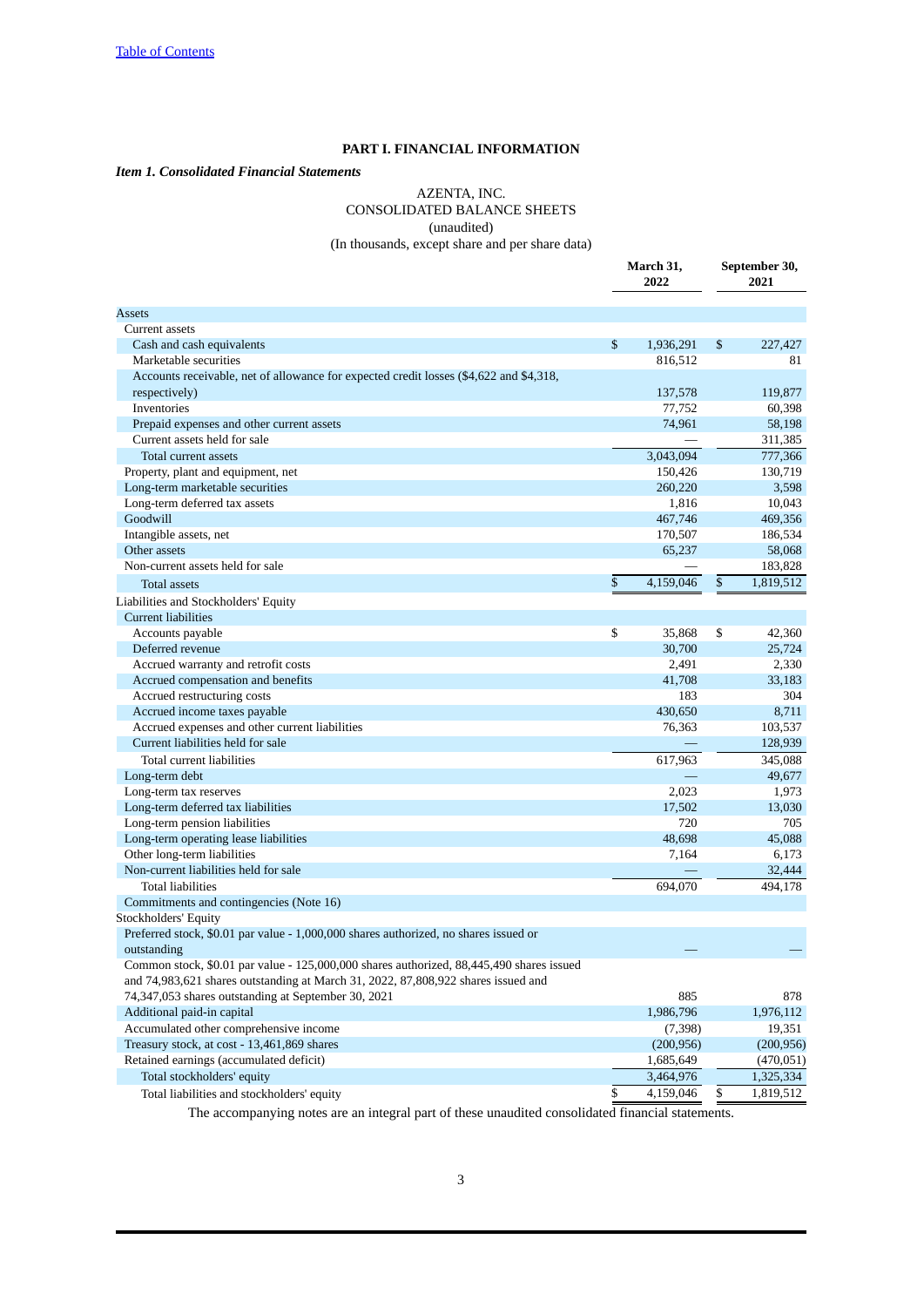#### AZENTA, INC. CONSOLIDATED STATEMENTS OF OPERATIONS (unaudited) (In thousands, except per share data)

<span id="page-3-0"></span>

|                                                          | <b>Three Months Ended</b><br>March 31, |             |     |          |     | <b>Six Months Ended</b><br>March 31, |    |         |
|----------------------------------------------------------|----------------------------------------|-------------|-----|----------|-----|--------------------------------------|----|---------|
|                                                          |                                        | 2022        |     | 2021     |     | 2022                                 |    | 2021    |
| Revenue                                                  |                                        |             |     |          |     |                                      |    |         |
| Products                                                 | S                                      | 49,449      | \$. | 46,233   | \$. | 95,318                               | \$ | 87,695  |
| <b>Services</b>                                          |                                        | 96,095      |     | 83,302   |     | 189,878                              |    | 159,982 |
| Total revenue                                            |                                        | 145,544     |     | 129,535  |     | 285,196                              |    | 247,677 |
| Cost of revenue                                          |                                        |             |     |          |     |                                      |    |         |
| Products                                                 |                                        | 24,953      |     | 22,787   |     | 49,475                               |    | 45,580  |
| <b>Services</b>                                          |                                        | 49,766      |     | 48,848   |     | 97,852                               |    | 86,862  |
| Total cost of revenue                                    |                                        | 74,719      |     | 71,635   |     | 147,327                              |    | 132,442 |
| Gross profit                                             |                                        | 70,825      |     | 57,900   |     | 137,869                              |    | 115,235 |
| Operating expenses                                       |                                        |             |     |          |     |                                      |    |         |
| Research and development                                 |                                        | 6,896       |     | 5,236    |     | 13,381                               |    | 10,324  |
| Selling, general and administrative                      |                                        | 68,515      |     | 61,892   |     | 129,226                              |    | 113,823 |
| Restructuring charges                                    |                                        | 122         |     | 92       |     | 295                                  |    | 53      |
| Total operating expenses                                 |                                        | 75,533      |     | 67,220   |     | 142,902                              |    | 124,200 |
| <b>Operating loss</b>                                    |                                        | (4,708)     |     | (9,320)  |     | (5,033)                              |    | (8,965) |
| Interest income                                          |                                        | 3,076       |     | 18       |     | 3,111                                |    | 94      |
| Interest expense                                         |                                        | (1,555)     |     | (452)    |     | (2,010)                              |    | (1,008) |
| Loss on extinguishment of debt                           |                                        | (632)       |     |          |     | (632)                                |    |         |
| Other income (expenses), net                             |                                        | (1, 170)    |     | 108      |     | (2, 248)                             |    | 1,389   |
| Loss before income taxes                                 |                                        | (4,989)     |     | (9,646)  |     | (6, 812)                             |    | (8,490) |
| Income tax benefit                                       |                                        | (3, 173)    |     | (2,310)  |     | (7, 853)                             |    | (3,860) |
| (Loss) income from continuing operations                 |                                        | (1, 816)    |     | (7, 336) |     | 1,041                                |    | (4,630) |
| Income from discontinued operations, net of tax          |                                        | 2,121,690   |     | 31,084   |     | 2,162,152                            |    | 54,406  |
| Net income                                               |                                        | \$2,119,874 | \$  | 23,748   |     | $\overline{$}2,163,193$              | \$ | 49,776  |
| Basic net income per share:                              |                                        |             |     |          |     |                                      |    |         |
| (Loss) income from continuing operations                 | \$                                     | (0.02)      | \$  | (0.10)   | \$  | 0.01                                 | \$ | (0.06)  |
| Income from discontinued operations, net of tax          |                                        | 28.31       |     | 0.42     |     | 28.90                                |    | 0.73    |
| Basic net income per share                               | \$                                     | 28.28       | \$  | 0.32     | \$  | 28.91                                | \$ | 0.67    |
| Diluted net income per share:                            |                                        |             |     |          |     |                                      |    |         |
| (Loss) income from continuing operations                 | \$                                     | (0.02)      | \$  | (0.10)   | \$  | 0.01                                 | \$ | (0.06)  |
| Income from discontinued operations, net of tax          |                                        | 28.31       |     | 0.42     |     | 28.77                                |    | 0.73    |
| Diluted net income per share                             | $\overline{\$}$                        | 28.28       | \$  | 0.32     | \$  | 28.79                                | \$ | 0.67    |
| Weighted average shares used in computing net income per |                                        |             |     |          |     |                                      |    |         |
| share:                                                   |                                        |             |     |          |     |                                      |    |         |
| <b>Basic</b>                                             |                                        | 74,958      |     | 74,265   |     | 74,823                               |    | 74,142  |
| <b>Diluted</b>                                           |                                        | 74,958      |     | 74,265   |     | 75,145                               |    | 74,142  |

The accompanying notes are an integral part of these unaudited consolidated financial statements.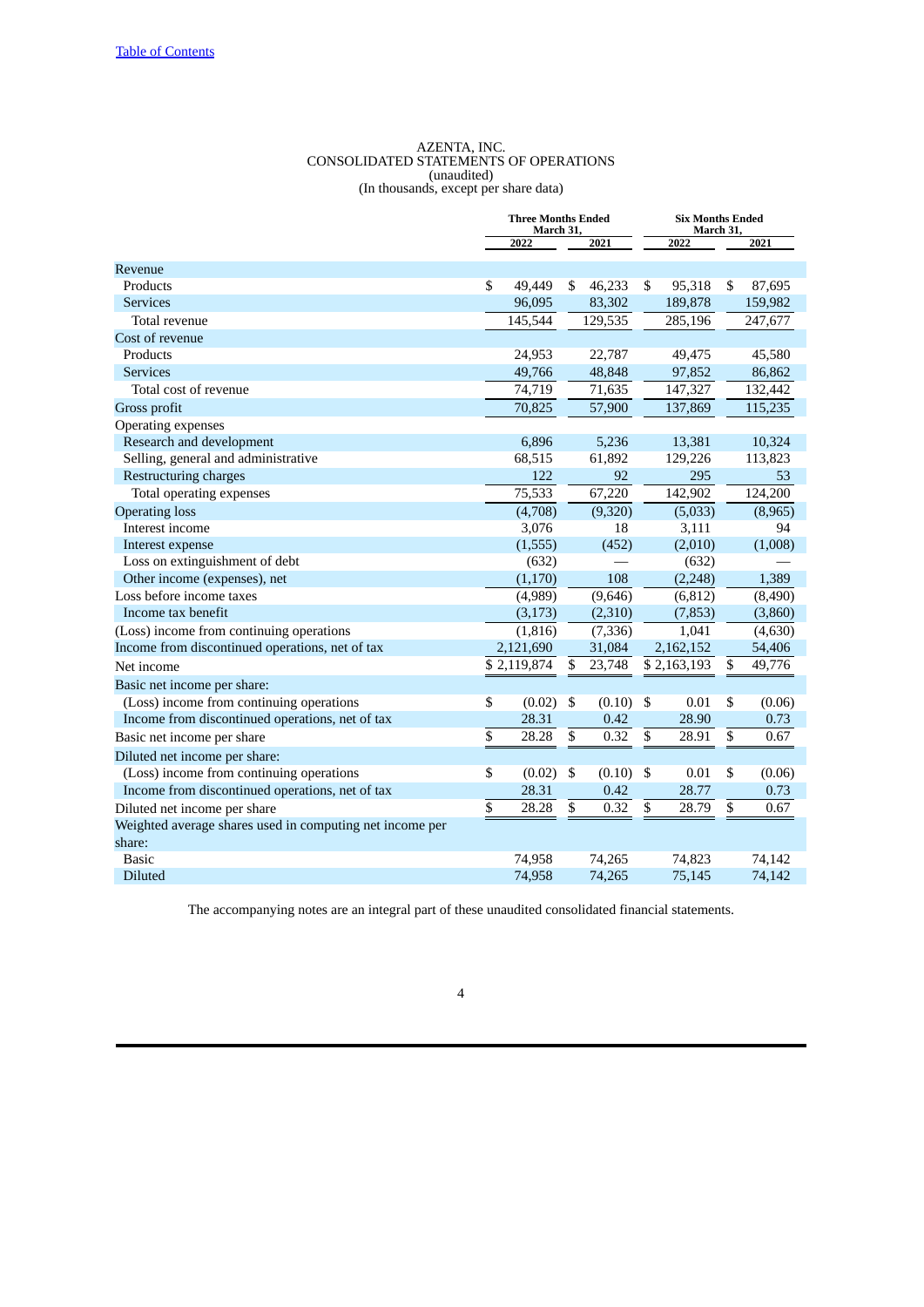# AZENTA, INC. CONSOLIDATED STATEMENTS OF COMPREHENSIVE INCOME (unaudited) (In thousands)

<span id="page-4-0"></span>

|                                                                       | <b>Three Months Ended</b><br>March 31, |          | <b>Six Months Ended</b><br>March 31, |          |  |
|-----------------------------------------------------------------------|----------------------------------------|----------|--------------------------------------|----------|--|
|                                                                       | 2022                                   | 2021     | 2022                                 | 2021     |  |
| Net income                                                            | \$2,119,874                            | \$23,748 | \$2,163,193                          | \$49,776 |  |
| Other comprehensive income, net of tax:                               |                                        |          |                                      |          |  |
| Foreign currency translation reclassification adjustments included    |                                        |          |                                      |          |  |
| in income from discontinued operation (Note 2)                        | (16, 567)                              |          | (16, 567)                            |          |  |
| Net investment hedge currency translation adjustment                  | 10,673                                 |          | 10.673                               |          |  |
| Foreign currency translation adjustments                              | (22, 431)                              | (12,547) | (17,630)                             | 717      |  |
| Unrealized loss on marketable securities, net of tax effects of \$0,  |                                        |          |                                      |          |  |
| \$0 fiscal years 2022 and 2021                                        | (3,306)                                |          | (3,306)                              |          |  |
| Actuarial gains, net of tax effects of \$20 and \$21 during the three |                                        |          |                                      |          |  |
| and six months ended March 31, 2022, (\$4) and \$1 during the         |                                        |          |                                      |          |  |
| three and six months ended March 31, 2021                             | 84                                     | 39       | 81                                   |          |  |
| Total other comprehensive income, net of tax                          | (31, 547)                              | (12,508) | (26,749)                             | 718      |  |
| Comprehensive income                                                  | \$2.088,327                            | 11.240   | \$2,136,444                          | \$50,494 |  |

The accompanying notes are an integral part of these unaudited consolidated financial statements.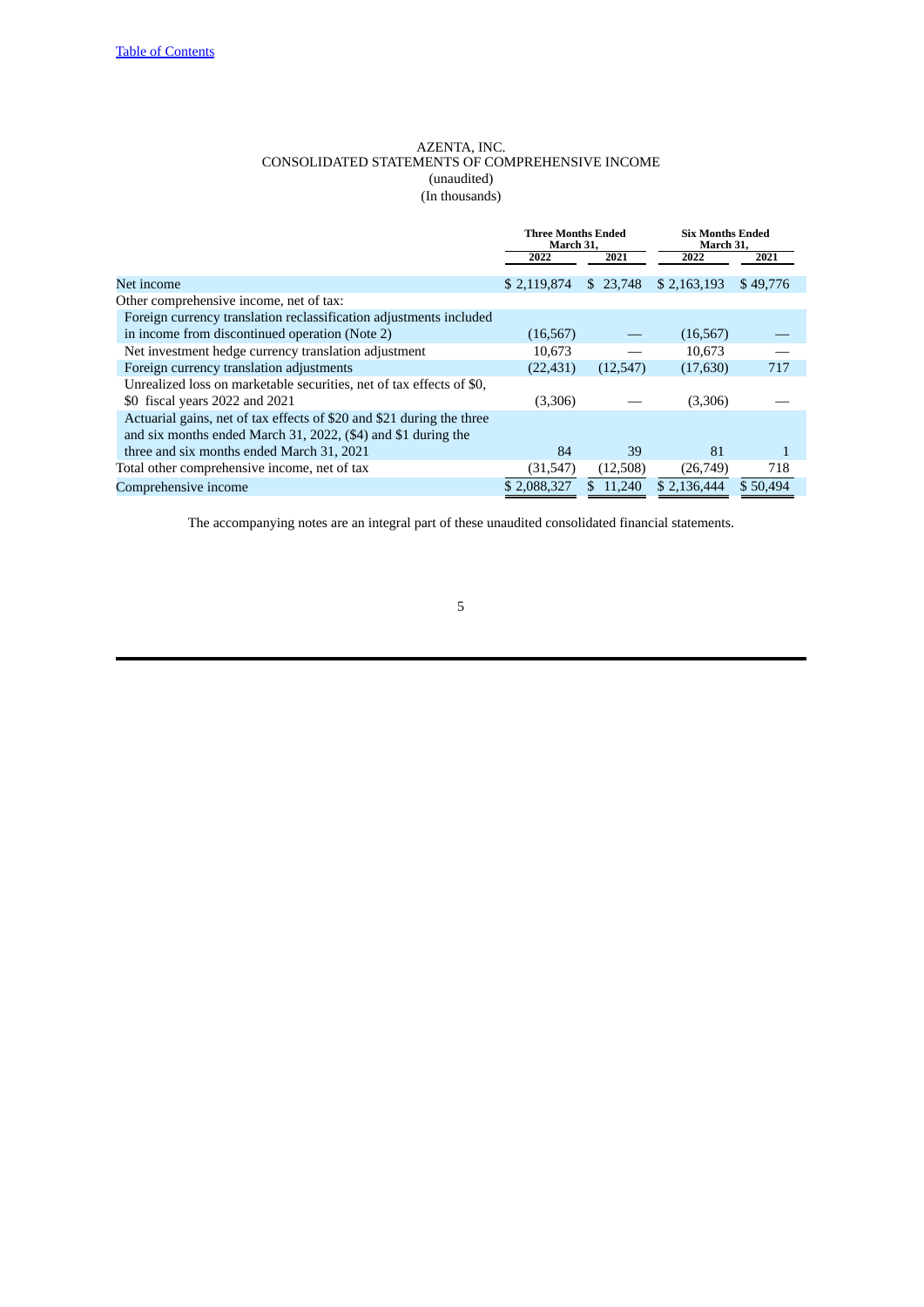# AZENTA, INC. CONSOLIDATED STATEMENTS OF CASH FLOWS (unaudited) (In thousands)

<span id="page-5-0"></span>

|                                                                                                      | <b>Six Months Ended</b><br>March 31, |                  |               |  |  |  |
|------------------------------------------------------------------------------------------------------|--------------------------------------|------------------|---------------|--|--|--|
|                                                                                                      |                                      | 2022             | 2021          |  |  |  |
| Cash flows from operating activities                                                                 |                                      |                  |               |  |  |  |
| Net income                                                                                           | \$                                   | 2,163,193        | \$<br>49,776  |  |  |  |
| Adjustments to reconcile net income to net cash provided by operating activities:                    |                                      |                  |               |  |  |  |
| Depreciation and amortization                                                                        |                                      | 26.005           | 31,543        |  |  |  |
| Stock-based compensation                                                                             |                                      | 7,230            | 14,191        |  |  |  |
| Amortization of deferred financing costs                                                             |                                      | 66               | 113           |  |  |  |
| Deferred income taxes                                                                                |                                      | 11,054           | (10, 161)     |  |  |  |
| Loss on extinguishment of debt                                                                       |                                      | 632              |               |  |  |  |
| (Gain) loss on disposals of property, plant and equipment                                            |                                      | (30)             | 51            |  |  |  |
| Gain on divestiture, net of tax                                                                      |                                      | (2, 130, 351)    |               |  |  |  |
| Adjustment to the gain on divestiture of semiconductor cryogenics business, net of tax               |                                      |                  | 948           |  |  |  |
| Fees paid stemming from divestiture                                                                  |                                      |                  |               |  |  |  |
| Changes in operating assets and liabilities, net of acquisitions and divestiture:                    |                                      | (52, 461)        |               |  |  |  |
| Accounts receivable                                                                                  |                                      | (456)            | (35,033)      |  |  |  |
| Inventories                                                                                          |                                      |                  |               |  |  |  |
| Prepaid expenses and other assets                                                                    |                                      | (55,033)         | (11, 301)     |  |  |  |
|                                                                                                      |                                      | (48, 891)        | 3,157         |  |  |  |
| Accounts payable<br>Deferred revenue                                                                 |                                      | (7,906)<br>5,215 | 14,136        |  |  |  |
|                                                                                                      |                                      |                  | 4,659         |  |  |  |
| Accrued warranty and retrofit costs                                                                  |                                      | (198)            | (261)         |  |  |  |
| Accrued compensation and tax withholdings                                                            |                                      | 10,875           | (5, 371)      |  |  |  |
| Accrued restructuring costs                                                                          |                                      | (113)            | (124)         |  |  |  |
| Accrued expenses and other liabilities                                                               |                                      | 15,430           | 21,619        |  |  |  |
| Net cash (used in) provided by operating activities                                                  |                                      | (55, 739)        | 77,942        |  |  |  |
| Cash flows from investing activities                                                                 |                                      |                  |               |  |  |  |
| Purchases of property, plant and equipment                                                           |                                      | (44, 326)        | (25, 531)     |  |  |  |
| Purchases of technology intangibles                                                                  |                                      | (4,000)          |               |  |  |  |
| Purchases of marketable securities                                                                   |                                      | (1,074,428)      | (75)          |  |  |  |
| Sales of marketable securities                                                                       |                                      | 3,710            | 25            |  |  |  |
| Proceeds from divestiture, net of cash transferred                                                   |                                      | 2,927,245        |               |  |  |  |
| Adjustment to proceeds from divestiture of semiconductor cryogenics business                         |                                      |                  | (1,802)       |  |  |  |
| Net cash provided by (used in) investing activities                                                  |                                      | 1,808,201        | (27, 383)     |  |  |  |
| Cash flows from financing activities                                                                 |                                      |                  |               |  |  |  |
| Proceeds from issuance of common stock                                                               |                                      | 3,461            | 2,583         |  |  |  |
| Principal payments on debt                                                                           |                                      | (49, 725)        | (414)         |  |  |  |
| Payments of finance leases                                                                           |                                      | (312)            | (638)         |  |  |  |
| Payment for contingent consideration related to acquisition                                          |                                      | (9,400)          |               |  |  |  |
| Common stock dividends paid                                                                          |                                      | (7, 494)         | (14, 856)     |  |  |  |
| Net cash used in financing activities                                                                |                                      | (63, 470)        | (13, 325)     |  |  |  |
| Effects of exchange rate changes on cash and cash equivalents                                        |                                      | (25, 372)        | 6,051         |  |  |  |
| Net increase in cash, cash equivalents and restricted cash                                           |                                      | 1,663,620        | 43,285        |  |  |  |
| Cash, cash equivalents and restricted cash, beginning of period                                      |                                      | 285,333          | 302,526       |  |  |  |
| Cash, cash equivalents and restricted cash, end of period                                            | \$                                   | 1,948,953        | 345,811<br>\$ |  |  |  |
| Reconciliation of cash, cash equivalents, and restricted cash to the consolidated balance sheets     |                                      |                  |               |  |  |  |
|                                                                                                      |                                      | March 31,        | September 30, |  |  |  |
|                                                                                                      |                                      | 2022             | 2021          |  |  |  |
| Cash and cash equivalents of continuing operations                                                   | $\mathbf{s}$                         | 1,936,291        | \$<br>227,427 |  |  |  |
| Cash and cash equivalents included in assets held for sale                                           |                                      |                  | 45,000        |  |  |  |
| Short-term restricted cash included in prepaid expenses and other current assets                     |                                      | 3.567            | 7,145         |  |  |  |
| Long-term restricted cash included in other assets                                                   |                                      | 9,095            | 5,761         |  |  |  |
| Total cash, cash equivalents and restricted cash shown in the sense lighted statements of cash flows | ¢                                    | 1 948 953        | ¢<br>285 333  |  |  |  |

equivalents and restricted cash shown in the cons

The accompanying notes are an integral part of these unaudited consolidated financial statements.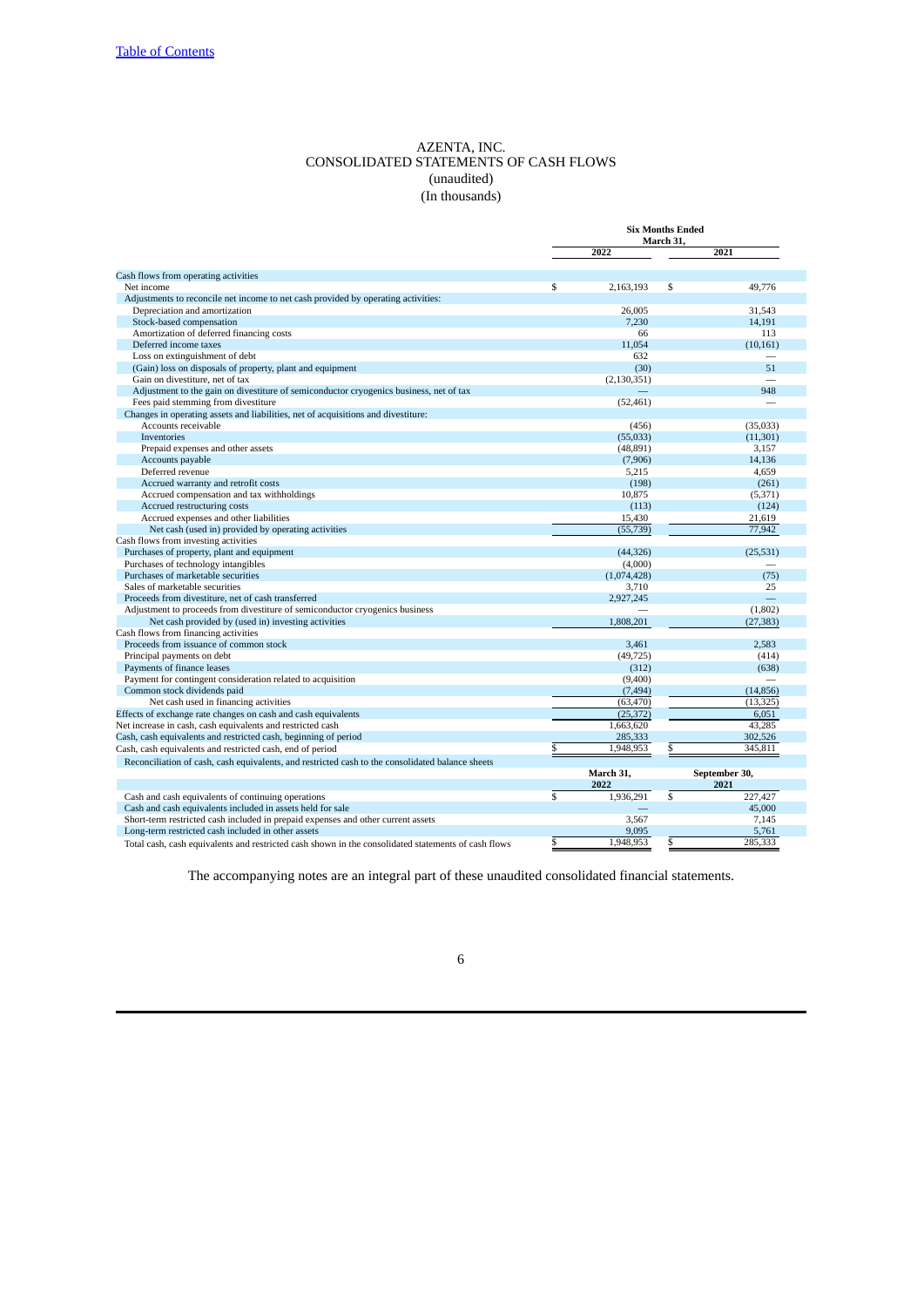# AZENTA, INC. CONSOLIDATED STATEMENTS OF CHANGES IN STOCKHOLDERS EQUITY (unaudited) (In thousands, except share data)

<span id="page-6-0"></span>

|                                                                             |               |              | Common          |               |                   |               | <b>Accumulated</b> |              |                    |              |              |    |                  |
|-----------------------------------------------------------------------------|---------------|--------------|-----------------|---------------|-------------------|---------------|--------------------|--------------|--------------------|--------------|--------------|----|------------------|
|                                                                             | Common        |              | <b>Stock at</b> |               | <b>Additional</b> |               | Other              |              |                    |              |              |    |                  |
|                                                                             | <b>Stock</b>  | Par          |                 |               | Paid-In           |               | Comprehensive      |              | <b>Accumulated</b> |              | Treasury     |    | <b>Total</b>     |
|                                                                             | <b>Shares</b> |              | Value           |               | <b>Capital</b>    |               | Income             |              | Deficit            |              | <b>Stock</b> |    | Equity           |
| <b>Balance December 31, 2021</b>                                            | 88,375,410    | $\mathbb{S}$ | 884             | $\mathcal{S}$ | 1.977.571         | $\mathcal{S}$ | 24.149             | $\mathbf{s}$ | (434.225)          | $\mathbf{s}$ | (200.956)    | s. | 1.367,423        |
| Shares issued under restricted stock and purchase plans, net                | 74,673        |              | $\mathbf{1}$    |               | 3,460             |               |                    |              |                    |              |              |    | 3,461            |
| Stock-based compensation                                                    |               |              |                 |               | 5,765             |               |                    |              |                    |              |              |    | 5,765            |
| Net investment hedge currency translation adjustment                        |               |              |                 |               |                   |               | 10.673             |              |                    |              |              |    | 10,673           |
| Foreign currency translation adjustments reclassed out of accumulated other |               |              |                 |               |                   |               |                    |              |                    |              |              |    |                  |
| comprehensive income related to discontinued operations                     |               |              |                 |               |                   |               | (16.567)           |              |                    |              |              |    | (16, 567)        |
| Foreign currency translation adjustments                                    |               |              |                 |               |                   |               | (22, 431)          |              |                    |              |              |    | (22, 431)        |
| Changes in unrealized gains on marketable securities, net of tax            |               |              |                 |               |                   |               | (3,306)            |              |                    |              |              |    | (3,306)          |
| Actuarial loss, net of tax effects of \$3                                   |               |              |                 |               |                   |               | 84                 |              |                    |              |              |    | 84               |
| Net income                                                                  |               |              |                 |               |                   |               |                    |              | 2,119,874          |              |              |    | 2,119,874        |
| Balance March 31, 2022                                                      | 88,450,083    |              | 885             |               | 1,986,796         |               | (7, 398)           |              | 1,685,649          |              | (200, 956)   |    | 3,464,976        |
|                                                                             |               |              |                 |               |                   |               |                    |              |                    |              |              |    |                  |
| <b>Balance December 31, 2020</b>                                            | 87.672.132    | \$           | 877             | Ś             | 1.949.556         | \$            | 35.145             | S            | (532, 468)         | S            | (200.956)    | S  | 1.252.154        |
| Shares issued under restricted stock and purchase plans, net                | 83,534        |              | $\overline{1}$  |               | 2,582             |               |                    |              |                    |              |              |    | 2,583            |
| Stock-based compensation                                                    |               |              |                 |               | 7.481             |               |                    |              |                    |              |              |    | 7.481            |
| Common stock dividends declared, at \$0.10 per share                        |               |              |                 |               |                   |               |                    |              | (7, 432)           |              |              |    | (7, 432)         |
| Foreign currency translation adjustments                                    |               |              |                 |               |                   |               | (12,547)           |              |                    |              |              |    | (12,547)         |
| Actuarial losses, net of tax effects of (\$4)                               |               |              |                 |               |                   |               | 39                 |              |                    |              |              |    | 39               |
|                                                                             |               |              |                 |               |                   |               |                    |              | 23,748             |              |              |    | 23,748           |
| Net income                                                                  |               |              |                 |               |                   |               |                    |              |                    |              |              |    |                  |
| <b>Balance March 31, 2021</b>                                               | 87,755,666    | £.           | 878             |               | 1,959,619         | .S            | 22,637             |              | (516, 152)         | S.           | (200, 956)   |    | 1,266,026        |
|                                                                             |               |              |                 |               |                   |               |                    |              |                    |              |              |    |                  |
| <b>Balance September 30, 2021</b>                                           | 87,808,922    |              | 878             |               | 1,976,112         | .S            | 19,351             |              | (470, 051)         | S            | (200, 956)   |    | 1,325,334        |
| Shares issued under restricted stock and purchase plans, net                | 641,161       |              | 7               |               | 3,455             |               |                    |              |                    |              |              |    | 3.462            |
| Stock-based compensation                                                    |               |              |                 |               | 7.229             |               |                    |              |                    |              |              |    | 7,229            |
| Common stock dividends declared, at \$0.10 per share                        |               |              |                 |               |                   |               |                    |              | (7, 493)           |              |              |    | (7, 493)         |
| Net investment hedge currency translation adjustment                        |               |              |                 |               |                   |               | 10.673             |              |                    |              |              |    | 10.673           |
| Foreign currency translation adjustments reclassed out of accumulated other |               |              |                 |               |                   |               |                    |              |                    |              |              |    |                  |
| comprehensive income related to discontinued operations                     |               |              |                 |               |                   |               | (16.567)           |              |                    |              |              |    | (16, 567)        |
| Foreign currency translation adjustments                                    |               |              |                 |               |                   |               | (17, 630)          |              |                    |              |              |    | (17, 630)        |
| Changes in unrealized gains on marketable securities, net of tax            |               |              |                 |               |                   |               | (3,306)            |              |                    |              |              |    | (3,306)          |
| Actuarial loss, net of tax effects of \$0                                   |               |              |                 |               |                   |               | 81                 |              |                    |              |              |    | 81               |
| Net income                                                                  |               |              |                 |               |                   |               |                    |              | 2.163.193          |              |              |    | 2.163.193        |
| <b>Balance March 31, 2022</b>                                               | 88,450,083    |              | 885             |               | 1,986,796         | .S            | (7, 398)           |              | 1,685,649          | S            | (200, 956)   | S. | 3,464,976        |
|                                                                             |               |              |                 |               |                   |               |                    |              |                    |              |              |    |                  |
| <b>Balance September 30, 2020</b>                                           | 87,293,710    | \$           | 873             |               | 1.942.850         | $\mathbf{s}$  | 21,919             | S            | (551,072)          | \$.          | (200.956)    | S  | 1,213,614        |
| Shares issued under restricted stock and purchase plans, net                | 461,956       |              | 5               |               | 2.578             |               |                    |              |                    |              |              |    | 2,583            |
| Stock-based compensation                                                    |               |              |                 |               | 14.191            |               |                    |              |                    |              |              |    | 14,191           |
| Common stock dividends declared, at \$0.10 per share                        |               |              |                 |               |                   |               |                    |              |                    |              |              |    |                  |
| Foreign currency translation adjustments                                    |               |              |                 |               |                   |               | 717                |              | (14, 856)          |              |              |    | (14, 856)<br>717 |
| Actuarial losses, net of tax effects of \$5                                 |               |              |                 |               |                   |               | $\overline{1}$     |              |                    |              |              |    | $\overline{1}$   |
|                                                                             |               |              |                 |               |                   |               |                    |              |                    |              |              |    |                  |
| Net income                                                                  |               |              |                 |               |                   |               |                    |              | 49,776             |              |              |    | 49,776           |
| Balance March 31, 2021                                                      | 87,755,666    |              | 878             |               | 1,959,619         |               | 22,637             |              | (516, 152)         | S            | (200, 956)   |    | 1.266.026        |

The accompanying notes are an integral part of these unaudited consolidated financial statements.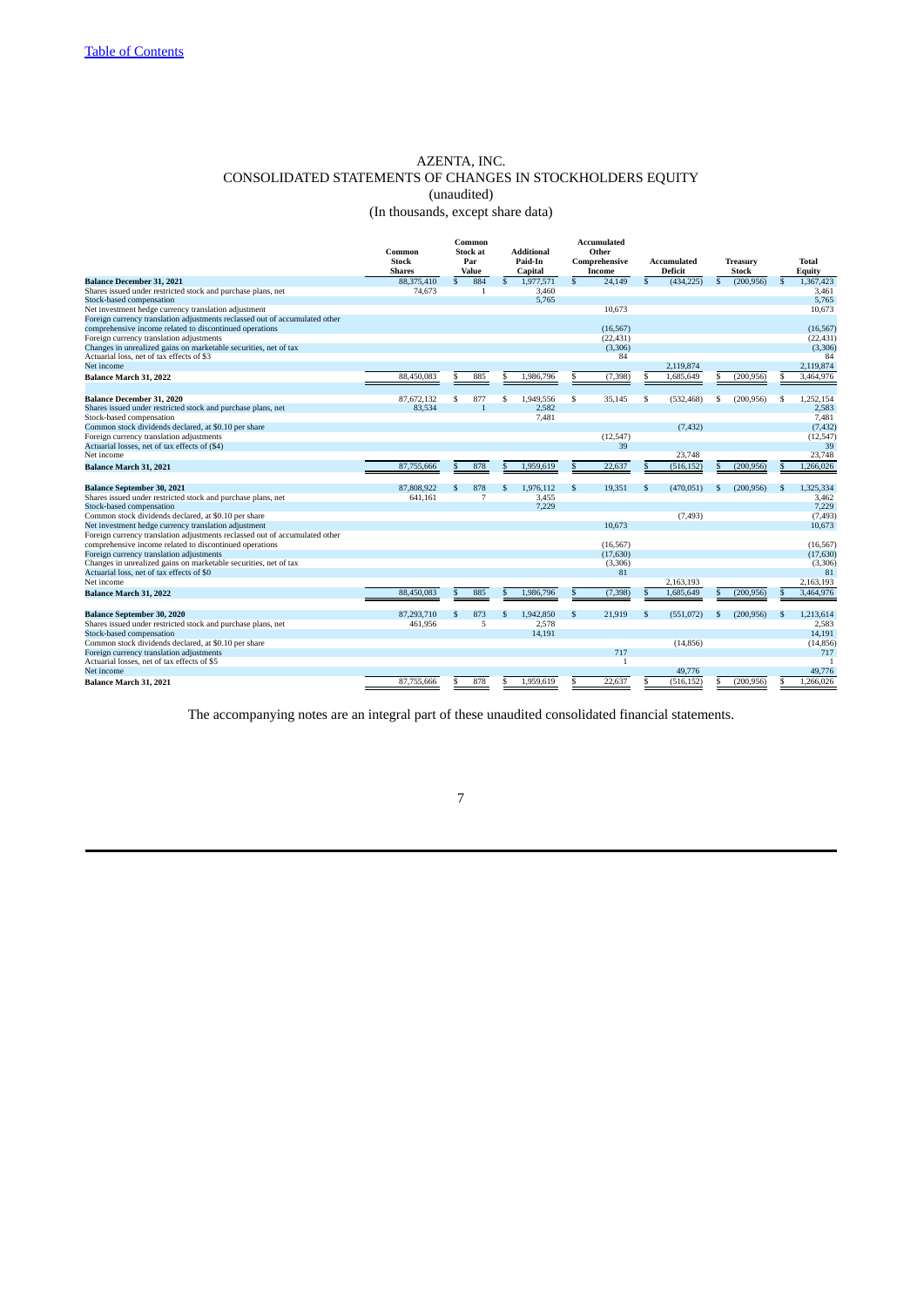# AZENTA, INC. NOTES TO CONSOLIDATED FINANCIAL STATEMENTS (unaudited)

### <span id="page-7-0"></span>**1. Nature of Operation**

Azenta, Inc. ("Azenta", or the "Company") is a leading global provider of life science sample exploration and management solutions for the life sciences market. The Company supports its customers from research to clinical development with its sample management, automated storage, and genomic services expertise to help bring impactful therapies to market faster.

# *Discontinued Operations*

In the fourth quarter of fiscal year 2021, the Company entered into a definitive agreement to sell its semiconductor automation business to Thomas H. Lee Partners, L.P. ("THL"). The Company determined that the semiconductor automation business met the "held for sale" criteria and the "discontinued operations" criteria in accordance with Financial Accounting Standard Boards ("FASB") Accounting Standards Codification ("ASC") 205, *Presentation of Financial Statements*, ("FASB ASC 205") as of September 30, 2021. Results related to the semiconductor automation business are included within discontinued operations. Please refer to Note 3, "Discontinued Operations" for further information about the discontinued businesses. The Consolidated Balance Sheets and Consolidated Statements of Operations, and the notes to the Consolidated Financial Statements were restated for all periods presented to reflect the discontinuation of the semiconductor automation business in accordance with FASB ASC 205. The discussion in the notes to these Consolidated Financial Statements, unless otherwise noted, relate solely to the Company's continuing operations.

On February 1, 2022, the Company completed the sale of the semiconductor automation business for \$2.9 billion in cash, subject to working capital and other customary adjustments. Net cash proceeds from the sale are expected to be \$2.5 billion, after deducting estimated taxes payable and other items, such as closing costs.

### *Risks and Uncertainties*

The Company is subject to risks common to companies in the markets it serves, including, but not limited to, global economic and financial market conditions, fluctuations in customer demand, acceptance of new products, development by its competitors of new technological innovations, risk of disruption in its supply chain, the implementation of tariffs and export controls, dependence on key personnel, protection of proprietary technology, and compliance with domestic and foreign regulatory authorities and agencies.

Tthroughout the pandemic, the Company's operations have seen little interruption as the Company has adapted to having required employees on site and the balance of employees mostly working from home. The Company has followed government guidance in each region and has implemented the U.S. Centers for Disease Control and Prevention social distancing guidelines and other best practices to protect the health and safety of the Company's employees. The COVID-19 pandemic has not had a substantial negative impact on the Company's financial results and a portion of this impact has been mitigated by the Company's realignment of resources to satisfy incremental orders related to virus research and vaccine development and commercialization. Future impacts on the Company's financial results are not fully determinable, as the full impact of the pandemic on the economy and markets which the Company serves is as yet unknown, but will be dependent, in part, on future variants of the virus and vaccine effectiveness against these variants and new or prolonged government responses to the pandemic. The Company's financial results will also depend on variables including reduced demand from its customers, the degree that the supply chain may be constrained which could impact its delivery of products and services and the potential negative impact on its operations if there is an outbreak among the Company's employees, as well as the amount of incremental demand caused by research and treatments in the areas of COVID-19 or related threats.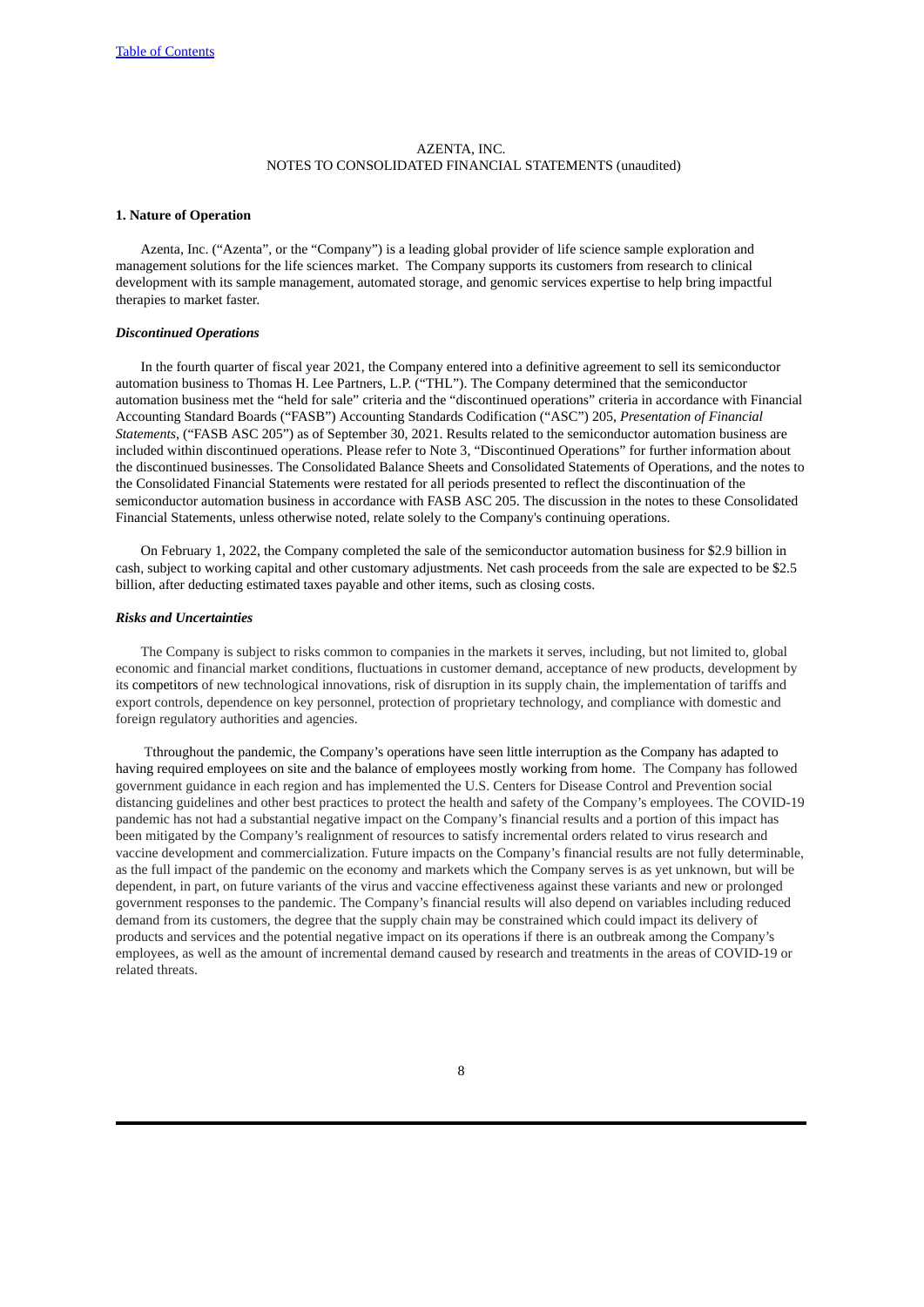# **2. Summary of Significant Accounting Policies**

### *Principles of Consolidation and Basis of Presentation*

The accompanying Consolidated Financial Statements include the accounts of the Company and its majority-owned subsidiaries and have been prepared in accordance with accounting principles generally accepted in the United States ("GAAP"). All intercompany balances and transactions have been eliminated in consolidation. The Company applies the equity method of accounting to investments that provide it with the ability to exercise significant influence over the entities in which it lacks controlling financial interest and is not a primary beneficiary.

In the opinion of the Company, the accompanying unaudited consolidated financial statements contain all adjustments, consisting of only normal recurring adjustments, necessary for a fair statement of its financial position as of March 31, 2022, and its results of operations for the three months and six months ended March 31, 2022, and 2021, and cash flows for the six months ended March 31, 2022, and 2021. The consolidated balance sheet at September 30, 2021 was derived from audited annual financial statements but does not contain all of the footnote disclosures from the annual financial statements

Certain information and footnote disclosures normally included in the Company's annual consolidated financial statements have been condensed or omitted and, accordingly, the accompanying financial information should be read in conjunction with the audited consolidated financial statements and notes thereto contained in the Company's Annual Report on Form 10-K filed with the United States Securities and Exchange Commission for the fiscal year ended September 30, 2021 (the "2021 Annual Report on Form 10-K"). The accompanying Consolidated Balance Sheet as of September 30, 2021 was derived from the audited annual consolidated financial statements as of the period then ended.

# *Use of Estimates*

The preparation of unaudited consolidated financial statements in conformity with GAAP requires management to make certain estimates and assumptions that affect the reported amounts of assets and liabilities and disclosure of contingent assets and liabilities at the date of the unaudited consolidated financial statements, as well as the reported amounts of revenue and expenses during the reporting period. Significant estimates are associated with recording accounts receivable, inventories, goodwill, intangible assets other than goodwill, long-lived assets, derivative financial instruments, deferred income taxes, warranty obligations, revenue over time, and stock-based compensation expense. The Company assesses the estimates on an ongoing basis and record changes in estimates in the period they occur and become known. Actual results could differ from these estimates.

The full extent to which the COVID-19 pandemic will directly or indirectly impact the Company's business, including results of operations and financial condition, sales, expenses, reserves and allowances, manufacturing and employeerelated amounts, will depend on future developments that are highly uncertain. This includes results from new information that may emerge concerning COVID-19 and any actions taken to contain or treat COVID-19, as well as the economic impact on local, regional, national and international customers and markets. The Company has made estimates of the impact of COVID-19 within its financial statements and there may be changes to those estimates in future periods.

### *Foreign Currency Translation*

Certain transactions of the Company and its subsidiaries are denominated in currencies other than their functional currency. Foreign currency exchange gains (losses) generated from the settlement and remeasurement of these transactions are recognized in earnings and presented within "Other income (expenses), net" in the Company's Consolidated Statements of Operations. Net foreign currency transaction and remeasurement losses were \$1.2 million and \$0.4 million during the three months ended March 31, 2022 and 2021, respectively. Net foreign currency transaction and remeasurement losses were \$3.2 million and gains were \$0.4 million during the six months ended March 31, 2022 and 2021, respectively.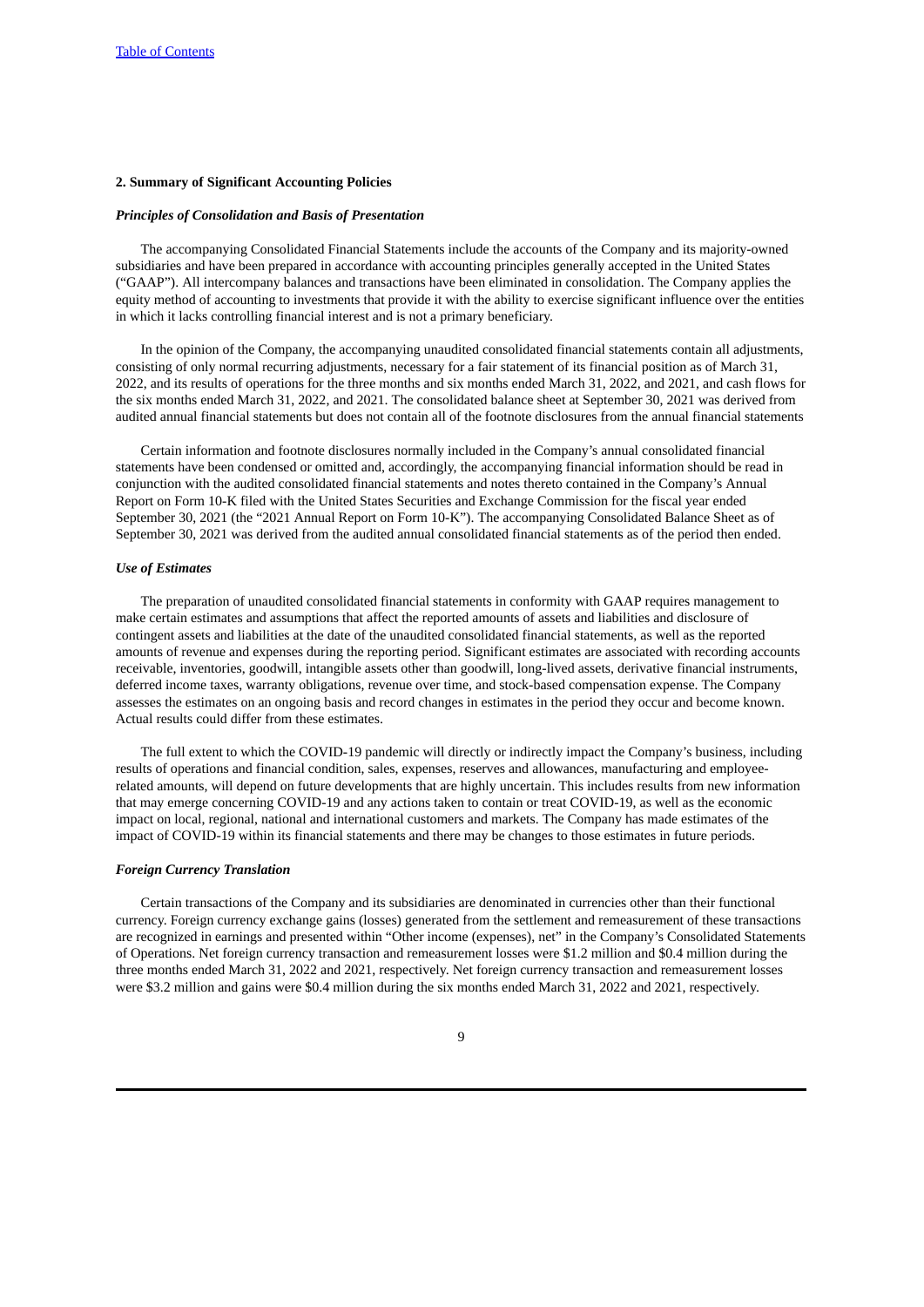The determination of the functional currency of the Company's subsidiaries is based on their financial and operational environment and is the local currency of all of the Company's foreign subsidiaries. The subsidiaries' assets and liabilities are translated into the reporting currency at period-end exchange rates, while revenue, expenses, gains and losses are translated at the average exchange rates during the period. Gains and losses from foreign currency translations are recorded in "Accumulated other comprehensive income" in the Company's Consolidated Balance Sheets and presented as a component of comprehensive income in the Company's Consolidated Statements of Comprehensive Income.

The semiconductor automation business had foreign operations which had a cumulative translation adjustment balance of \$16.6 million at the date of disposal. This amount was removed from accumulated other comprehensive income during the three months ended March 31, 2022, included in the gain on the sale of the semiconductor automation business. As a result, the Company presented a \$16.6 million reclassification adjustment in other comprehensive income for the period.

# *Derivative Financial Instruments*

The Company has transactions and balances denominated in currencies other than U.S. dollars. Most of these transactions or balances are denominated in Euros, British Pounds and a variety of Asian currencies. The Company enters into foreign exchange contracts to reduce its exposure to currency fluctuations. The arrangements typically mature in three months or less and they do not qualify for hedge accounting. Net gains and losses related to these contracts are recorded as a component of "Other income (expenses), net" in the accompanying unaudited Consolidated Statements of Operations and are as follows for the three and six months ended March 31, 2022 and 2021 (in thousands):

|                                                                  | Three Months Ended | March 31. |      |      | <b>Six Months Ended</b><br>March 31.                                                                                                                                                                                                                                                                                      |
|------------------------------------------------------------------|--------------------|-----------|------|------|---------------------------------------------------------------------------------------------------------------------------------------------------------------------------------------------------------------------------------------------------------------------------------------------------------------------------|
|                                                                  | 2022               |           | 2021 | 2022 | 2021                                                                                                                                                                                                                                                                                                                      |
| Realized gains (losses) on derivatives not designated as hedging |                    |           |      |      |                                                                                                                                                                                                                                                                                                                           |
| instruments                                                      |                    |           |      |      | $\frac{1}{2}$ \$ $\frac{1}{2}$ \$ $\frac{1}{2}$ \$ $\frac{1}{2}$ $\frac{1}{2}$ \$ $\frac{1}{2}$ $\frac{1}{2}$ $\frac{1}{2}$ $\frac{1}{2}$ $\frac{1}{2}$ $\frac{1}{2}$ $\frac{1}{2}$ $\frac{1}{2}$ $\frac{1}{2}$ $\frac{1}{2}$ $\frac{1}{2}$ $\frac{1}{2}$ $\frac{1}{2}$ $\frac{1}{2}$ $\frac{1}{2}$ $\frac{1}{2}$ $\frac$ |

The fair values of the forward contracts are recorded in the accompanying unaudited Consolidated Balance Sheets as "Prepaid expenses and other current assets" and "Accrued expenses and other current liabilities". Foreign exchange contract assets and liabilities are measured and reported at fair value based on observable market inputs and classified within Level 2 of the fair value hierarchy described below due to a lack of an active market for these contracts.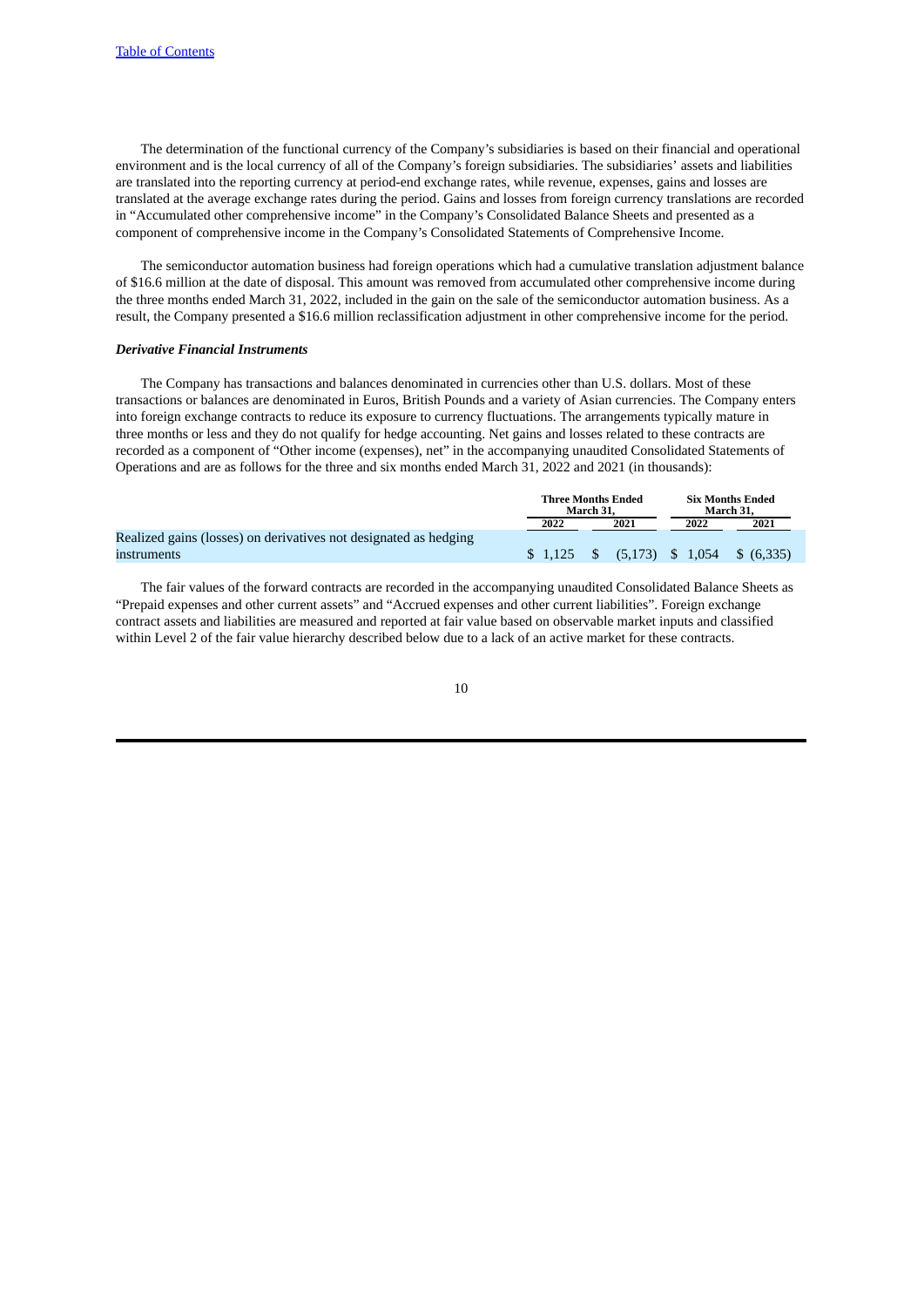# *Hedging Activities*

During the three months ended March 31, 2022, the Company entered into a cross-currency swap agreement to hedge the variability of exchange rate impacts between the United States dollar and the Euro. Under the terms of the crosscurrency swap agreement, the Company notionally exchanged approximately \$1.03 billion for approximately €915 million at a weighted average interest rate of approximately 1.196%. The designated notional amount is \$960 million and the actual interest rate is 1.283%. 1.283% was in the range of the market value for that day and is the true interest rate on the notional amount. This cross-currency swap agreement expires in February 2023. We have designated the cross-currency swap as a hedge of net investments against one of our Euro denominated subsidiaries which requires an exchange of the notional amounts at maturity. At the maturity of the cross currency-swap, the Company will deliver a notional amount of €852 million and receive a notional amount of \$960 million at an exchange rate of 1.1261.

This cross-currency swap is marked to market at each reporting period, representing the fair values of the crosscurrency swap and any changes in fair value are recognized as a component of Accumulated other comprehensive items, net, on the Statements of Comprehensive Income. Interest accrued on the cross-currency swap is recorded within Interest Income on the Consolidated Statements of Operations. For the three and six months ended March 31, 2022, the Company recorded a gain of \$10.7 million to Accumulated other comprehensive income and recorded interest income of \$2.1 million on this instrument.

# *Fair Value Measurements*

The Company measures certain financial assets and liabilities, including cash equivalents, available for sale securities, accounts receivable, accounts payable, and derivative instruments at fair value. FASB ASC 820, *Fair Value Measurement and Disclosures*, establishes a fair value hierarchy that requires an entity to maximize the use of observable inputs and minimize the use of unobservable inputs when measuring fair value. Available for sale securities and derivative instruments are measured at fair value based on quoted market prices or observable inputs other than quoted market prices for identical or similar assets or liabilities. The carrying amounts of cash equivalents, accounts receivable and accounts payable approximate their fair value due to their short-term nature.

### *Accounts Receivable, Allowance for Expected Credit Losses and Sales Returns*

Trade accounts receivable do not bear interest and are recorded at the invoiced amount. The Company maintains an allowance for expected credit losses representing its best estimate of expected credit losses related to its existing accounts receivable and their net realizable value. The Company determines the allowance based on a number of factors, including an evaluation of customer credit worthiness, the age of the outstanding receivables, economic trends, historical experience and other information over the payment periods. The Company reviews and adjusts the allowance for expected credit losses on a quarterly basis. Accounts receivable balances are written off against the allowance for expected credit losses when the Company determines that the balances are not recoverable. Provisions for expected credit losses are recorded in "Selling, general and administrative" expenses in the Consolidated Statements of Operations. The Company determines the allowance for sales returns based on its best estimate of expected customer returns. Provisions for sales returns are recorded in "Revenue" in the Consolidated Statements of Operations. The Company does not have any off-balance-sheet credit exposure related to its customers.

### *Leases*

The Company has operating leases for real estate and non-real estate and finance leases for non-real estate. The classification of a lease as operating or finance and the determination of the right-of-use asset ("ROU asset") and lease liability are determined at lease inception. The ROU asset represents the Company's right to use an underlying asset for the lease term and the lease liability represents the Company's obligation to make lease payments arising from the lease. Operating lease ROU assets and liabilities are recognized at the commencement date of the lease based on the present value of lease payments over the lease term. As most of the Company's leases do not provide an implicit rate, an incremental borrowing rate is used based on the estimated rate of interest for collateralized borrowing over a similar term of the lease payments at commencement date. Lease terms may include options to extend or terminate the lease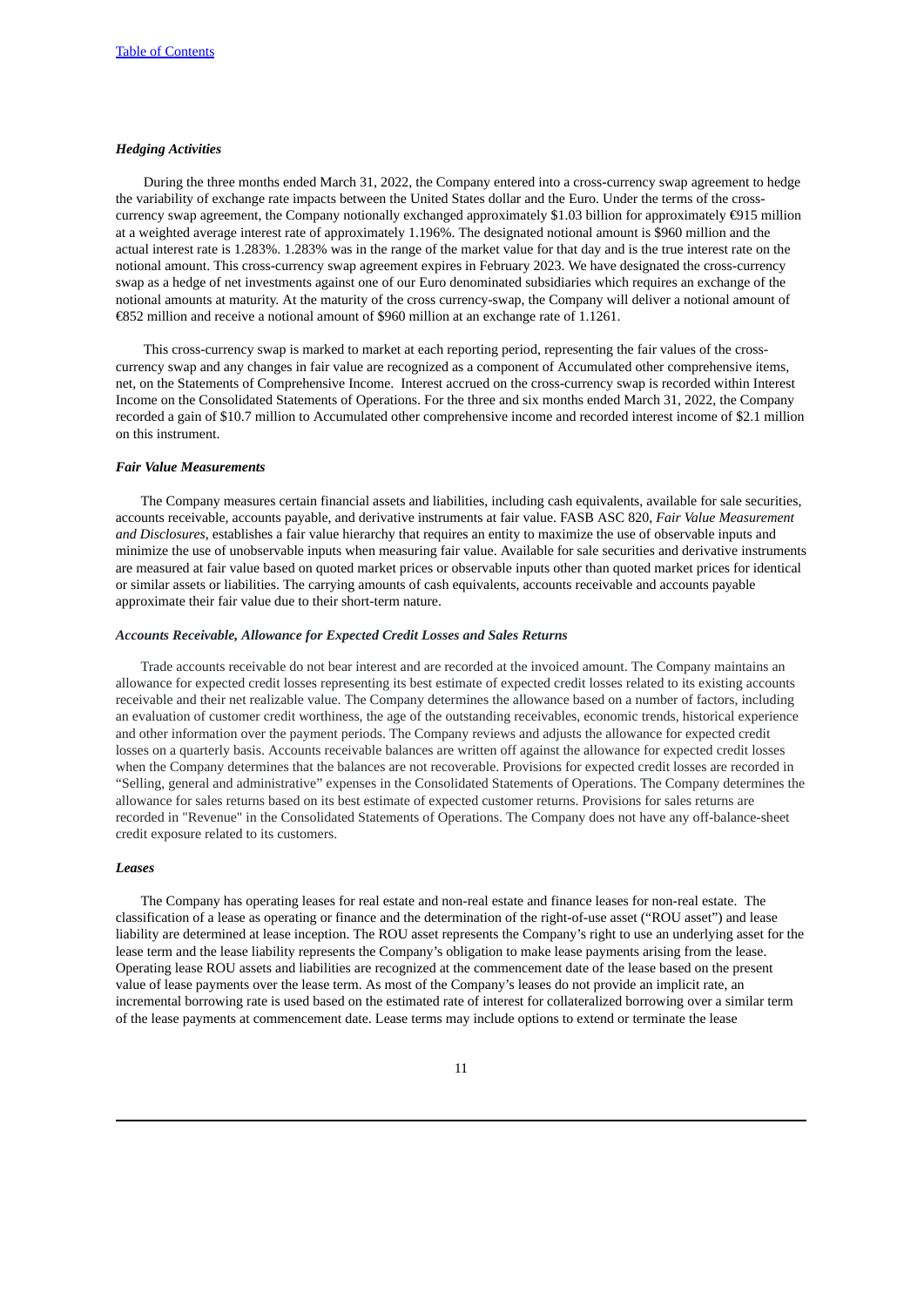when it is reasonably certain that the option will be exercised. Lease expense is recognized on a straight-line basis over the lease term.

The Company's lease agreements may contain lease and non-lease components. Non-lease components primarily include payments for maintenance and utilities. Fixed payments for non-lease components are combined with lease payments and accounted for as a single lease component which increases the amount of the ROU asset and liability.

The ROU asset for operating leases is included within "Other assets" and the ROU asset for finance leases is included within "Property, plant, and equipment, net" in the accompanying unaudited Consolidated Balance Sheets. The short-term lease liabilities for both operating leases and finance leases are included within "Accrued expenses and other current liabilities" in the accompanying unaudited Consolidated Balance Sheets. The long-term lease liabilities for operating leases and finance leases are included within "Long-term operating lease liabilities", and "Other long-term liabilities", respectively, in the accompanying unaudited Consolidated Balance Sheets.

# *Recently Issued Accounting Pronouncements*

In November 2021, the FASB issued Accounting Standards Update ("ASU") 2021-10, *Government Assistance (Topic 832) – Disclosures by Business Entities about Government Assistance*. The amendment in this ASU requires disclosures to increase the transparency of transactions with a government accounted for by applying a grant or contribution accounting model by analogy, including (1) the types of transactions, (2) the accounting for those transactions, and (3) the effect of those transactions on an entity's financial statements. This ASU is effective for annual periods beginning after December 15, 2021. The Company will adopt the provisions of this ASU in fiscal 2023. The Company is evaluating the effect of adopting this new accounting guidance.

In March 2020, the FASB issued ASU 2020-04, *Facilitation of the Effects of Reference Rate Reform on Financial Reporting*. In January 2021, the FASB issued ASU 2021-01*, Reference Rate Reform (Topic 848): Scope*. The amendments provide temporary optional expedients and exceptions to the GAAP guidance on contract modifications and hedge accounting to ease the financial reporting burdens related to the expected market transition from the London Interbank Offered Rate (LIBOR) and other interbank offered rates to alternative reference rates. The provisions of the amendments are only available until December 31, 2022, when the reference rate replacement activity is expected to be completed. The Company is currently evaluating the impact this guidance may have on its consolidated financial statements and related disclosures.

### *Recently Adopted Accounting Pronouncements*

In October 2021, the FASB issued ASU 2021-08, *Business Combinations (Topic 805), Accounting for Contract Assets and Contract Liabilities from Contracts with Customers*. ASU 2021-08 requires an entity to recognize and measure contract assets and contract liabilities acquired in a business combination in accordance with ASC 606, *Revenue from Contracts with Customers*. Under current GAAP, an acquirer generally recognizes such items at fair value on the acquisition date. The ASU is effective for fiscal years beginning after December 15, 2022, including interim periods within those fiscal years. Early adoption is permitted. The standard should be applied prospectively to business combinations occurring on or after the effective date of the amendments. The Company adopted the guidance during the first quarter of fiscal year 2022. There is no accounting impact on the Company's consolidated financial statements and related disclosures as a result of the adoption of this ASU.

In October 2020, the FASB issued ASU 2020-10, *Codification Improvements*. The amendments in this ASU represent changes to clarify certain ASCs, correct unintended application of guidance, or make minor improvements to certain ASC that are not expected to have a significant effect on current accounting practice or create a significant administrative cost to most entities. ASU 2020-10 is effective for annual periods beginning after December 15, 2020 and interim periods within those annual periods, with early adoption permitted. The amendments in this ASU should be applied retrospectively. This ASU will not affect the Company's consolidated financial statements. The Company adopted the provisions of this ASU in the first quarter of fiscal 2022. There is no significant accounting impact on the Company's disclosure to the consolidated financial statements.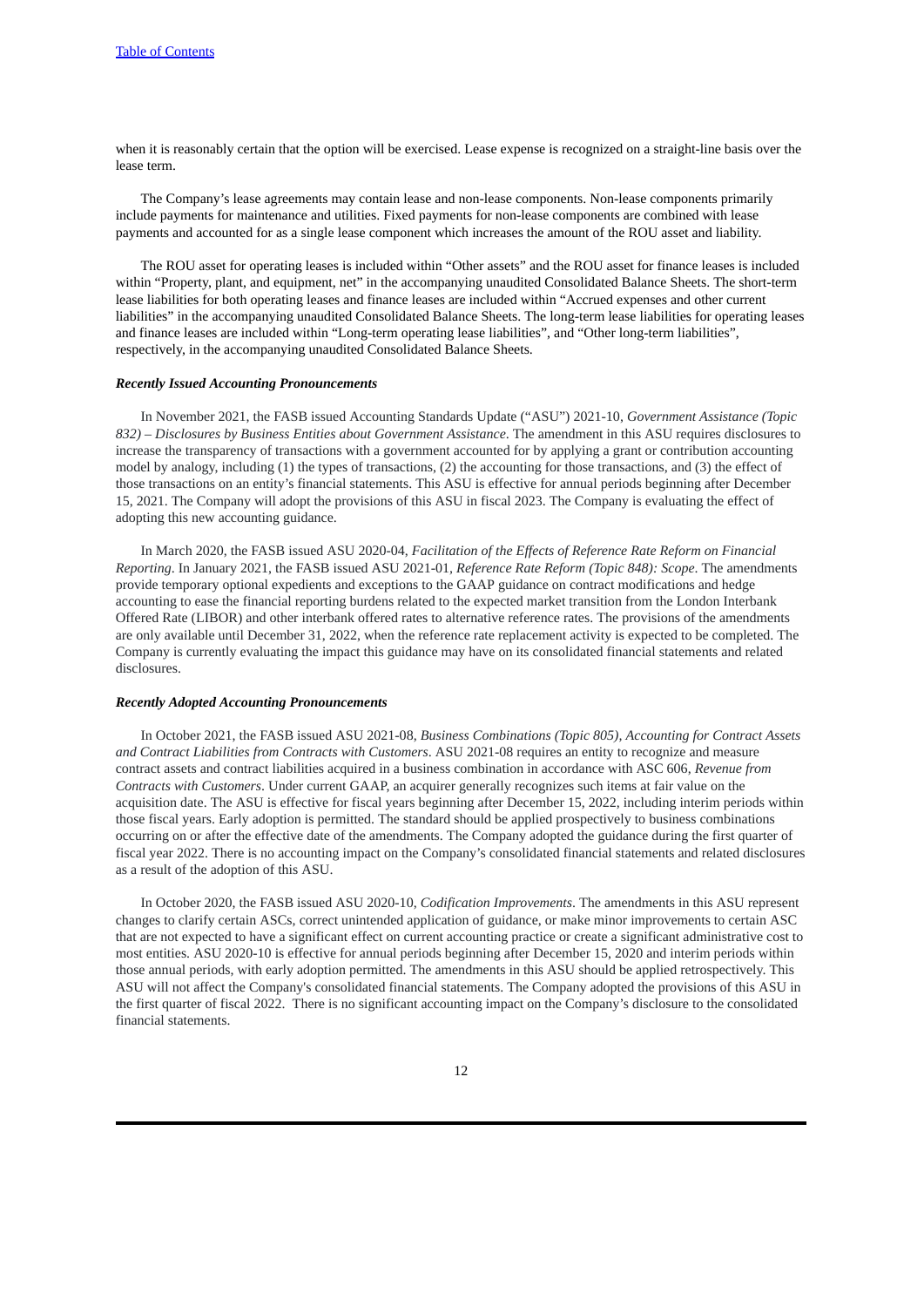In August 2018, the FASB issued ASU 2018-14, *Disclosure Framework — Changes to the Disclosure Requirements for Defined Benefit Plans*, which amends ASC 715 to add, remove, and clarify disclosure requirements related to defined benefit pension and other postretirement plans. The amendments require additional disclosure for the weighted-average interest crediting rates, a narrative description of the reasons for significant gains and losses, and an explanation of any other significant changes in the benefit obligation or plan assets. The amendment removes disclosure requirements for accumulated other comprehensive income expected to be recognized over the next year, information about plan assets to be returned to the entity, and the effects of a one-percentage-point change on the assumed health care costs and the effect of this change in rates on service cost, interest cost, and the benefit obligation for postretirement health care benefits. The ASU is effective for fiscal years ending after December 15, 2020. Early adoption is permitted. The ASU does not amend the interim disclosure requirements of ASC 715-20. The Company adopted the provisions of this ASU in the first quarter of fiscal 2022. There is no significant accounting impact on the Company's consolidated financial statements and related disclosures as a result of the adoption of this ASU.

In December 2019, the FASB issued ASU 2019-12, *Simplifying the Accounting for Income Taxes (Topic 740)*, which removes certain exceptions to the general principles in Topic 740 and improves consistent application of and simplifies GAAP for other areas of Topic 740 clarifying and amending existing guidance. This ASU is effective for annual periods, including interim periods within those annual periods, beginning after December 15, 2020. Early adoption is permitted. The Company adopted the provisions of this ASU in the first quarter of fiscal 2022. There is no significant accounting impact on the Company's consolidated financial statements and related disclosures as a result of the adoption of this ASU.

### *Other*

For further information with regard to the Company's significant accounting policies, please refer to Note 2 "Summary of Significant Accounting Policies" to the Company's consolidated financial statements included in the 2021 Annual Report on Form 10-K.

### **3. Discontinued Operations**

# *Disposition of Semiconductor Automation Business*

On September 20, 2021, the Company entered into a definitive agreement to sell its semiconductor automation business to THL. On February 1, 2022, the Company completed the sale of the semiconductor automation business for \$2.9 billion in cash, subject to working capital and other customary adjustments. Net proceeds from the sale are expected to be \$2.5 billion, after excluding estimated taxes payable. Net income from discontinued operations for March 31, 2022 is inclusive of the gain on sale of \$2.6 billion. As part of the transaction, the Company recorded an \$18.1 million liability related to retention bonuses and cash settled stock based awards for former employees of the Company that were conveyed with the transaction. The Company will remit payment to THL during fiscal 2023, at the end of the retention period which THL will directly remit to the respective individuals. The semiconductor automation business is comprised of the Semiconductor Solution Group segment. Following the completion of the sale, the Company no longer serves the semiconductor market.

In connection with the closing of the sale, the Company and THL entered into a transition services agreement, to which both the Company and THL will provide each other with certain transition services related to finance and accounting, information technology, human resources, compliance, facilities, legal and research and development support, for time periods ranging from three to 24 months. In addition, the Company entered into two separate lease agreements for leases back to the Company for portions of the facilities that have served as its corporate headquarters in Chelmsford, Massachusetts, and were sold to THL as part of the sale agreement. Each lease provides for a term of 24 months, which may be terminated earlier by the Company upon 90 days' notice to THL. The transition services agreement and lease agreements approximate fair value and there is no material impact to the Company's results.

During the fourth quarter of fiscal 2021, the Company determined that the semiconductor automation business met the criteria to be classified as a discontinued operation and, as a result, its historical financial results are reflected in the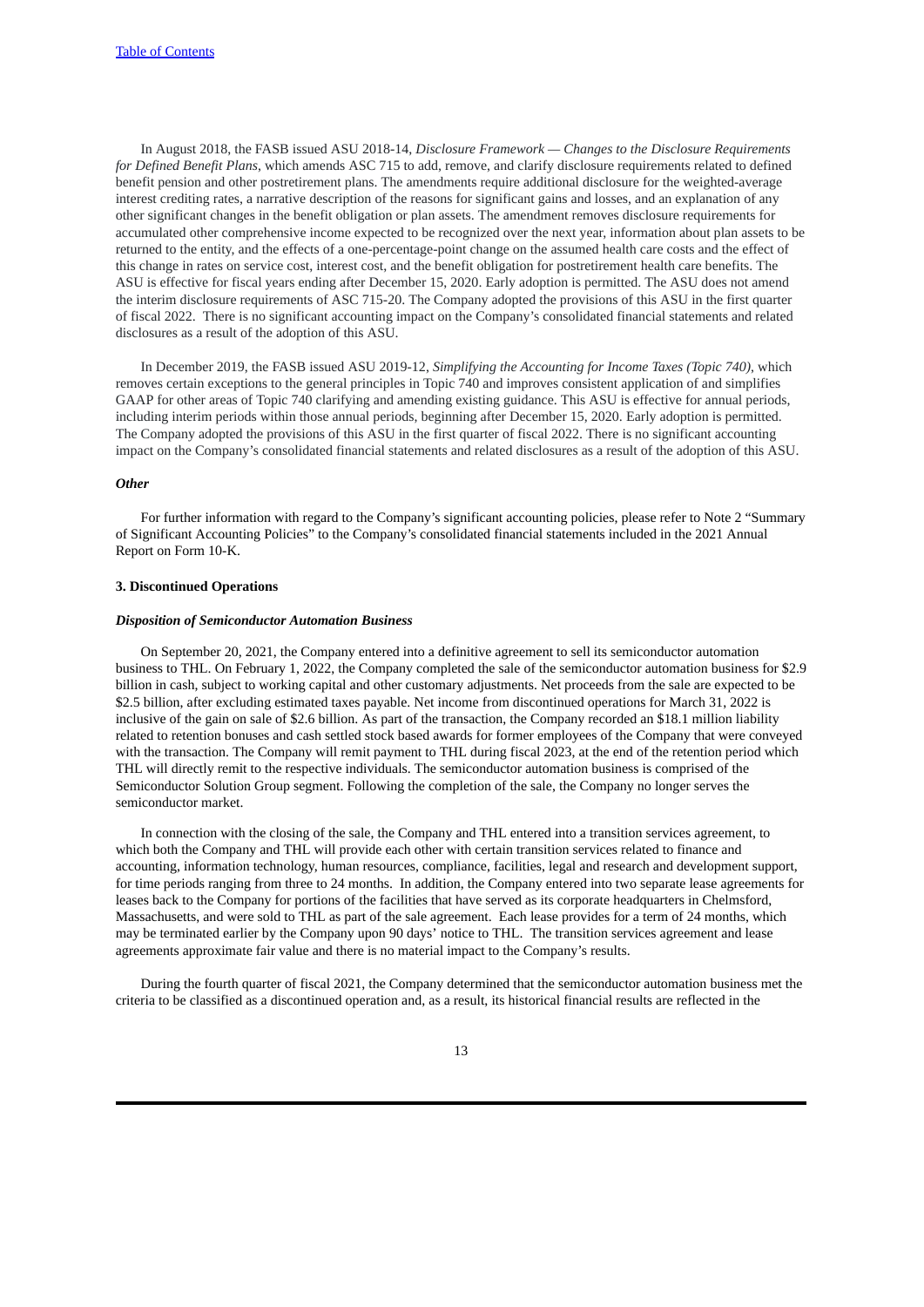Company's financial statements as a discontinued operation, and assets and liabilities were classified as assets and liabilities held for sale.

The following table presents the financial results of discontinued operations with respect to the semiconductor automation business (in thousands).

|                                         | Three months ended March 31, |               | <b>Six Months Ended March 31,</b> |    |           |    |           |  |
|-----------------------------------------|------------------------------|---------------|-----------------------------------|----|-----------|----|-----------|--|
|                                         | 2022                         |               | 2021                              |    | 2022      |    | 2021      |  |
| Revenue                                 |                              |               |                                   |    |           |    |           |  |
| Products                                | \$<br>56,722 \$              |               | 144,136                           | \$ | 244,962   | \$ | \$262,290 |  |
| <b>Services</b>                         | 4,038                        |               | 12,915                            |    | 19,468    |    | 26,122    |  |
| Total revenue                           | 60,760                       |               | 157,051                           |    | 264,430   |    | 288,412   |  |
| Cost of revenue                         |                              |               |                                   |    |           |    |           |  |
| Products                                | 33,568                       |               | 82,727                            |    | 141,165   |    | 151,504   |  |
| <b>Services</b>                         | 2,850                        |               | 4,950                             |    | 11,159    |    | 11,741    |  |
| Total cost of revenue                   | 36,418                       |               | 87,677                            |    | 152,324   |    | 163,245   |  |
| Gross profit                            | 24,342                       |               | 69,374                            |    | 112,106   |    | 125,167   |  |
| Operating expenses                      |                              |               |                                   |    |           |    |           |  |
| Research and development                | 4,746                        |               | 11,708                            |    | 18,486    |    | 22,702    |  |
| Selling, general and administrative     | 7,466                        |               | 17,841                            |    | 30,142    |    | 31,940    |  |
| Restructuring charges                   |                              |               | (1)                               |    |           |    | 126       |  |
| Total operating expenses                | 12,212                       |               | 29,548                            |    | 48,628    |    | 54,768    |  |
| <b>Operating income</b>                 | 12,130                       |               | 39,826                            |    | 63,478    |    | 70,399    |  |
| Other income, net                       |                              |               | (87)                              |    |           |    | (1,326)   |  |
| Gain on divestiture                     | 2,561,420                    |               |                                   |    | 2,561,374 |    |           |  |
| Income before income taxes              | 2,573,550                    |               | 39,739                            |    | 2,624,852 |    | 69,073    |  |
| Income tax provision                    | 451,860                      |               | 8,655                             |    | 462,700   |    | 14,667    |  |
| Net income from discontinued operations | \$<br>2,121,690              | <sup>\$</sup> | 31,084                            | \$ | 2,162,152 | \$ | 54,406    |  |

On July 1, 2019, the Company sold its semiconductor cryogenics business. During the three and six months ended March 31, 2021, the Company recorded a \$1.3 million negative working capital adjustment to the gain on divestiture that was previously recorded in the fourth fiscal quarter of 2019. This adjustment is shown within other income (loss), net within the income statement for the semiconductor automation business.

The following table presents the significant non-cash items and capital expenditures for the discontinued operations with respect to the semiconductor automation business that are included in the Consolidated Statements of Cash Flows (in thousands):

|                               | Three months ended March 31. |       |  | Six Months Ended March 31. |  |       |
|-------------------------------|------------------------------|-------|--|----------------------------|--|-------|
|                               | 2022                         | 2021  |  | 2022                       |  | 2021  |
| Depreciation and amortization |                              | 1.677 |  | $\sim$                     |  | 3,696 |
| Capital expenditures          | 579 S                        | 904   |  | 2.862                      |  | 2.731 |
| Stock-based compensation      | $3.109$ \$                   | 4.088 |  | 8.032                      |  | 5,963 |

The carrying value of the assets and liabilities of the discontinued operations with respect to the semiconductor automation business on the Consolidated Balance Sheets as of September 30, 2021 was as follows (in thousands):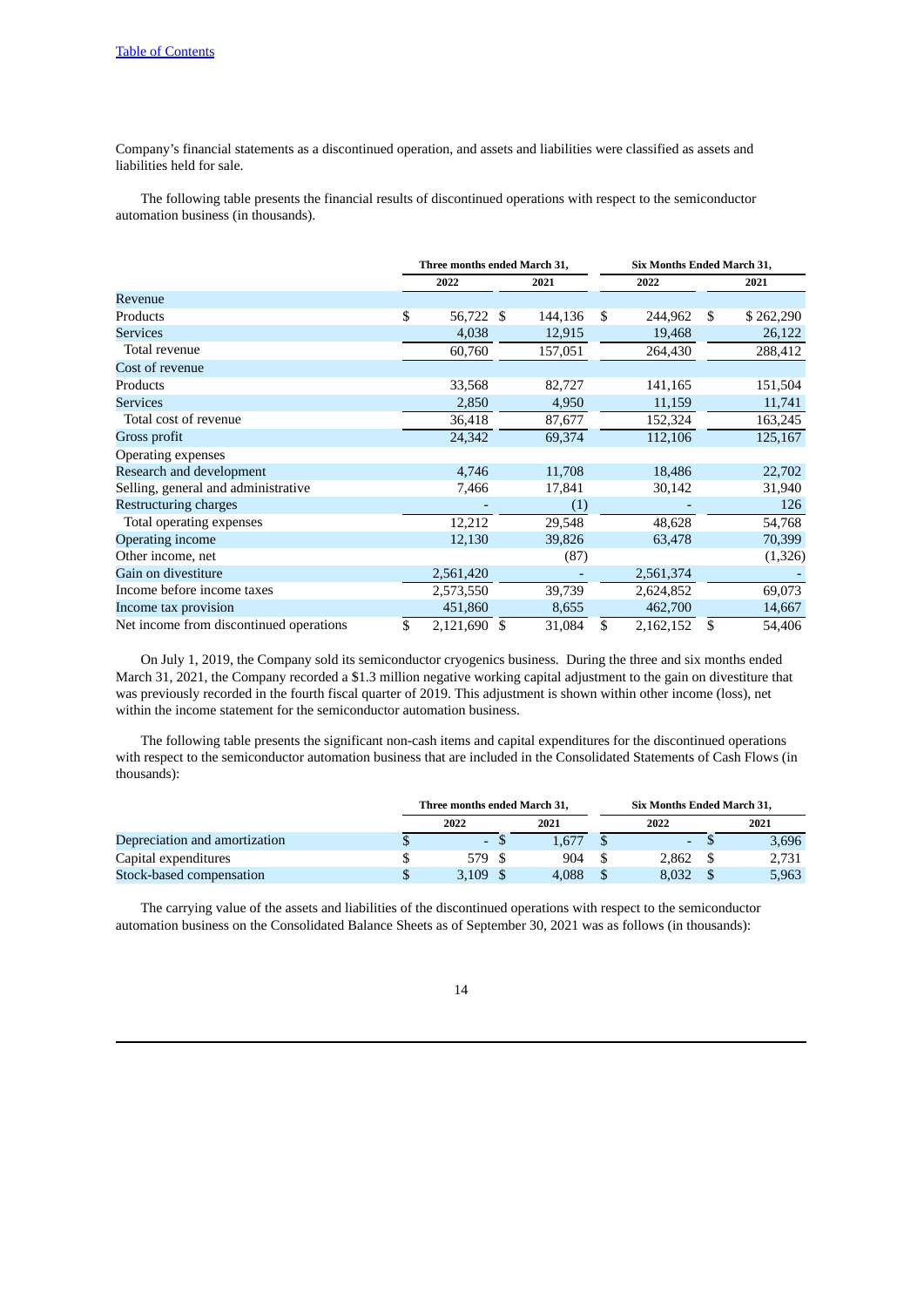|                                                     | September 30, 2021 |
|-----------------------------------------------------|--------------------|
| <b>Assets</b>                                       |                    |
| Cash and cash equivalents                           | \$<br>45,000       |
| Accounts receivable, net                            | 142,256            |
| <b>Inventories</b>                                  | 110,735            |
| Other current assets                                | 13,394             |
| Total current assets of discontinued operation      | \$<br>311,385      |
| Property, plant and equipment, net                  | \$<br>32,058       |
| Long-term deferred tax assets                       | 3,167              |
| Goodwill                                            | 81,477             |
| Intangibles, net                                    | 44,468             |
| Other assets                                        | 22,658             |
| Total long-term assets of discontinued operation    | \$<br>183,828      |
|                                                     |                    |
| <b>Liabilities</b>                                  |                    |
| Accounts payable                                    | \$<br>68,074       |
| Deferred revenue                                    | 7,141              |
| Accrued warranty and retrofit costs                 | 6,081              |
| Accrued compensation and benefits                   | 18,144             |
| <b>Accrued Income Taxes</b>                         | 11,702             |
| Accrued expenses and other current liabilities      | 18,014             |
| Total current liabilities of discontinued operation | \$<br>129,156      |
| Long-term tax reserves                              | 2,356              |
| Long-term deferred tax liabilities                  | 6,548              |
| Long-term pension liabilities                       | 5,490              |
| Long-term operating lease liabilities               | 15,425             |
| Other long-term liabilities                         | 2,625              |
| Total long-term liabilities of discontinued         |                    |
| operation                                           | \$<br>32,444       |

### *Acquisition within the Semiconductor Automation Business*

On April 29, 2021, the Company acquired Precise Automation Inc., a leading developer of collaborative robots and automation subsystems headquartered in Fremont, California. The total cash purchase price for the acquisition was approximately \$69.8 million. Precise provides the semiconductor automation business with a product offering and technology portfolio to take advantage of the opportunities in the collaborative robot market.

The allocation of the consideration included \$38.7 million of technology, \$2.5 million of customer relationships, \$33.1 million of goodwill, \$6.2 million of deferred tax liabilities, and several other assets and liabilities.

The Company applied variations of the income approach to estimate the fair values of the intangible assets acquired. The completed technology was valued using excess earnings method and the customer relationships was valued using distributor margin method, both of which have a useful life of 11 years. The intangible assets acquired are amortized over the total weighted average period of 11 years using methods that approximate the pattern in which the economic benefits are expected to be realized.

The Company has included the financial results of the acquired operations within income from discontinued operations on its Consolidated Statements of Operations. The goodwill and intangible assets are not tax deductible.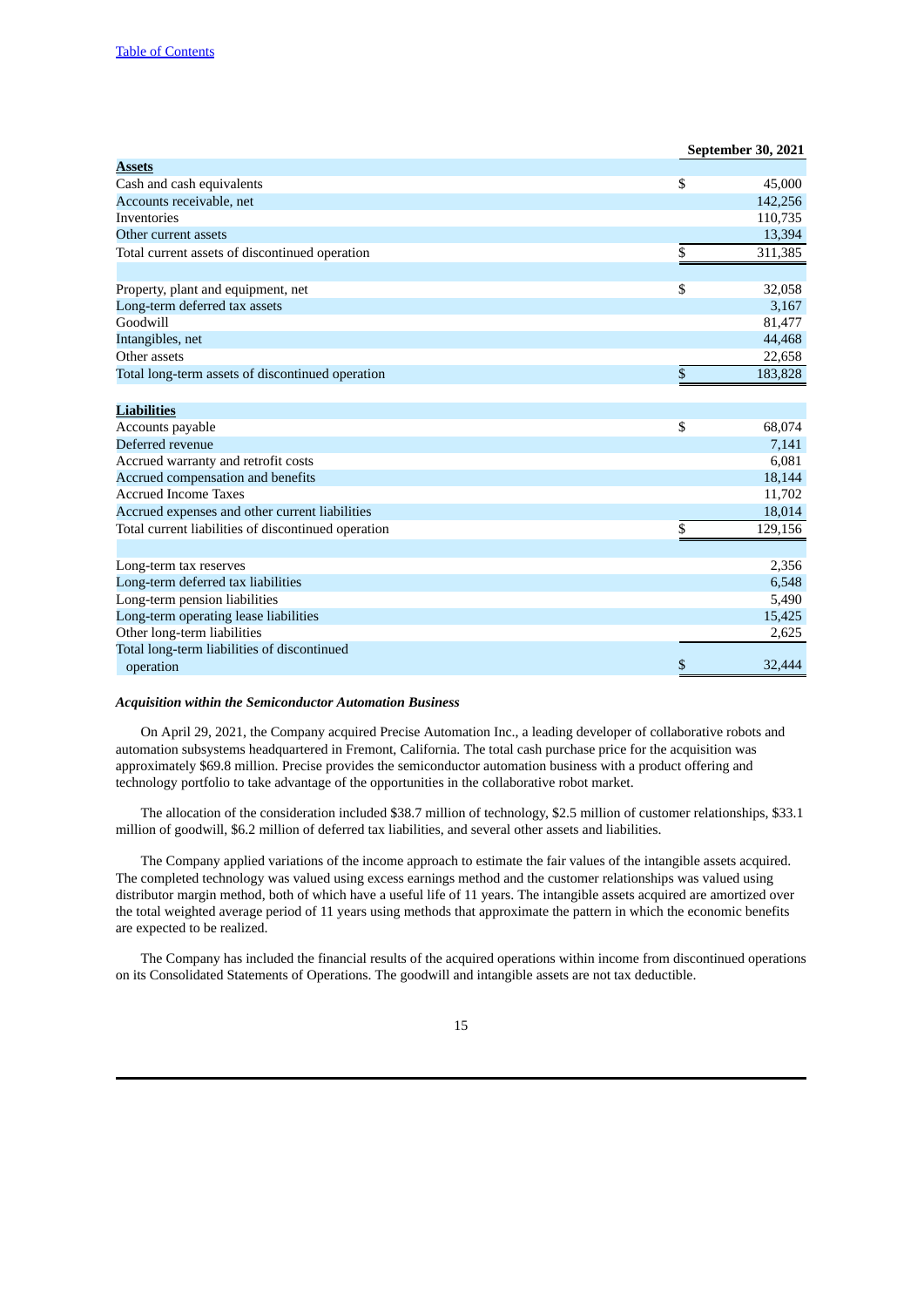The Company did not present a pro forma information summary for its consolidated results of operations because such results were immaterial.

During the three months ended March 31, 2022, and prior to the completion of the sale of the semiconductor automation business, the Company exercised an option acquired with the Precise acquisition, to purchase certain technology assets for \$4.0 million. The technology assets worth \$4.0 million and the option to purchase was deemed to have no fair value at the time of acquisition.

# **4. Marketable Securities**

The Company invests in marketable securities that are classified as available-for-sale and records them at fair value in the accompanying unaudited Consolidated Balance Sheets. Marketable securities reported as current assets represent investments that mature within one year from the balance sheet date. Long-term marketable securities represent investments with maturity dates greater than one year from the balance sheet date.

Unrealized gains and losses are excluded from earnings and reported as a separate component of "accumulated other comprehensive income, net of tax" in the accompanying unaudited Consolidated Balance Sheets until the security is sold or matures. Gains or losses realized from sales of marketable securities are computed based on the specific identification method and recognized as a component of "Other income (expenses), net" in the accompanying unaudited Consolidated Statements of Operations. There were insignificant sales of marketable securities for the three and six months ended March 31, 2022 and 2021.

The following is a summary of the amortized cost and the fair value, including accrued interest receivable as well as unrealized holding gains (losses) on the short-term and long-term marketable securities as of March 31, 2022 and September 30, 2021 (in thousands):

|                                                             | Amortized<br>Cost |             |      |            |     |    |   |             |  |  |  |  |  |  |  |  |  |  |  |  |  | Gross<br>Unrealized<br>Losses |  |  |  |  |  |  | <b>Gross</b><br>Unrealized<br>Gains |  | <b>Fair Value</b> |
|-------------------------------------------------------------|-------------------|-------------|------|------------|-----|----|---|-------------|--|--|--|--|--|--|--|--|--|--|--|--|--|-------------------------------|--|--|--|--|--|--|-------------------------------------|--|-------------------|
| <b>March 31, 2022:</b>                                      |                   |             |      |            |     |    |   |             |  |  |  |  |  |  |  |  |  |  |  |  |  |                               |  |  |  |  |  |  |                                     |  |                   |
| U.S. Treasury securities and obligations of U.S. government |                   |             |      |            |     |    |   |             |  |  |  |  |  |  |  |  |  |  |  |  |  |                               |  |  |  |  |  |  |                                     |  |                   |
| agencies                                                    |                   | 720.648     |      |            |     | 18 | S | 719,481     |  |  |  |  |  |  |  |  |  |  |  |  |  |                               |  |  |  |  |  |  |                                     |  |                   |
| Corporate securities                                        |                   | 258,862     |      | (1,899)    |     |    |   | 256,963     |  |  |  |  |  |  |  |  |  |  |  |  |  |                               |  |  |  |  |  |  |                                     |  |                   |
| Municipal securities                                        |                   | 100.518     |      | (230)      |     |    |   | 100,288     |  |  |  |  |  |  |  |  |  |  |  |  |  |                               |  |  |  |  |  |  |                                     |  |                   |
|                                                             |                   | \$1,080,028 |      | \$ (3,314) | \$. | 18 |   | \$1,076,732 |  |  |  |  |  |  |  |  |  |  |  |  |  |                               |  |  |  |  |  |  |                                     |  |                   |
| September 30, 2021:                                         |                   |             |      |            |     |    |   |             |  |  |  |  |  |  |  |  |  |  |  |  |  |                               |  |  |  |  |  |  |                                     |  |                   |
| Bank certificates of deposits                               | \$                | 30          | - \$ |            | \$  |    | S | 30          |  |  |  |  |  |  |  |  |  |  |  |  |  |                               |  |  |  |  |  |  |                                     |  |                   |
| Corporate securities                                        |                   | 3,624       |      |            |     |    |   | 3,624       |  |  |  |  |  |  |  |  |  |  |  |  |  |                               |  |  |  |  |  |  |                                     |  |                   |
| Other debt securities                                       |                   | 25          |      |            |     |    |   | 25          |  |  |  |  |  |  |  |  |  |  |  |  |  |                               |  |  |  |  |  |  |                                     |  |                   |
|                                                             |                   | 3,679       |      |            | \$  |    |   | 3,679       |  |  |  |  |  |  |  |  |  |  |  |  |  |                               |  |  |  |  |  |  |                                     |  |                   |

The fair values of the marketable securities by contractual maturities at March 31, 2022 are presented below (in thousands):

|                                        | <b>Amortized</b> |           |  |                   |
|----------------------------------------|------------------|-----------|--|-------------------|
|                                        |                  | Cost      |  | <b>Fair Value</b> |
| Due in one year or less                |                  | 817,223   |  | 816,512           |
| Due after one year through five years  |                  | 259.382   |  | 256,797           |
| Due after five years through ten years |                  |           |  |                   |
| Due after ten years                    |                  | 3.422     |  | 3.423             |
| Total marketable securities            |                  | 1,080,027 |  | 1,076,732         |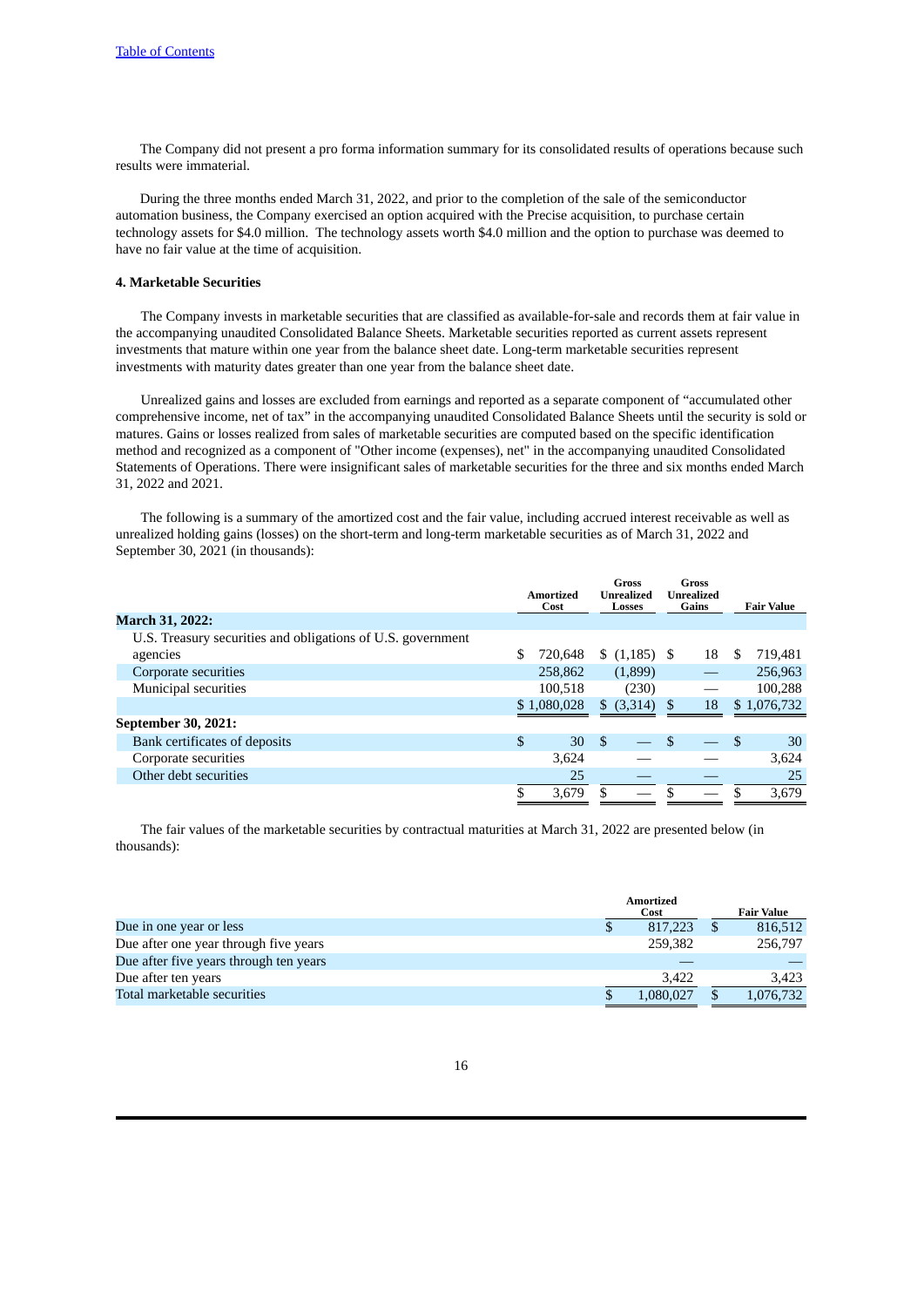Expected maturities could differ from contractual maturities because the security issuers may have the right to prepay obligations without prepayment penalties.

The Company reviews the marketable securities for impairment at each reporting period to determine if any of the securities have experienced an other-than-temporary decline in fair value. The Company considers factors, such as the length of time and extent to which the market value has been less than the cost, the financial condition and near-term prospects of the issuer, the Company's intent to sell, or whether it is more likely than not it will be required to sell the investment before recovery of its amortized cost basis. If the Company believes that an other-than-temporary decline in fair value has occurred, it writes down the investment to its fair value and recognizes the credit loss in earnings and the noncredit loss in accumulated other comprehensive income or loss. Securities in an unrealized loss position as of March 31, 2022 were \$939.1 million. There were no securities in an unrealized loss position as of September 30, 2021.

### **5. Acquisitions**

The Company recorded the assets acquired and liabilities assumed related to the following acquisitions at their fair values as of the acquisition date, from a market participant's perspective. While the Company uses its best estimates and assumptions as part of the purchase price allocation process to value the assets acquired and liabilities assumed on the acquisition date, its estimates and assumptions are subject to refinement. Fair value estimates are based on a complex series of judgments about future events and uncertainties and rely heavily on estimates and assumptions. The judgments used to determine the estimated fair value assigned to each class of assets acquired and liabilities assumed, as well as asset lives, can materially impact the Company's results of operations. The finalization of the assignment of fair values will be completed within one year after the respective acquisition date.

The Company did not present a pro forma information summary for its consolidated results of operations for the acquisitions completed because such results were immaterial.

# **Abeyatech LLC**

On April 2, 2021, the Company acquired Abeyatech LLC. The Company has included the financial results of the acquired operations within the Life Sciences Products segment. The purchase price includes \$9.9 million cash payment and \$9.4 million in contingent consideration, at present value, based on the acquired business' performance for the twelvemonth period ending December 31, 2021, subject to customary working capital adjustments and other adjustments. The acquisition enhances the breadth and depth of the Company's offerings and expands its expertise in the Life Sciences Products segment. The allocation of the consideration included \$11.9 million of technology, \$4.4 million of goodwill, and several other assets and liabilities for \$3.0 million. The weighted useful life of all the intangible assets acquired is 12 years. The goodwill and intangibles are tax deductible. During the three months ended March 31, 2022, the Company paid \$10.0 million related to the contingent consideration recorded at the time of acquisition based on the achievement of business performance targets set forth in the purchase agreement.

#### **Trans-Hit Biomarkers, Inc.**

On December 3, 2020, the Company acquired Trans-Hit Biomarkers Inc. ("THB"), a worldwide biospecimen procurement service provider based in Montreal Canada. THB has an extensive collection capability for biospecimens and clinical samples through a worldwide partner network of clinical sites and biobanks. The total cash purchase price of the acquisition was approximately \$15.1 million, net of cash acquired. The acquisition enhances the breadth and depth of the Company's offerings and expands its expertise in the Life Sciences Services segment. The allocation of the consideration included \$7.8 million of customer relationships, \$9.3 million of goodwill, \$2.4 million of deferred tax liabilities, and several other assets and liabilities. The weighted useful life of all intangibles acquired is 11 years. The Company has included the financial results of the acquired operations in the Life Sciences Services segment. The goodwill and intangibles are not tax deductible.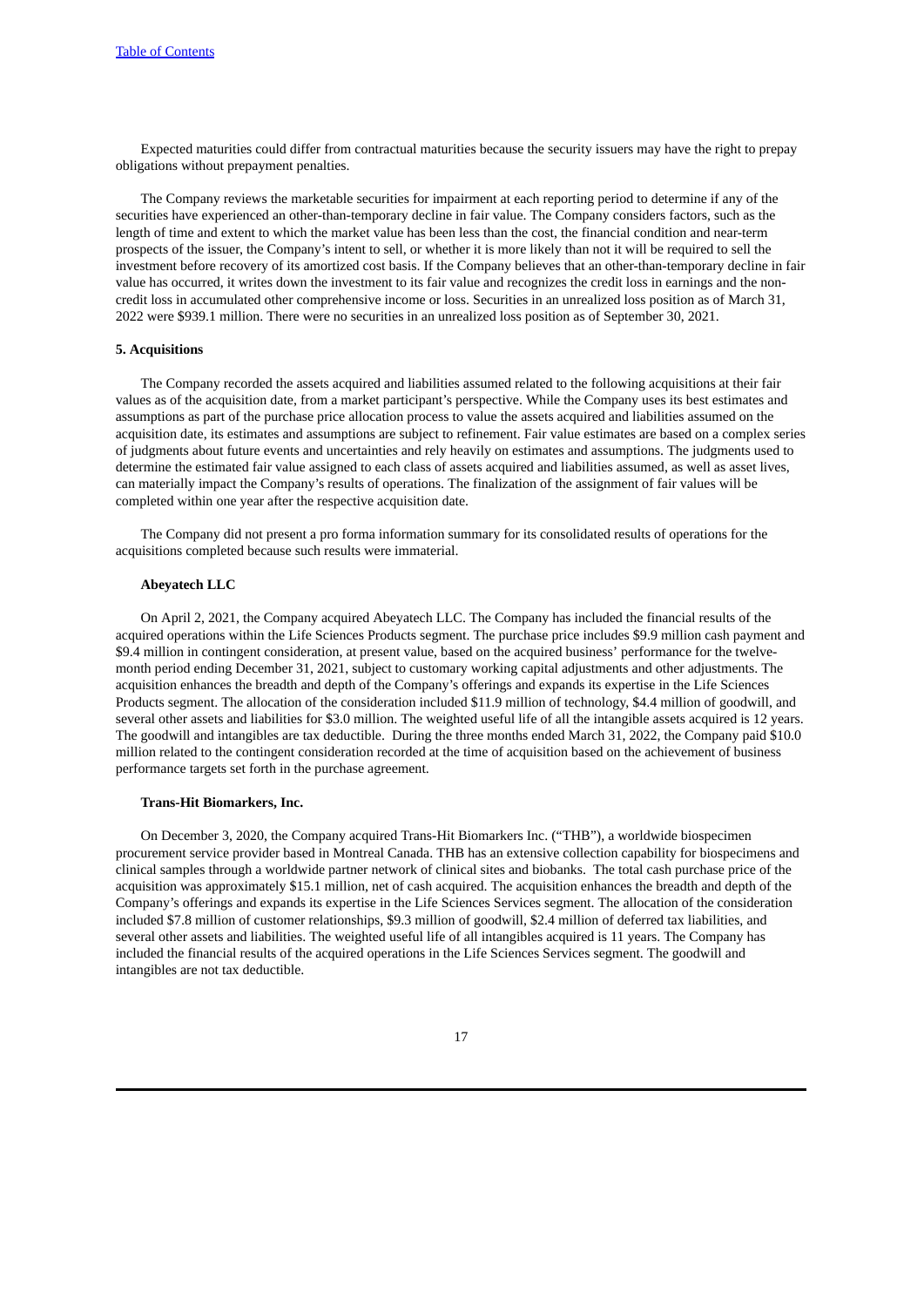# **6. Goodwill and Intangible Assets**

Goodwill represents the excess of net book value over the estimated fair value of net tangible and identifiable intangible assets of a reporting unit. Goodwill is tested for impairment annually or more often if impairment indicators are present at the reporting unit level. If events occur or circumstances change that would more likely than not reduce fair values of the reporting units below their carrying values, goodwill will be evaluated for impairment between annual tests. No triggering events indicating goodwill impairment occurred during the six months ended March 31, 2022. Please refer to Note 8, "Goodwill and Intangible Assets" to the Company's consolidated financial statements included in the 2021 Annual Report on Form 10-K for further information on the goodwill impairment testing performed during fiscal year 2021.

The changes in the Company's goodwill by reportable segment since September 30, 2021 are as follows (in thousands):

|                                  | <b>Life Sciences</b><br><b>Products</b> | <b>Life Sciences</b><br><b>Services</b> | Total   |
|----------------------------------|-----------------------------------------|-----------------------------------------|---------|
| Balance, at September 30, 2021   | 110.138                                 | 359,218                                 | 469.356 |
| Currency translation adjustments | (1.643)                                 |                                         | (1.610) |
| Balance, at March 31, 2022       | 108.495                                 | 359,251                                 | 467,746 |

The components of the Company's identifiable intangible assets as of March 31, 2022 and September 30, 2021 are as follows (in thousands):

|                               | <b>March 31, 2022</b> |   |                             |   |                          | <b>September 30, 2021</b> |         |  |                             |  |                          |
|-------------------------------|-----------------------|---|-----------------------------|---|--------------------------|---------------------------|---------|--|-----------------------------|--|--------------------------|
|                               | Cost                  |   | Accumulated<br>Amortization |   | <b>Net Book</b><br>Value |                           | Cost    |  | Accumulated<br>Amortization |  | <b>Net Book</b><br>Value |
| Patents                       | \$<br>1,234           | Ъ | 1,055                       | S | 179                      | S                         | 1.242   |  | 1,002                       |  | 240                      |
| Completed technology          | 75,373                |   | 35,833                      |   | 39.540                   |                           | 75.527  |  | 32,383                      |  | 43,144                   |
| Trademarks and trade names    | 424                   |   | 47                          |   | 377                      |                           | 424     |  | 33                          |  | 391                      |
| Non-competition agreements    | 681                   |   | 344                         |   | 337                      |                           | 681     |  | 249                         |  | 432                      |
| <b>Customer relationships</b> | 253,063               |   | 122,989                     |   | 130.074                  |                           | 253,486 |  | 111,159                     |  | 142,327                  |
| Other intangibles             | 240                   |   | 240                         |   |                          |                           | 246     |  | 246                         |  |                          |
|                               | 331,015               |   | 160,508                     |   | 170,507                  | S                         | 331,606 |  | 145,072                     |  | 186,534                  |

Amortization expense for intangible assets was \$7.9 million and \$9.4 million, for the three months ended March 31, 2022 and 2021, respectively. Amortization expense for intangible assets was \$15.9 million and \$18.3 million, for the six months ended March 31, 2022 and 2021, respectively.

Estimated future amortization expense for the intangible assets for the remainder of fiscal year 2022, the subsequent four fiscal years and thereafter is as follows (in thousands):

| 2022       | \$<br>15,937  |
|------------|---------------|
| 2023       | 30,845        |
| 2024       | 27,354        |
| 2025       | 22,574        |
| 2026       | 19,435        |
| Thereafter | 54,362        |
|            | \$<br>170,507 |

# **7. Debt and Line of Credit**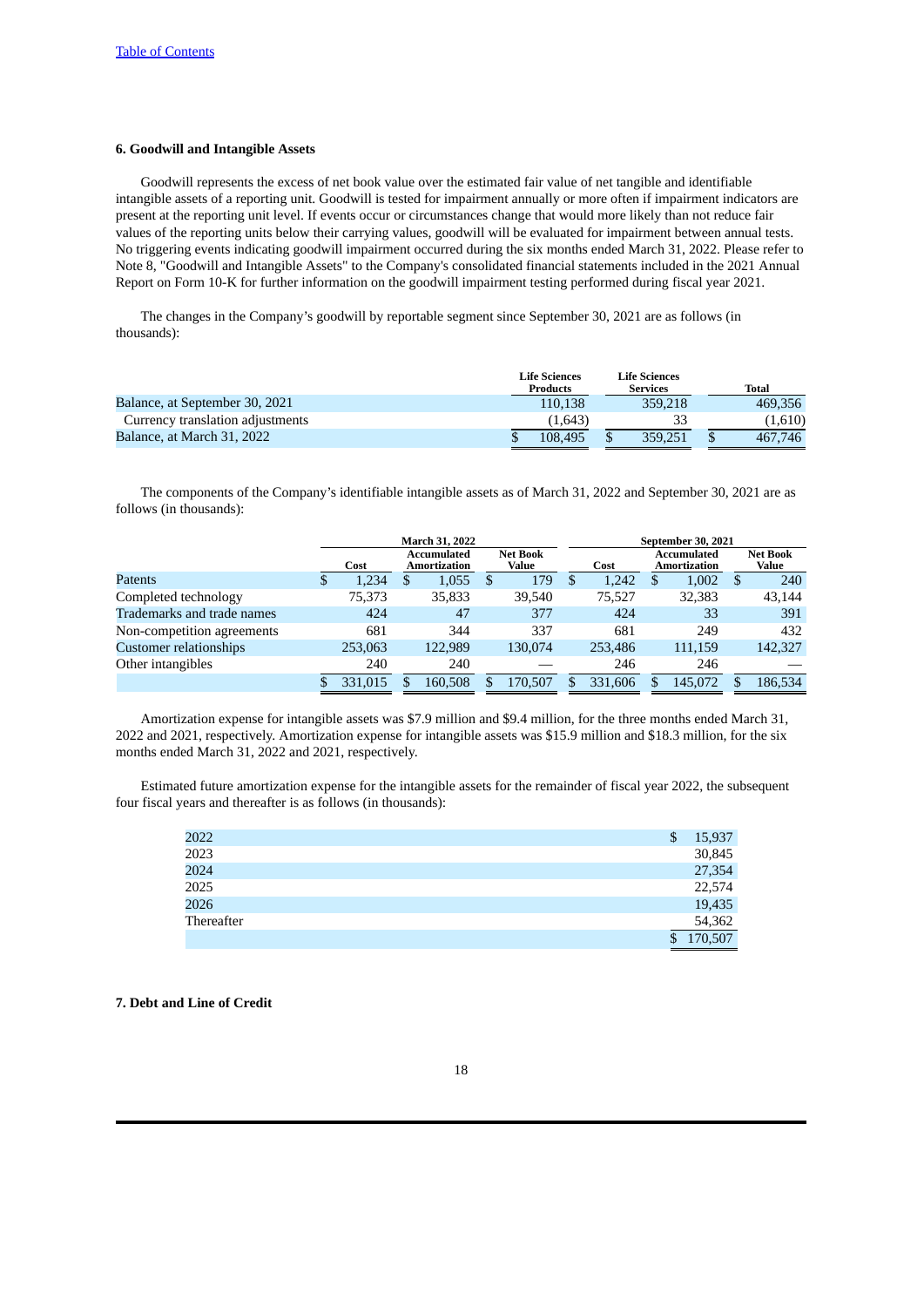On October 4, 2017, the Company entered into a \$200.0 million term loan with the lenders pursuant to the terms of a credit agreement. The term loan was issued at \$197.6 million, or 98.8% of its par value, resulting in a discount of \$2.4 million, or 1.2%, which represented loan origination fees paid at the closing.

The deferred financing costs are accreted over the term of the loan using the effective interest rate method and are included in "Interest expense" in the accompanying unaudited Consolidated Statements of Operations.

During the six months ended March 31, 2022, the weighted average stated interest rate paid on all outstanding debt was 2.7%. During the three and six months ended March 31, 2022, the Company incurred aggregate interest expense of \$0.1 million and \$0.5 million, respectively, in connection with the borrowings, including \$0.1 million of deferred financing costs amortization.

On February 1, 2022, the Company completed the sale of its semiconductor automation business and used \$49.7 million of the proceeds from the sale to extinguish the outstanding balance of the term loan. The Company also terminated its revolving line of credit which had no borrowings outstanding. The Company recorded a loss on debt and line of credit extinguishment of \$0.6 million.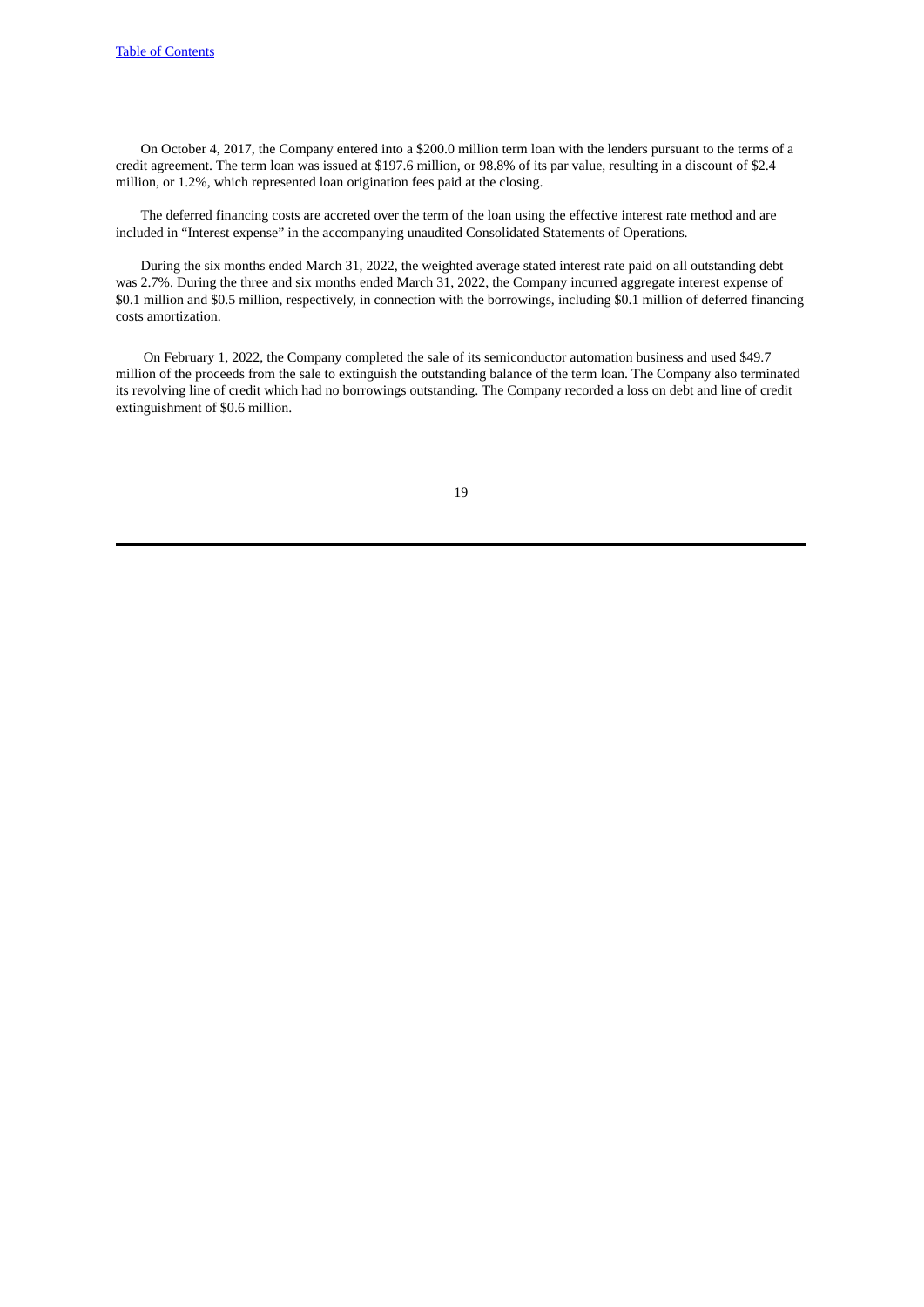# **8. Leases**

The Company has operating leases for real estate and non-real estate and finance leases for non-real estate in North America, Europe, and Asia. Non-real estate leases are primarily related to vehicles and office equipment. Lease expiration dates range between 2022 and 2042.

The components of lease expense were as follows (in thousands):

|                               |   | Three Months Ended March 31, |  |       |      | Six Months Ended March 31, |  |       |  |
|-------------------------------|---|------------------------------|--|-------|------|----------------------------|--|-------|--|
|                               |   | 2022                         |  | 2021  | 2022 |                            |  | 2021  |  |
| Operating lease costs         | S | $2,389$ \$                   |  | 1,740 | - S  | 4,560 \$                   |  | 3,444 |  |
| Finance lease costs:          |   |                              |  |       |      |                            |  |       |  |
| Amortization of assets        |   | 54                           |  | 250   |      | 129                        |  | 561   |  |
| Interest on lease liabilities |   |                              |  | 6     |      |                            |  | 23    |  |
| Total finance lease costs     |   | 56                           |  | 256   |      | 134                        |  | 584   |  |
| Variable lease costs          |   | 755                          |  | 457   |      | 1.272                      |  | 863   |  |
| Short-term lease costs        |   | 364                          |  | 50    |      | 718                        |  | 89    |  |
| Total lease costs             |   | 3.564                        |  | 2.503 |      | 6.684                      |  | 4.980 |  |

Supplemental balance sheet information related to leases is as follows (in thousands, except lease term and discount rate):

|                                                      |                 | March 31, 2022 |                 | September 30, 2021 |
|------------------------------------------------------|-----------------|----------------|-----------------|--------------------|
| <b>Operating Leases:</b>                             |                 |                |                 |                    |
| Operating lease right-of-use assets                  | \$              | 53,278         | \$              | 49,650             |
|                                                      |                 |                |                 |                    |
| Accrued expenses and other current<br>liabilities    | \$              | 6,113          | \$              | 5,254              |
| Long-term operating lease liabilities                |                 | 48.698         |                 | 45,088             |
| Total operating lease liabilities                    | \$              | 54,811         | \$              | 50,342             |
|                                                      |                 |                |                 |                    |
| <b>Finance Leases:</b>                               |                 |                |                 |                    |
| Property, plant and equipment, at cost               | $\mathbb{S}$    | 2,252          | $\mathbb{S}$    | 2,252              |
| Accumulated amortization                             |                 | (2, 234)       |                 | (2,105)            |
| Property, plant and equipment, net                   | \$              | 18             | $\overline{\$}$ | 147                |
|                                                      |                 |                |                 |                    |
| Accrued expenses and other current<br>liabilities    | \$              | 44             | \$              | 360                |
| Other long-term liabilities                          |                 | (10)           |                 | (10)               |
| Total finance lease liabilities                      | $\overline{\$}$ | 34             | $\overline{\$}$ | 350                |
|                                                      |                 |                |                 |                    |
| Weighted average remaining lease term (in<br>years): |                 |                |                 |                    |
| <b>Operating leases</b>                              |                 | 11.74          |                 | 11.33              |
| <b>Finance leases</b>                                |                 | 0.08           |                 | 0.53               |
|                                                      |                 |                |                 |                    |
| Weighted average discount rate:                      |                 |                |                 |                    |
| <b>Operating leases</b>                              |                 | 4.05 %         |                 | 3.90 %             |
| <b>Finance leases</b>                                |                 | 4.86 %         |                 | 4.87 %             |
|                                                      |                 |                |                 |                    |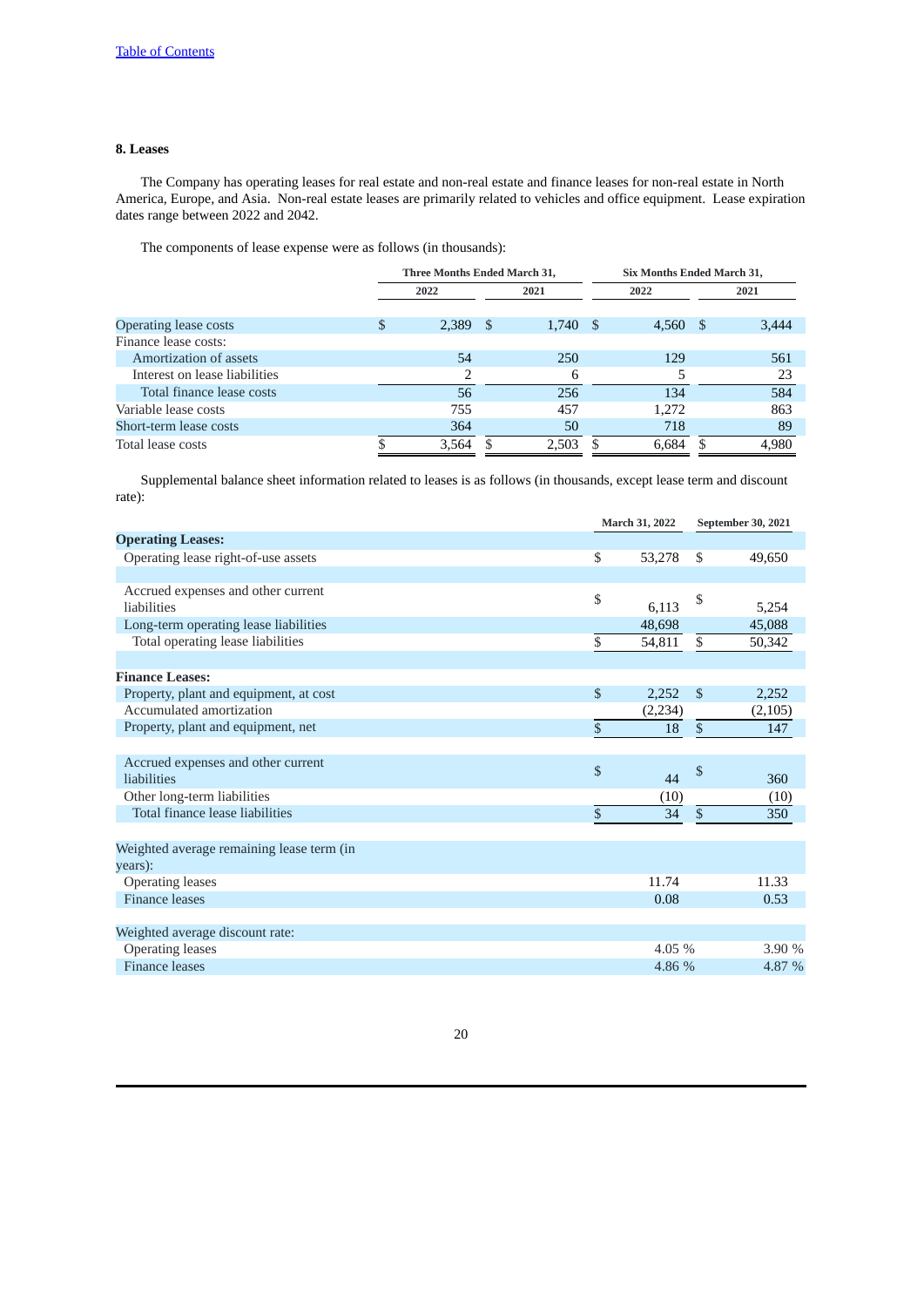**Three Months Ended March 31, Six Months Ended March 31, 2022 2021 2022 2021** Cash paid for amounts included in measurement of liabilities: Operating cash flows from operating leases \$ 1,950 \$ 1,548 \$ 3,599 \$ 2,968 Operating cash flows from finance leases 1 12 4 27 Financing cash flows from finance leases 127 307 312 611 ROU assets obtained in exchange for lease liabilities: Operating leases 6 549 \$ 7,327 \$ 549 \$ 7,490 \$ 4,081

Supplemental cash flow information related to leases was as follows (in thousands, unaudited):

Future lease payments for operating and finance leases as of March 31, 2022 were as follows for the remainder of fiscal year 2022, the subsequent five fiscal years and thereafter (in thousands):

|                               | <b>Finance Leases</b>    | <b>Operating Leases</b> |
|-------------------------------|--------------------------|-------------------------|
| 2022                          | 34                       | 4,103<br>S              |
| 2023                          | $\overline{\phantom{0}}$ | 7,762                   |
| 2024                          |                          | 6,354                   |
| 2025                          |                          | 5,910                   |
| 2026                          |                          | 5,839                   |
| 2027                          | -                        | 5,650                   |
| Thereafter                    |                          | 34,415                  |
| Total future lease payments   | 34                       | 70,033                  |
| Less imputed interest         |                          | (15, 222)               |
| Total lease liability balance | 34                       | 54,811                  |

As of March 31, 2022, the Company does not have significant leases that have not commenced or not recorded in the accompanying unaudited Consolidated Balance Sheets.

# **9. Income Taxes**

The Company recorded an income tax benefit of \$3.2 million and \$7.9 million, respectively during the three and six months ended March 31, 2022. The benefit for the three months ended March 31, 2022, was primarily driven by the benefit on loss from operations during the period. The tax benefit for the six months ended March 31, 2022, was increased by a \$4.5 million discrete stock compensation windfall benefit for tax deductions that exceeded the associated book compensation expense. The tax benefit for the six months ended March 31, 2022 was partially offset by a \$0.6 million charge to increase the deferred tax liability to reflect a change in the blended state income tax rate that results from the sale of the semiconductor business assets.

The Company recorded an income tax benefit of \$2.3 million and \$3.9 million, respectively during the three and six months ended March 31, 2021. The tax benefit for the three months ended March 31, 2021, was primarily driven by the benefit on loss from operations during the period. The benefit for the six months ended March 31, 2021 was increased by a \$2.0 million discrete stock compensation windfall benefit for tax deductions that exceeded the associated book compensation expense, respectively.

During March 2021, the United States enacted the American Rescue Plan Act of 2021. The Company evaluated the legislation of these Acts in relation to income taxes and determined that the income tax Acts do not have a material impact on its income tax provision.

The Company evaluates the realizability of its deferred tax assets by tax-paying component and assesses the need for a valuation allowance on a quarterly basis. The Company evaluates the profitability of each tax-paying component on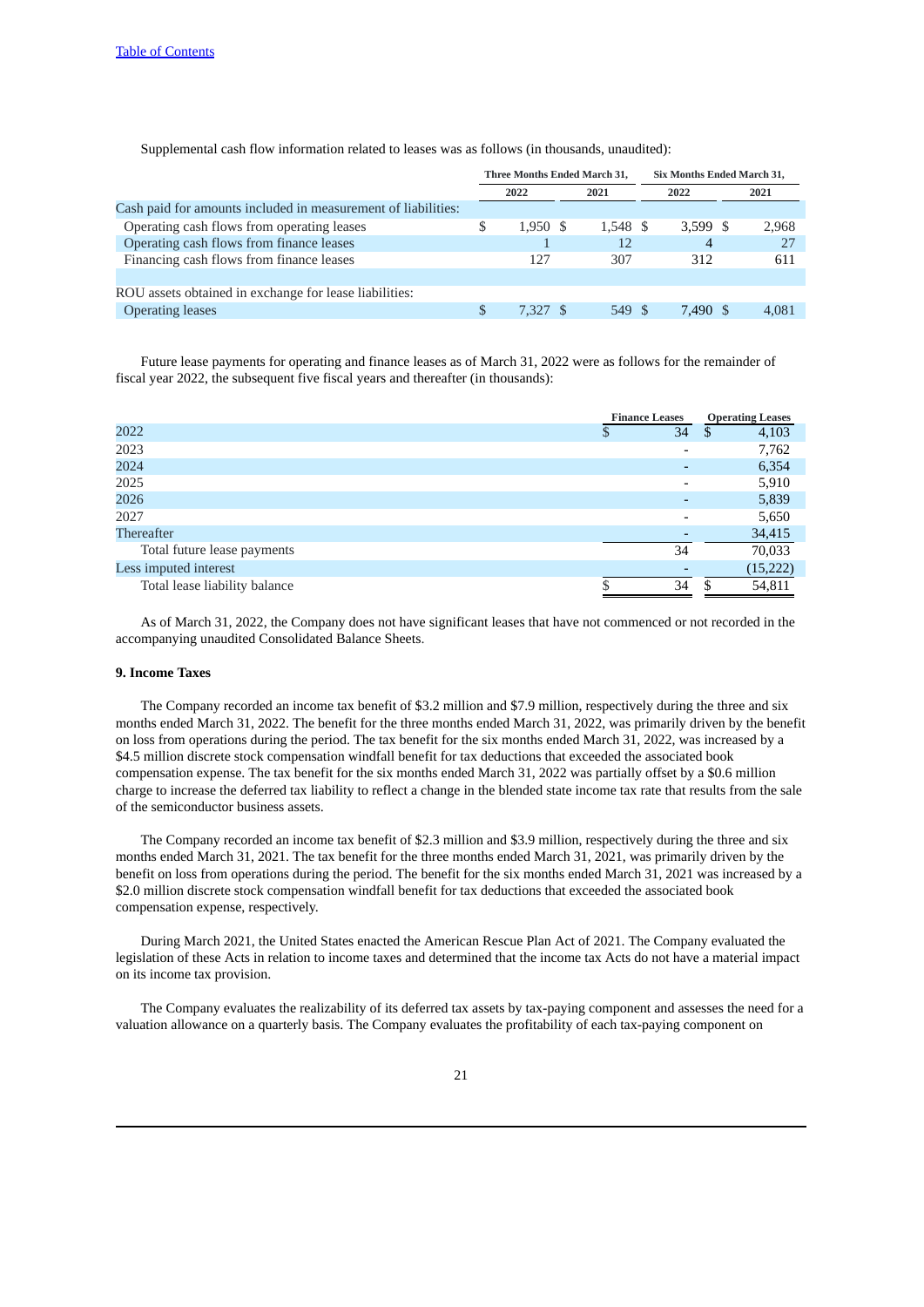a historic cumulative basis and a forward-looking basis while performing this analysis. The Company maintains a U.S. valuation allowance related to the realizability of certain state tax credits and state net operating loss carry-forwards, as well as a valuation allowance against net deferred tax assets on certain foreign tax-paying components as of March 31, 2022. On February 1, 2022, the Company completed the sale of its semiconductor automation business that resulted in a taxable gain primarily recognized in the U.S. During the second quarter of fiscal year 2022, the Company recorded a reduction to its valuation allowance for the utilization of deferred tax assets that were previously expected to expire. The benefit of this valuation allowance reversal was recorded in income from discontinued operations in the amount of \$3.6 million since the reversal was driven by the income from discontinued operations.

The Company maintains liabilities for uncertain tax positions. These liabilities involve judgment and estimation and are monitored based on the best information available. The Company recognizes interest related to unrecognized tax benefits as a component of the income tax provision or benefit. The Company recognized \$0.1 million of interest expense related to its uncertain tax positions during the three and the six months ended March 31, 2022.

The Company is subject to U.S. federal, state, local and foreign income taxes in various jurisdictions. The amount of income taxes paid is subject to the Company's interpretation of applicable tax laws in the jurisdictions in which it files.

In the normal course of business, the Company is subject to income tax audits in various global jurisdictions in which it operates. The years subject to examination vary for the U.S. and international jurisdictions, with the earliest tax year being 2013. Based on the outcome of these examinations or the expiration of statutes of limitations for specific jurisdictions, it is reasonably possible that the related unrecognized tax benefits could change from those recorded in the Company's Consolidated Balance Sheets. The Company currently anticipates that it is reasonably possible that the unrecognized tax benefits and accrued interest on those benefits will be reduced by an amount of \$0.4 million in the next twelve months due to statute of limitations expirations. These unrecognized tax benefits would impact the effective tax rate if recognized.

# **10. Other Balance Sheet Information**

The following is a summary of accounts receivable at March 31, 2022 and September 30, 2021 (in thousands):

|                                           | March 31.<br>2022 |               | September 30,<br>2021 |
|-------------------------------------------|-------------------|---------------|-----------------------|
| Accounts receivable                       | 142.200           | <sup>\$</sup> | 124.195               |
| Less allowance for expected credit losses | (4.622)           |               | (4.318)               |
| Accounts receivable, net                  | 137.578           |               | 119.877               |

The following is a summary of inventories at March 31, 2022 and September 30, 2021 (in thousands):

|                                   | March 31,<br>2022 |    | September 30,<br>2021 |
|-----------------------------------|-------------------|----|-----------------------|
| Inventories                       |                   |    |                       |
| Raw materials and purchased parts | 28.546            | \$ | 27,644                |
| Work-in-process                   | 5,885             |    | 4,787                 |
| Finished goods                    | 43.321            |    | 27,967                |
| Total inventories                 | 77.752            | S  | 60,398                |

Reserves for excess and obsolete inventory were \$4.4 million and \$3.7 million, respectively, at March 31, 2022 and September 30, 2021.

At March 31, 2022 and September 30, 2021, the Company had cumulative capitalized direct costs of \$24.2 million and \$22.7 million, respectively, associated with the development of software for its internal use. As of March 31, 2022, this balance included \$6.3 million associated with software assets that are still in the development stage and not yet placed in service. During the six months ended March 31, 2022, the Company capitalized direct costs of \$1.6 million associated with the development of software for its internal use.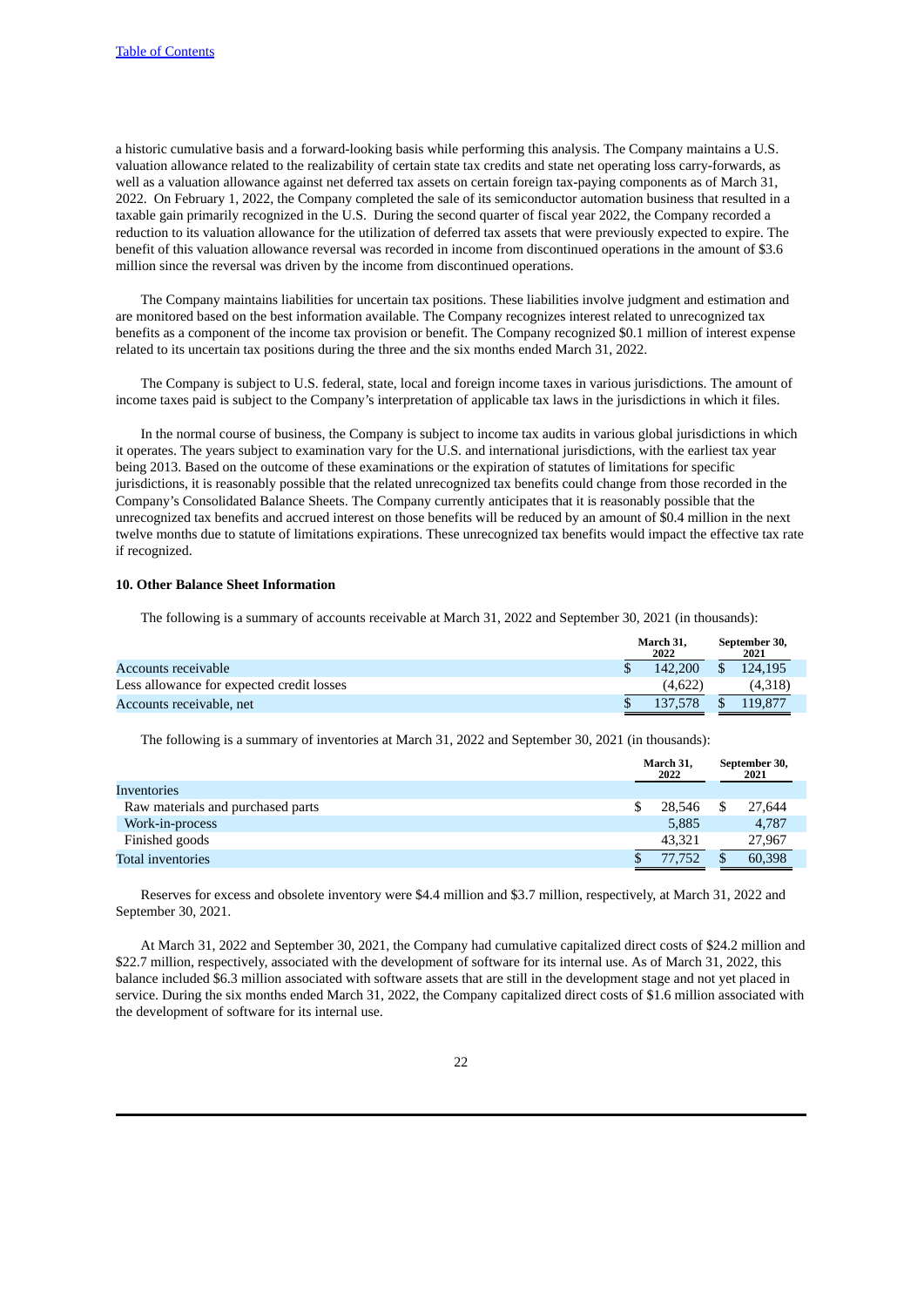The Company establishes reserves for estimated costs of product warranties based on historical information. Product warranty reserves are recorded at the time product revenue is recognized, and retrofit accruals are recorded at the time retrofit programs are established. The Company's warranty obligation is affected by product failure rates, utilization levels, material usage, service delivery costs incurred in correcting a product failure and supplier warranties on parts delivered to the Company.

The following is a summary of product warranty and retrofit activity on a gross basis for the three and six months ended March 31, 2022 and 2021 (in thousands):

|              |                                         |       |              |                 |       |                | <b>Activity - Three Months Ended March 31, 2022</b> |                                     |       |
|--------------|-----------------------------------------|-------|--------------|-----------------|-------|----------------|-----------------------------------------------------|-------------------------------------|-------|
|              | <b>Balance</b><br>December 31,<br>2021  |       |              | <b>Accruals</b> |       |                | <b>Balance</b><br>March 31,<br>2022                 |                                     |       |
| $\mathbb{S}$ |                                         | 2,342 | $\mathbb{S}$ |                 | 539   | \$             | (390)                                               | \$                                  | 2,491 |
|              |                                         |       |              |                 |       |                | <b>Activity - Three Months Ended March 31, 2021</b> |                                     |       |
|              | <b>Balance</b><br>December 31,<br>2020  |       |              | <b>Accruals</b> |       |                | <b>Costs Incurred</b>                               | <b>Balance</b><br>March 31,<br>2021 |       |
| \$           |                                         | 2,267 | $\mathbb{S}$ |                 | 167   | \$             | (252)                                               | \$                                  | 2,182 |
|              |                                         |       |              |                 |       |                | <b>Activity -Six Months Ended March 31, 2022</b>    |                                     |       |
|              | <b>Balance</b><br>September 30,<br>2021 |       |              | <b>Accruals</b> |       |                | <b>Costs Incurred</b>                               | <b>Balance</b><br>March 31,<br>2022 |       |
| \$           |                                         | 2,330 | \$           |                 | 1,212 | \$             | (1,051)                                             | \$                                  | 2,491 |
|              |                                         |       |              |                 |       |                | <b>Activity -Six Months Ended March 31, 2021</b>    |                                     |       |
|              | <b>Balance</b><br>September 30,<br>2020 |       |              | <b>Accruals</b> |       |                | <b>Costs Incurred</b>                               | <b>Balance</b><br>March 31,<br>2021 |       |
| \$           |                                         | 2,211 | \$           |                 | 813   | $\mathfrak{S}$ | (842)                                               | \$                                  | 2,182 |

# **11. Stock-Based Compensation**

The Company may issue to eligible employees options to purchase shares of the Company's stock, restricted stock and other equity incentives which vest upon the satisfaction of a performance condition and/or a service condition. In addition, the Company issues shares to participating employees pursuant to an employee stock purchase plan, and stock awards and deferred restricted stock units to its directors in accordance with its director compensation program.

The stock-based compensation expense for restricted stock units for continuing operations was \$5.2 million and \$3.2 million, for the three months ended March 31, 2022 and 2021, respectively. The stock-based compensation expense for restricted stock units for continuing operations was \$7.7 million and \$7.7 million the six months ended March 31, 2022 and 2021, respectively. The stock-based compensation expense for employee stock purchase plan for continuing operations was \$0.4 million and \$0.2 million, for the three months ended March 31, 2022 and 2021. The stock-based compensation expense for employee stock purchase plan for continuing operations was \$0.8 million and \$0.5 million, for the six months ended March 31, 2022 and 2021.

The information included within the remaining note is on a total company basis, and includes amounts related to our discontinued operations.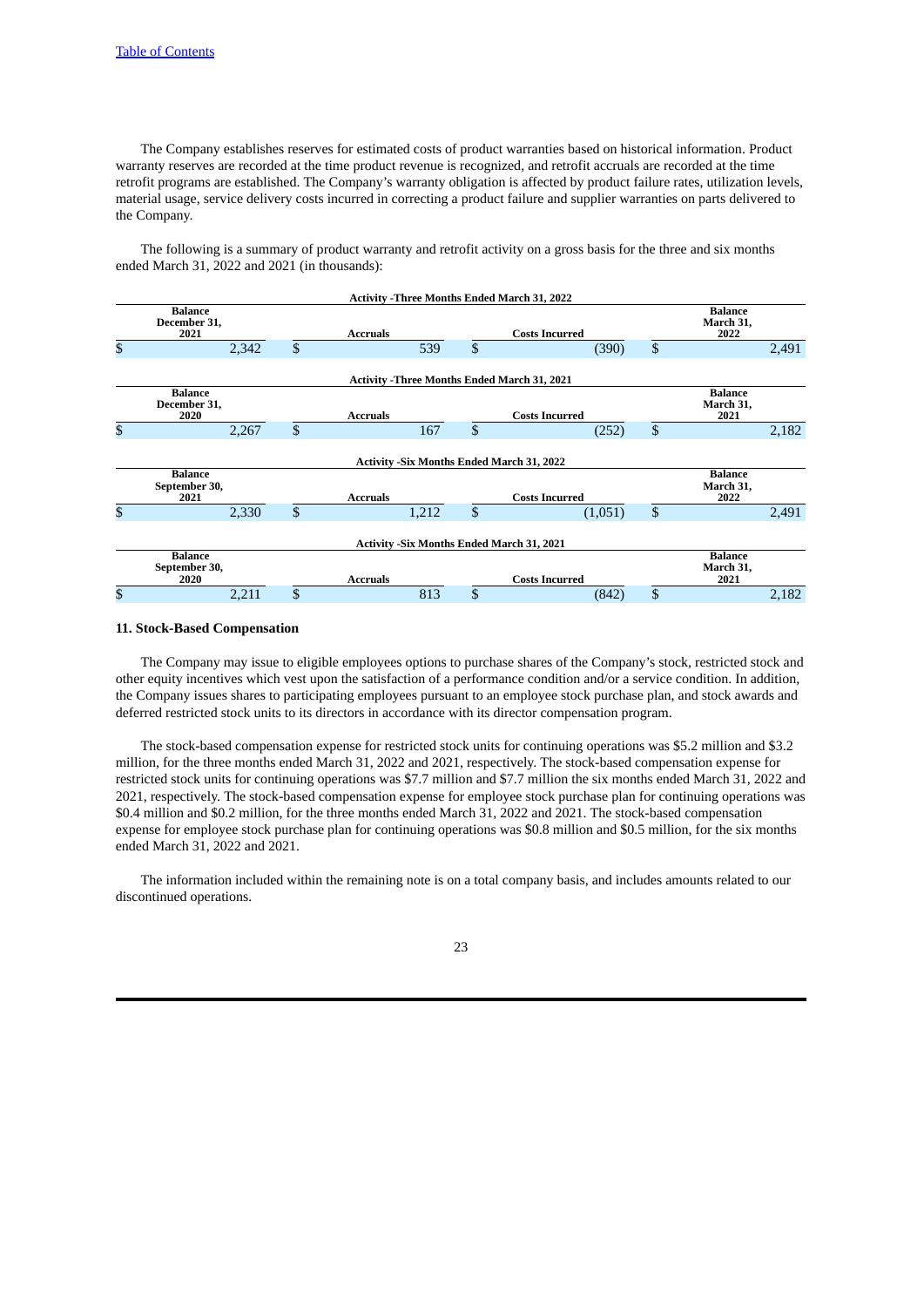The following table reflects the total stock-based compensation expense recorded during the three and six months ended March 31, 2022 and 2021 (in thousands):

|                                        | <b>Three Months Ended March 31.</b> |              |  |       |  | Six Months Ended March 31. |      |        |  |
|----------------------------------------|-------------------------------------|--------------|--|-------|--|----------------------------|------|--------|--|
|                                        |                                     | 2022<br>2021 |  |       |  | 2022                       | 2021 |        |  |
| Restricted stock units                 |                                     | 8.058        |  | 7.048 |  | 15.255                     |      | 13.192 |  |
| Employee stock purchase plan           |                                     | 599          |  | 433   |  | 1.293                      |      | 999    |  |
| Total stock-based compensation expense |                                     | 8.657        |  | 7.481 |  | 16.548                     |      | 14.191 |  |

The fair value of restricted stock units is determined based on the number of shares granted and the closing price of the Company's common stock quoted on the Nasdaq Stock Market on the date of grant. For awards that vest based on service conditions, the Company recognizes stock-based compensation expense on a straight-line basis over the requisite service period. For awards that vest subject to performance conditions, the Company recognizes stock-based compensation expense ratably over the performance period if it is probable that performance condition will be met and adjusted for the probability percentage of achieving the performance goals. The Company makes estimates of stock award forfeitures and the number of awards expected to vest. The Company considers many factors in developing forfeiture estimates, including award types, employee classes and historical experience. Each quarter, the Company assesses the probability of achieving the performance goals. Current estimates may differ from actual results and future changes in estimates.

The Company grants restricted stock units that vest over a required service period and/or achievement of certain operating performance goals. Restricted stock units granted with performance goals may also have a required service period following the achievement of all or a portion of the performance goals. The following table reflects restricted stock units, including stock awards, granted during the six months ended March 31, 2022 and 2021:

|                                 | <b>Total Units</b> | Time-Based<br>Units | Stock<br>Grants | Performance-<br><b>Based Units</b> |
|---------------------------------|--------------------|---------------------|-----------------|------------------------------------|
| Six months ended March 31, 2022 | 228,468            | 101.706             | 16.286          | 110.476                            |
| Six months ended March 31, 2021 | 329.801            | 149.249             | 14.657          | 165.895                            |

# *Time-Based Grants*

Restricted stock units granted with a required service period typically have three-year vesting schedules in which onethird of awards vest at the first anniversary of the grant date, one-third vest at the second anniversary of the grant date and one-third vest at the third anniversary of the grant date, subject to the award holders meeting service requirements.

# *Stock Grants*

The stock awards granted to the members of the Company's Board of Directors include stock awards and deferred restricted stock units.

Certain members of the Board of Directors have elected to defer receiving their annual stock awards and related quarterly dividends until they attain a certain age or cease to provide services as the Company's Board members. Stock awards granted in fiscal years 2022 and 2021 were vested as of the respective grant dates.

### *Performance-Based Grants*

Performance-based restricted stock units are earned based on the achievement of performance criteria established by the Human Resources and Compensation Committee and approved by the Board of Directors. The criteria for performance-based awards are weighted and have threshold, target and maximum performance goals.

Performance-based awards granted in fiscal year 2022, 2021 and 2020 allow participants to earn 100% of the restricted stock units if the Company's performance meets its target goal for each applicable financial metric, and up to a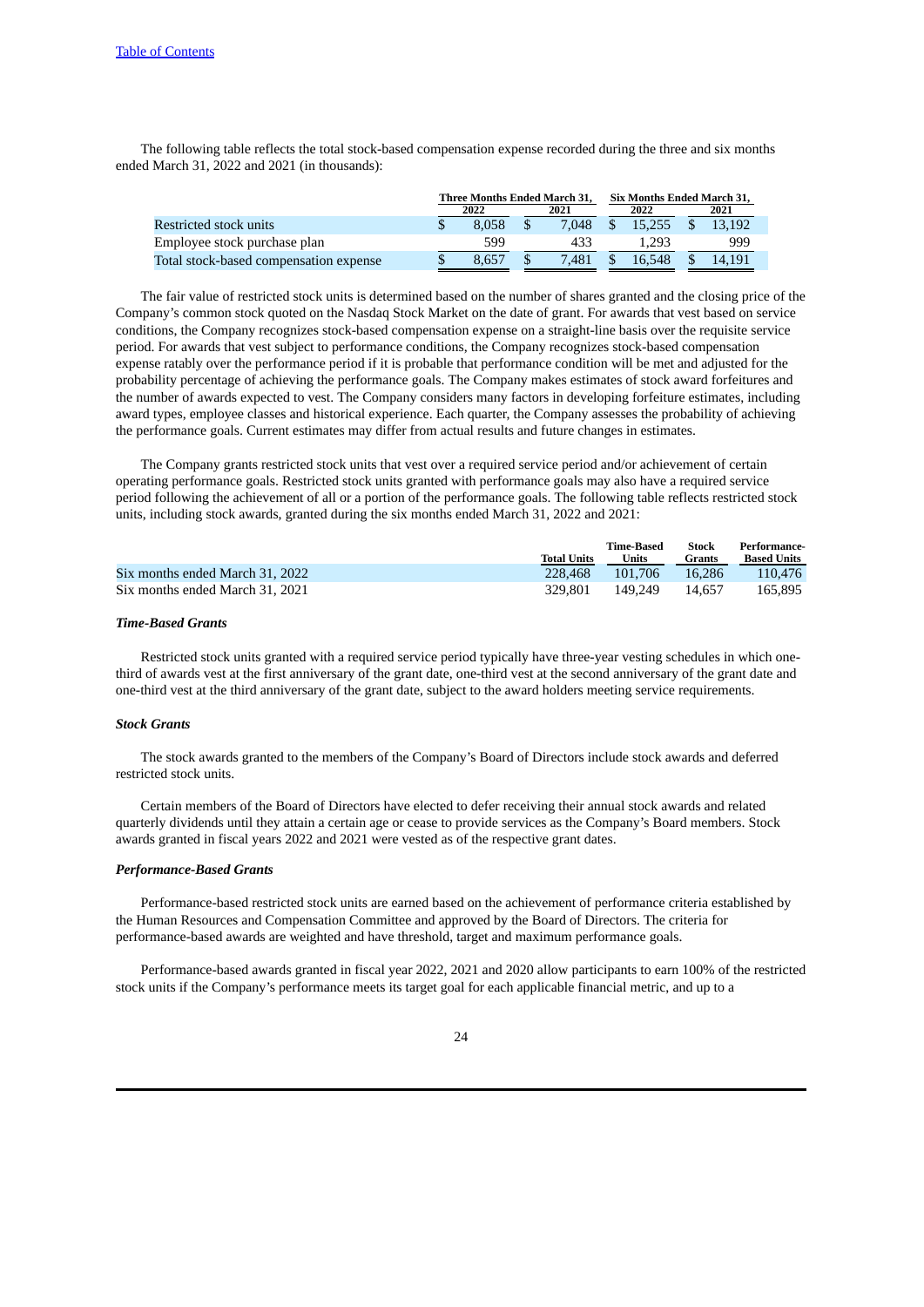maximum of 200% if the Company's performance for such metrics meets or exceeds the maximum or stretch goal. Performance below the minimum threshold for each financial metric results in award forfeiture. Performance goals will be measured over a three-year period for each year's awards and at the end of the period to determine the number of units earned by recipients who continue to meet the service requirement. Around the third anniversary of each year's awards' grant date, the Company's Board of Directors determines the number of units earned for participants who continue to meet the service requirements on the vest date.

# *Restricted Stock Unit Activity*

The following table summarizes restricted stock unit activity for the six months ended March 31, 2022:

|                                   | <b>Shares</b> | Weighted<br>Average<br><b>Grant-Date</b><br><b>Fair Value</b> |
|-----------------------------------|---------------|---------------------------------------------------------------|
| Outstanding at September 30, 2021 | 1,088,652     | 47.35<br>\$                                                   |
| Granted                           | 228,468       | 103.31                                                        |
| Vested                            | (208, 713)    | 40.03                                                         |
| Forfeited                         | (553, 624)    | 39.30                                                         |
| Outstanding at March 31, 2022     | 554,783       | 75.14                                                         |

The weighted average grant date fair value of restricted stock units granted during the three months ended March 31, 2022 and 2021 was \$82.34 and \$80.09, respectively. The fair value of restricted stock units vested during the three months ended March 31, 2022 and 2021 was \$1.9 million and \$2.0 million, respectively. The weighted average grant date fair value of restricted stock units granted during the six months ended March 31, 2022 and 2021 was \$103.31 and \$70.18, respectively. The fair value of restricted stock units vested during the six months ended March 31, 2022 and 2021 was \$66.7 million and \$27.9 million, respectively. During the six months ended March 31, 2022 and 2021, the Company remitted \$25.1 million and \$9.7 million, respectively, collected from employees to satisfy their tax obligations as a result of share issuances. Such proceeds collected and remitted were insignificant during the three months ended March 31, 2022 and 2021.

As of March 31, 2022, the unrecognized compensation cost that are expected to vest is \$29.0 million and will be recognized over an estimated weighted average service period of approximately 1.9 years.

### *Employee Stock Purchase Plan*

The Company maintains an employee stock purchase plan that allows its employees to purchase shares of common stock at a price equal to 85% of the fair market value of the Company's stock at the beginning or the end of the semiannual offering period, whichever is lower. There were 51,133 and 58,124 shares, respectively, purchased by employees under the employee stock purchase plan during the six months ended March 31, 2022 and 2021.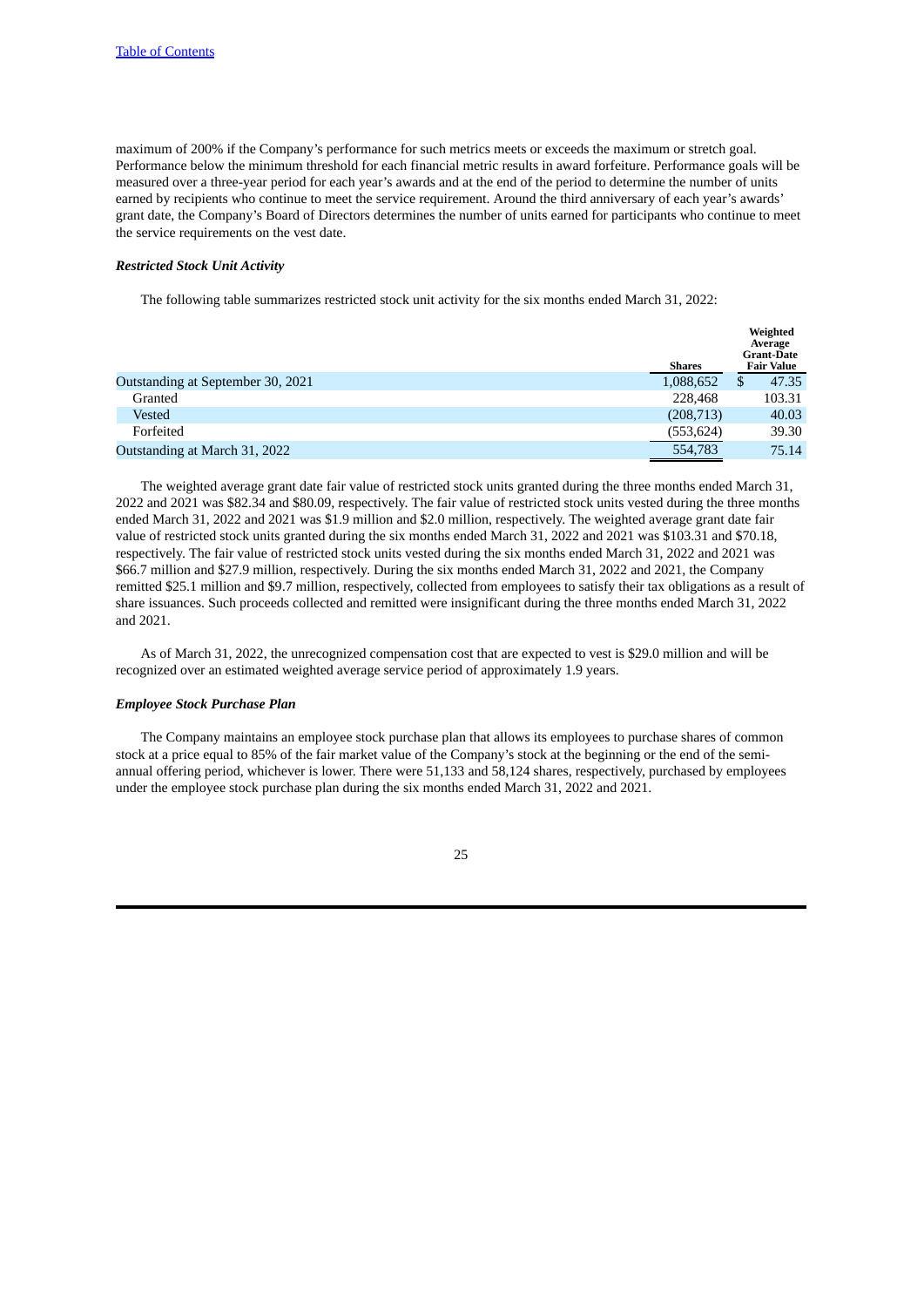# **12. Earnings per Share**

The calculations of basic and diluted net income per share and basic and diluted weighted average shares outstanding are as follows for the three and six months ended March 31, 2022 and 2021 (in thousands, except per share data):

|                                                              | <b>Three Months Ended</b><br>March 31, |                   |                | <b>Six Months Ended</b><br>March 31, |    |            |
|--------------------------------------------------------------|----------------------------------------|-------------------|----------------|--------------------------------------|----|------------|
|                                                              | 2022                                   | 2021              |                | 2022                                 |    | 2021       |
| (Loss) income from continuing operations                     | \$<br>(1,816)                          | \$(7,336)         | $\mathfrak{S}$ | 1,041                                |    | \$ (4,630) |
| Income from discontinued operations, net of tax              | 2,121,690                              | 31,084            |                | 2,162,152                            |    | 54,406     |
| Net income                                                   | \$2,119,874                            | \$23,748          |                | \$2,163,193                          |    | \$49,776   |
|                                                              |                                        |                   |                |                                      |    |            |
| Weighted average common shares outstanding used in computing |                                        |                   |                |                                      |    |            |
| basic earnings per share                                     | 74,958                                 | 74,265            |                | 74,823                               |    | 74,142     |
| Dilutive restricted stock units                              |                                        |                   |                | 322                                  |    |            |
| Weighted average common shares outstanding used in computing |                                        |                   |                |                                      |    |            |
| diluted earnings per share                                   | 74,958                                 | 74,265            |                | 75,145                               |    | 74,142     |
|                                                              |                                        |                   |                |                                      |    |            |
| Basic net income per share:                                  |                                        |                   |                |                                      |    |            |
| (Loss) income from continuing operations                     | \$<br>(0.02)                           | \$<br>$(0.10)$ \$ |                | 0.01                                 | S  | (0.06)     |
| Income from discontinued operations, net of tax              | 28.31                                  | 0.42              |                | 28.90                                |    | 0.73       |
| Basic net income per share                                   | \$<br>28.28                            | \$<br>0.32        | \$.            | 28.91                                | S  | 0.67       |
|                                                              |                                        |                   |                |                                      |    |            |
| Diluted net income per share:                                |                                        |                   |                |                                      |    |            |
| (Loss) income from continuing operations                     | \$<br>(0.02)                           | \$<br>$(0.10)$ \$ |                | 0.01                                 | \$ | (0.06)     |
| Income from discontinued operations, net of tax              | 28.31                                  | 0.42              |                | 28.77                                |    | 0.73       |
| Diluted net income per share                                 | \$<br>28.28                            | \$<br>0.32        | \$             | 28.79                                | \$ | 0.67       |

During the six months ended March 31, 2022, restricted stock units of 59,513 were excluded from the computation of diluted earnings per share as their effect would be antidilutive to earnings per share for continuing operations based on the treasury stock method.

### **13. Revenue from Contracts with Customers**

# *Disaggregated Revenue*

The Company disaggregates revenue from contracts with customers in a manner that depicts how the nature, amount, timing, and uncertainty of revenue and cash flows are affected by economic factors. The following is revenue by significant business line for the three and six months ended March 31, 2022 and 2021(in thousands):

|                                    | Three months ended March 31, |           | Six months ended March 31, |         |
|------------------------------------|------------------------------|-----------|----------------------------|---------|
|                                    | 2022                         | 2021      | 2022                       | 2021    |
| <b>Significant Business Line</b>   |                              |           |                            |         |
| Life Sciences Products             | \$<br>53.615                 | 52,355 \$ | 103.493                    | 97,899  |
| <b>Sample Repository Solutions</b> | 26,929                       | 22.191    | 52,805                     | 42,724  |
| <b>Genomic Services</b>            | 65,000                       | 54.989    | 128,898                    | 107,054 |
| Total                              | \$<br>145,544                | 129.535   | 285,196                    | 247,677 |

# *Contract Balances*

*Accounts Receivable, Net.* Accounts receivable represent rights to consideration in exchange for products or services that have been transferred by the Company, when payment is unconditional and only the passage of time is required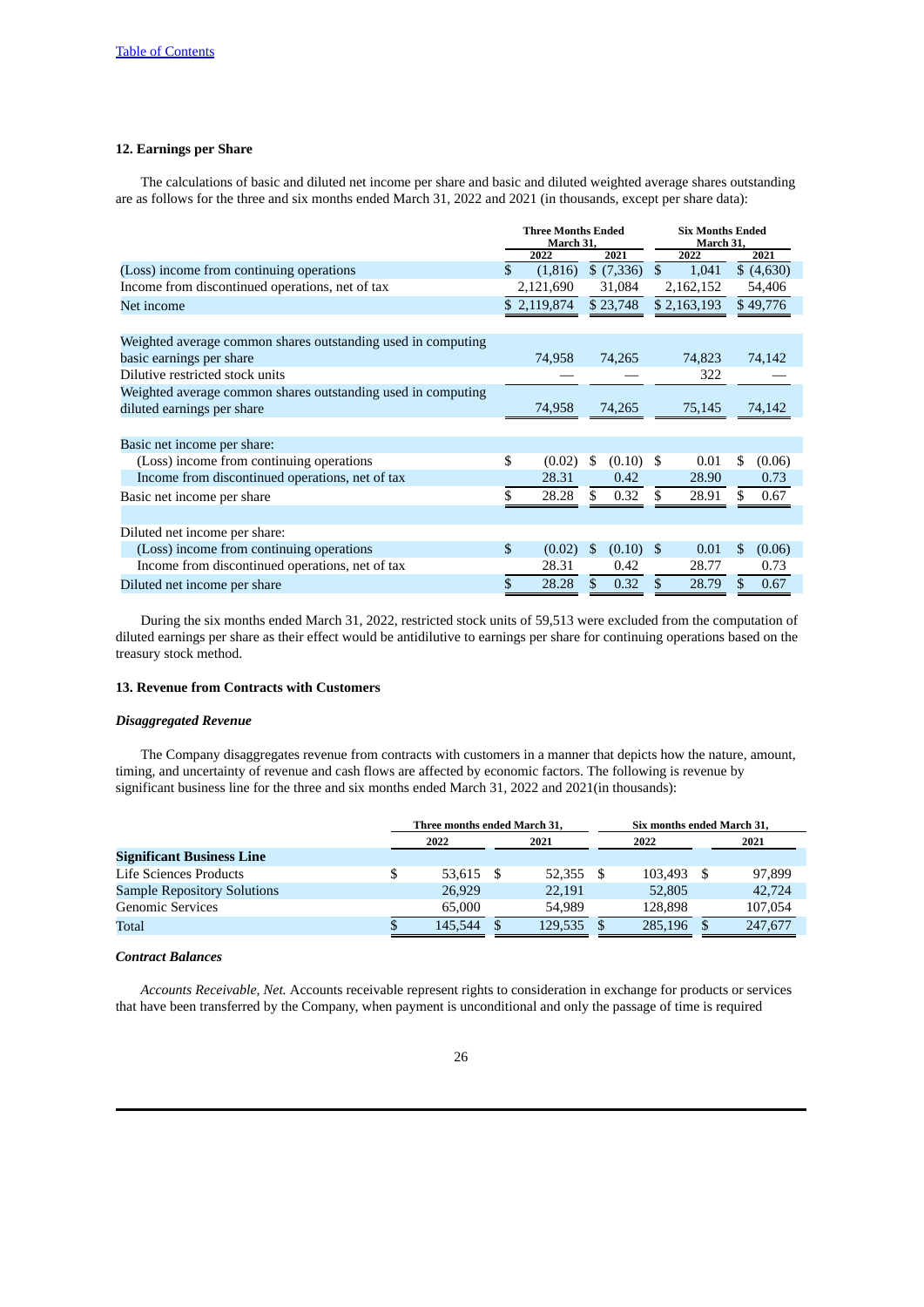before payment is due. Accounts receivable do not bear interest and are recorded at the invoiced amount. The Company maintains an allowance for expected credit losses representing its best estimate of probable credit losses related to its existing accounts receivable and their net realizable value. The Company determines the allowance for expected credit losses based on a number of factors, including an evaluation of customer credit worthiness, the age of the outstanding receivables, economic trends, historical experience and other information through the payment periods. Accounts receivable, net were \$137.6 million and \$119.9 million at March 31, 2022 and September 30, 2021, respectively.

*Contract Assets.* Contract assets represent rights to consideration in exchange for products or services that have been transferred by the Company, when payment is conditional on something other than the passage of time. These amounts typically relate to contracts within the Life Sciences segments where the right to payment is not present until completion of the contract or the achievement of specified milestones and the value of the products or services transferred exceed this constraint. Contract assets are classified as current. Contract asset balances which are included within "Prepaid expenses and other current assets" on the Company's Consolidated Balance Sheet, were \$25.8 million and \$15.3 million at March 31, 2022 and September 30, 2021, respectively.

*Contract Liabilities.* Contract liabilities represent the Company's obligation to transfer products or services to a customer for which consideration has been received, or for which an amount of consideration is due from the customer. Contract assets and liabilities are reported on a net basis at the contract level, depending on the contracts position at the end of each reporting period. Contract liabilities are included within "Deferred revenue" on the Company's Consolidated Balance Sheet. Contract liabilities were \$30.7 million and \$25.7 million at March 31, 2022 and September 30, 2021, respectively. Revenue recognized from the contract liability balance at September 30, 2021 was \$18.2 million for the six months ended March 31, 2022.

*Remaining Performance Obligations.* Remaining performance obligations represent the transaction price of unsatisfied or partially satisfied performance obligations within contracts with an original expected contract term that is greater than one year and for which fulfillment of the contract has started as of the end of the reporting period. The aggregate amount of transaction consideration allocated to remaining performance obligations as of March 31, 2022 was \$55.7 million. The following table summarizes when the Company expects to recognize the remaining performance obligations as revenue; the Company will recognize revenue associated with these performance obligations as transfer of control occurs (in thousands):

|                                   |                  | As of March 31, 2022 |        |
|-----------------------------------|------------------|----------------------|--------|
|                                   | Less than 1 Year | Greater than 1 Year  | Total  |
| Remaining Performance Obligations | 41.405           | 14.300               | 55,705 |

### *Cost to Obtain and Fulfill a Contract*

The Company capitalizes sales commissions when incurred if they are (i) incremental costs of obtaining a contract, (ii) expected to be recovered and (iii) have an expected amortization period that is greater than one year. As part of the Company's cumulative effect adjustment, incremental costs associated with obtaining a contract were capitalized and have been classified as deferred commissions within the Company's Consolidated Balance Sheet. These amounts primarily relate to sales commissions within the Life Sciences segments and are being amortized over a 60-month period, which represents the average period of contract performance. The Company did not capitalize any sales commissions during the six months ended March 31, 2022 as the amount of sales commissions that qualified for capitalization during the reporting period was insignificant. Sales commissions incurred during the reporting period have been expensed as incurred. These costs are recorded within "Selling, general and administrative" expenses on the Company's Consolidated Statement of Operations. The Company has concluded that none of its costs incurred in fulfillment of customer contracts meet the capitalization criteria. The Company will account for shipping and handling activities as fulfillment activities and recognize the associated expense when control of the product has transferred to the customer.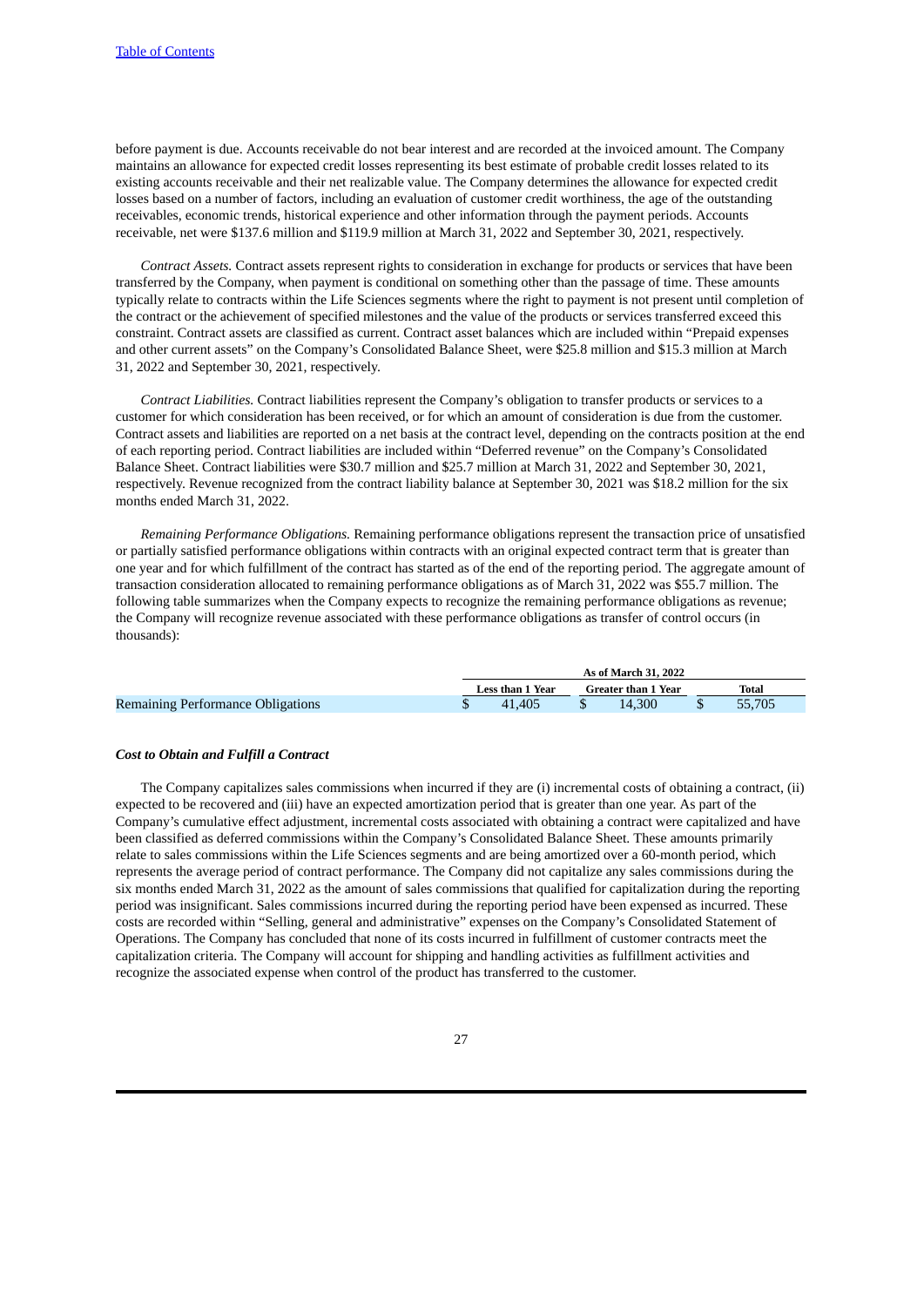# **14. Segment and Geographic Information**

Operating segments are defined as components of an enterprise that engage in business activities for which discrete financial information is available and regularly reviewed by the chief operating decision maker in deciding how to allocate resources and to assess performance. The Company's Chief Executive Officer is the Company's chief operating decision maker.

The Company operates in two reportable segments: the Life Sciences Products segment and the Life Sciences Services segment. These reportable segments also represent the Company's operating segments. The Company previously operated in three reportable segments: the Semiconductor Solutions Group segment, the Life Sciences Products segment, and the Life Sciences Services segment. As discussed in Note 3, "Discontinued Operations", our Semiconductor Solutions Group reportable segment has been classified as a discontinued operation. Historical information has been adjusted to reflect the new reportable segments. The sale of the semiconductor automation business was completed on February 1, 2022.

The Life Sciences Products segment provides automated cold sample management systems for compound and biological sample storage, equipment for sample preparation and handling, consumables, and instruments, that help customers manage samples throughout their research discovery and development workflows. The segment's product offerings include automated cold storage systems, cryogenic storage systems, consumables and instruments and the associated services business for these products.

The Life Sciences Services segment provides comprehensive sample management programs, integrated cold chain solutions, informatics, as well as sample-based laboratory services to advance scientific research and support drug development. The segment's service offerings include sample storage, genomic sequencing, gene synthesis, laboratory processing services, laboratory analysis, biospecimen procurement services and other support services which are provided to a wide range of life science customers, including pharmaceutical companies, biotechnology companies, biorepositories and research institutes. Our Sample Repository Solutions business is a global leader in sample and material storage and management and provides a full suite of reliable cold and ultra-cold chain solutions.

The Company considers adjusted operating income, which excludes charges related to amortization of completed technology, the acquisition accounting impact on inventory contracts acquired, restructuring related charges and other special charges, such as impairment losses, as the primary performance metric when evaluating the business.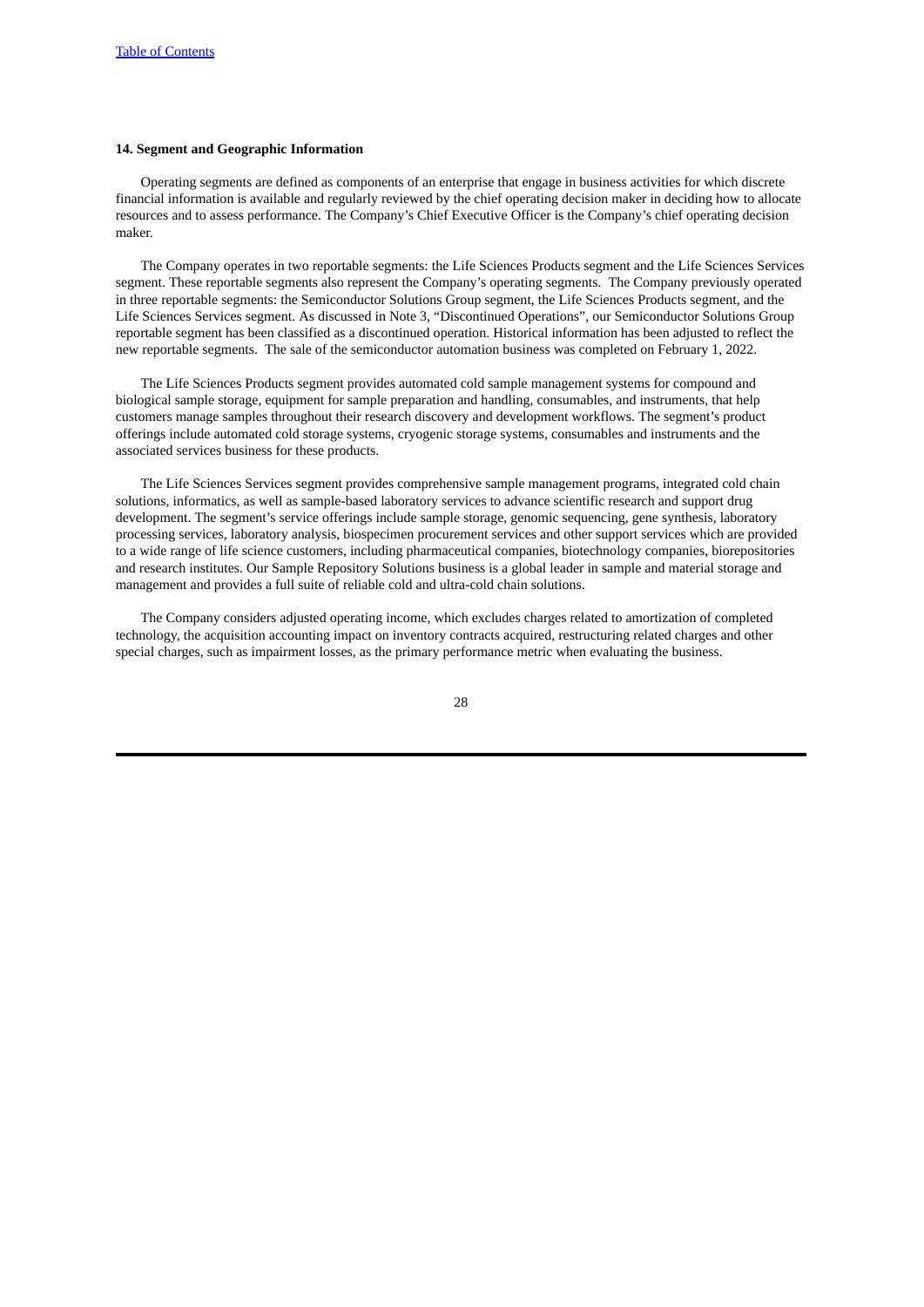The following is the summary of the financial information for the Company's reportable segments for the three and six months ended March 31, 2022 and 2021 (in thousands):

|                                              | Three Months Ended March 31, |              | Six Months Ended March 31, |         |
|----------------------------------------------|------------------------------|--------------|----------------------------|---------|
|                                              | 2022                         | 2021         | 2022                       | 2021    |
| <b>Revenue:</b>                              |                              |              |                            |         |
| <b>Life Sciences Products</b>                | \$<br>53,615 \$              | 52,355       | 103,487                    | 97,899  |
| <b>Life Sciences Services</b>                | 91,929                       | 77,180       | 181,709                    | 149,778 |
| Total revenue                                | \$<br>145,544 \$             | 129,535 \$   | 285,196 \$                 | 247,677 |
| <b>Operating loss:</b>                       |                              |              |                            |         |
| <b>Life Sciences Products</b>                | \$<br>$5,288$ \$             | 7,248        | 9,679                      | 11,431  |
| Life Sciences Services                       | 4,856                        | 5,614        | 12,740                     | 12,542  |
| Reportable segment adjusted operating income | 10,144                       | 12,862       | 22,419                     | 23,973  |
| Amortization of completed technology         | 1,840                        | 2,021        | 3,613                      | 4,026   |
| Amortization of other intangible assets      | 6,047                        | 7,356        | 12,319                     | 14,261  |
| Restructuring charges                        | 122                          | 92           | 295                        | 53      |
| Tariff adjustment                            | (486)                        | 5,497        | (486)                      | 5,497   |
| Other unallocated corporate expenses         | 7,329                        | 7,216        | 11,711                     | 9,101   |
| Total operating loss                         | (4,708)                      | (9,320)      | (5,033)                    | (8,965) |
| Interest income                              | 3,076                        | 18           | 3,111                      | 94      |
| Interest expense                             | (1, 555)                     | (452)        | (2,010)                    | (1,008) |
| Loss on extinguishment of debt               | (632)                        |              | (632)                      |         |
| Other income (expenses), net                 | (1, 170)                     | 108          | (2, 248)                   | 1,389   |
| Loss before income taxes                     | \$<br>(4,989) \$             | $(9,646)$ \$ | $(6, 812)$ \$              | (8,490) |

| <b>Assets:</b>     |            | Life Sciences Products Life Sciences Services | Total                |
|--------------------|------------|-----------------------------------------------|----------------------|
| March 31, 2022     | 288,902 \$ |                                               | 825.881 \$ 1.114.783 |
| September 30, 2021 | 278.769    | 780.238                                       | 1.059.007            |

The following is a reconciliation of the Company's reportable segments' segment assets to the corresponding amounts presented in the accompanying unaudited Consolidated Balance Sheets as of March 31, 2022 and September 30, 2021 (in thousands):

| March 31,<br>2022 | September 30,<br>2021 |
|-------------------|-----------------------|
| \$1,114,783       | 1,059,007             |
| 3,025,685         | 244,012               |
| 1,816             | 10,043                |
| 16.762            | 11,237                |
|                   | 495.213               |
| \$4,159,046       | 1,819,512             |
|                   |                       |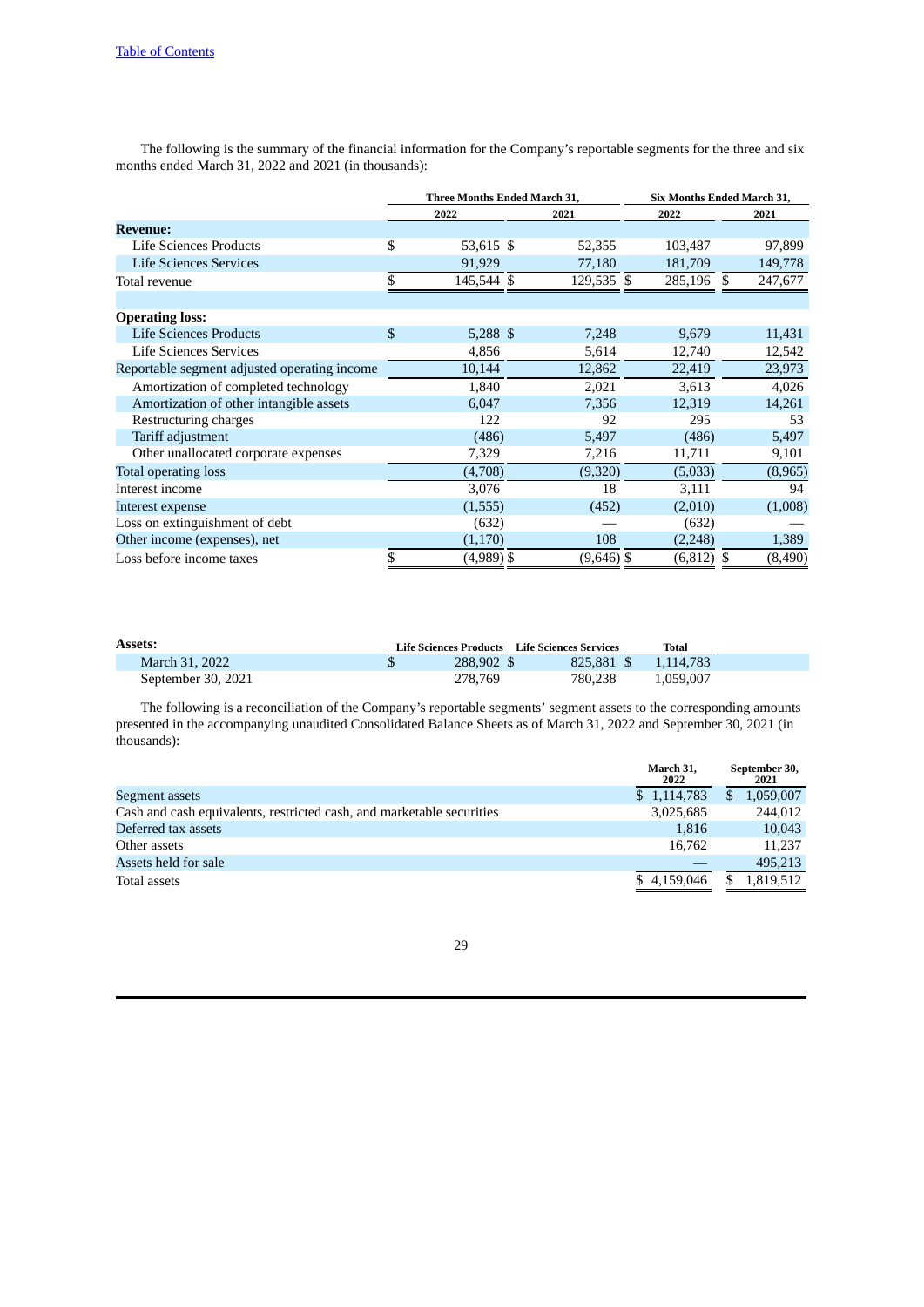Revenue from external customers is attributed to geographic areas based on locations to which customer orders are shipped. Net revenue by geographic area for the three and six months ended March 31, 2022 and 2021 (in thousands) are as follows:

|                             |              | <b>Three Months Ended March 31.</b> | Six Months Ended March 31. |               |  |
|-----------------------------|--------------|-------------------------------------|----------------------------|---------------|--|
|                             | 2022         | 2021                                | 2022                       | 2021          |  |
| <b>Geographic Location:</b> |              |                                     |                            |               |  |
| North America               | \$<br>94.283 | \$<br>79.753                        | 184.366                    | \$<br>153,302 |  |
| Europe                      | 26.554       | 29.514                              | 55,149                     | 55,403        |  |
| China                       | 13.757       | 11.736                              | 26,798                     | 22,791        |  |
| Asia / Pacific/ Other       | 10.950       | 8.532                               | 18,883                     | 16,181        |  |
| Total                       | 145,544      | \$<br>129.535                       | 285.196                    | 247,677       |  |

Revenue for the United States comprises 99% of the revenue for North America for the three and six months ended March 31, 2022 and 2021.

### **15. Significant Customers**

The Company had no individual customer that accounted for 10% or more of its consolidated revenue for each of the three and six months ended March 31, 2022 and 2021. There was no customer that accounted for more than 10% of the Company's accounts receivable balance as of both March 31, 2022 and September 30, 2021.

### **16. Commitments and Contingencies**

# *Tariff Matter*

In fiscal year 2021, as part of the Company's continued integration of GENEWIZ, which was acquired in November 2018, the Company initiated a review during first quarter of fiscal year 2021, with the assistance of a third party consultant, of the transaction value that the Company has used to calculate tariffs on inter-company imports of samples shipped from its GENEWIZ business. As a result of the third-party review and in light of a new interpretation surrounding the valuation method used to calculate the estimated transaction value, the Company revised its estimate of the tariffs owed and recorded and as a result recorded a liability of \$6.1 million in the second quarter of fiscal 2021. As of March 31, 2022 and September 30, 2021, the accrual was \$7.4 million and \$7.0 million, respectively, which includes estimates for any additional liability for tariffs owed related to recurring operating activity. During the three months ended March 31, 2022, upon the completion of an independent transfer price study, the Company recorded a benefit of \$0.5 million related to the reduction of the accrual for the fiscal years 2016 through 2020.

Subsequent to March 31, 2022, the Company submitted a payment in the amount of \$5.9 million to the customs authorities related to the November of 2021 and prior periods. The customs authorities will review the Company's calculation of tariff for these periods and determine if any further tariffs are owed. The Company does not expect to incur any significant penalties associated with the tariffs.

#### *Purchase Commitments*

At March 31, 2022, the Company had non-cancellable commitments of \$97.0 million, including primarily purchase orders for inventory of \$76.7 million, information technology related commitments of \$16.7 million, and China facility commitments of \$3.6 million.

### *Contingencies*

The Company is subject to various legal proceedings, both asserted and unasserted, that arise in the ordinary course of business. The Company cannot predict the ultimate outcome of such legal proceedings or in certain instances provide reasonable ranges of potential losses. The Company may also have certain indemnification obligations pursuant to claims made under the definitive agreement it entered into with Edwards Vacuum LLC (a member of the Atlas Copco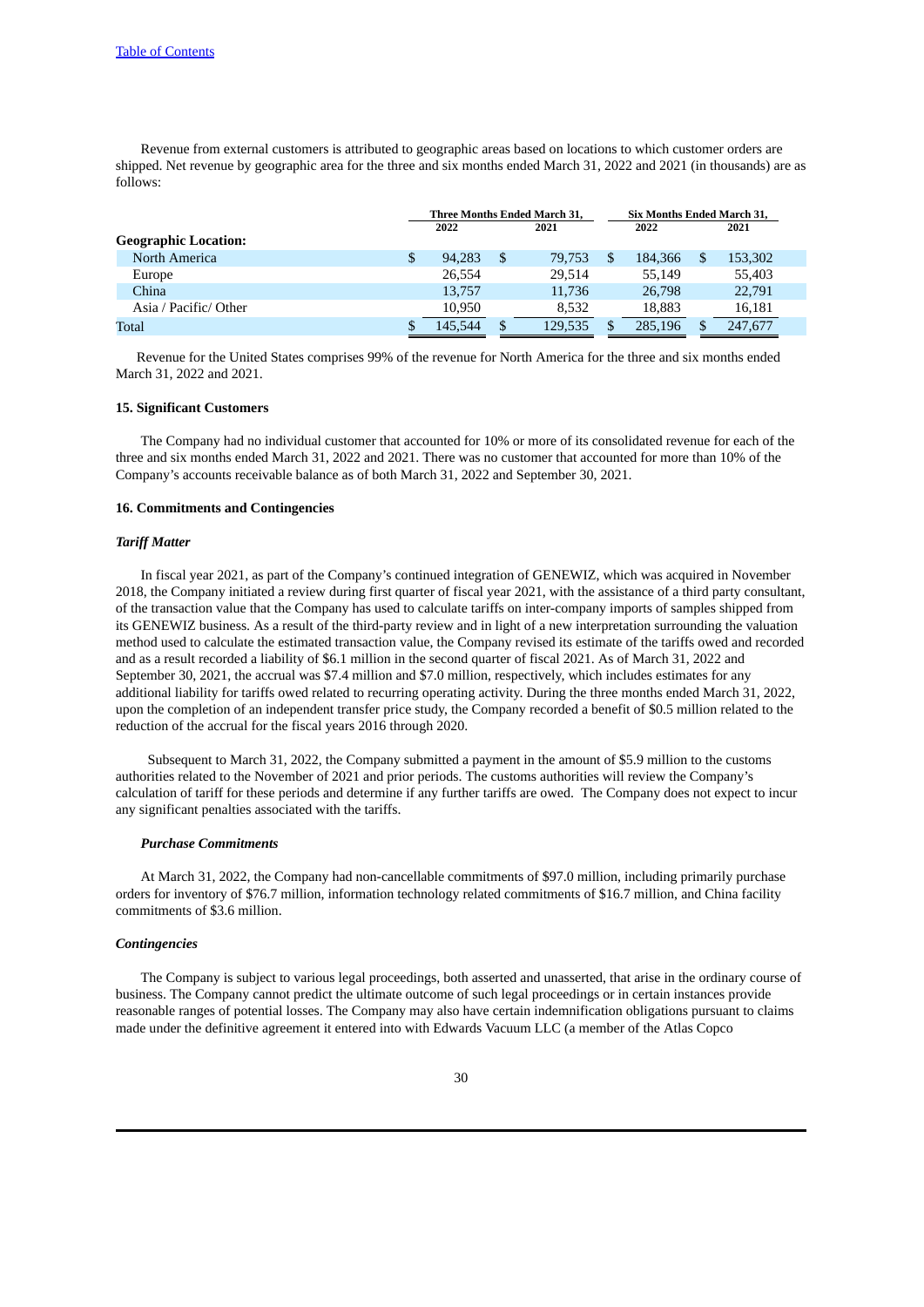Group) in connection with the Company's sale of its semiconductor cryogenics business in the fourth quarter of fiscal year 2018. However, as of the date of this report, the Company believes that none of these claims will have a material adverse effect on its consolidated financial position or results of operations. In the third quarter of fiscal year 2020, Edwards asserted claims for indemnification under the definitive agreement relating to alleged breaches of representations and warranties relating to customer warranty claims and inventory. The Company cannot determine the probability of any losses or outcome of these claims including the amount of any indemnifiable losses, if any, resulting from these claims at this time, however, the Company believes that none of these claims will have a material adverse effect on its consolidated financial position or results of operations. If the resolution of these claims results in indemnifiable losses in excess of the applicable indemnification deductibles and indemnification escrow established under the definitive agreement, Edwards would be required to seek recovery under the representation and warranty insurance Edwards obtained in connection with the closing of the transaction. The Company believes that any indemnifiable losses in excess of the applicable deductibles and indemnification escrow established in the definitive agreement would be covered by such insurance. If Edwards is unable to obtain recovery under its insurance, however, it could seek recovery of such indemnifiable losses, if any, directly from the Company's continuing operation. In the event of unexpected subsequent developments and given the inherent unpredictability of these matters, there can be no assurance that the Company's assessment of any claim will reflect the ultimate outcome, and an adverse outcome in certain matters could, from time to time, have a material adverse effect on the Company's consolidated financial position or results of operations in particular quarterly or annual periods.

### **17. Fair Value Measurement**

The fair value measurement guidance establishes a fair value hierarchy which requires an entity to maximize the use of observable inputs and minimize the use of unobservable inputs when measuring fair value. The following levels of inputs may be used to measure fair value:

*Level 1 Inputs:* Quoted prices in active markets for identical assets or liabilities as of the reporting date. Active markets are those in which transactions for the asset and liability occur in sufficient frequency and volume to provide pricing information on an ongoing basis.

*Level 2 Inputs:* Observable inputs other than prices included in Level 1, including quoted prices for similar assets or liabilities; quoted prices in markets that are not active; or other inputs that are observable or can be corroborated by observable market data for substantially the full term of the assets or liabilities.

*Level 3 Inputs:* Unobservable inputs that are significant to the fair value of the assets or liabilities and reflect an entity's own assumptions in pricing assets or liabilities since they are supported by little or no market activity.

The Company measures certain assets, including the cost and equity method investments, at fair value on a nonrecurring basis when they are deemed to be other-than-temporarily impaired. The fair values of these investments are determined based on valuation techniques using the best information available, and may include quoted market prices, market comparable, and discounted cash flow projections. An impairment charge is recorded when the cost of the investment exceeds its fair value and this condition is determined to be other-than-temporary.

### *Financial Assets and Liabilities Measured at Fair Value on a Recurring Basis*

The following tables summarize assets and liabilities measured and recorded at fair value on a recurring basis in the accompanying Consolidated Balance Sheets as of March 31, 2022 and September 30, 2021 (in thousands):

|                               |   |           |                                                      | <b>Fair Value Measurements at Reporting Date Using</b> |                        |
|-------------------------------|---|-----------|------------------------------------------------------|--------------------------------------------------------|------------------------|
|                               |   |           | <b>Quoted Prices in</b>                              |                                                        | <b>Significant</b>     |
|                               |   | March 31, | <b>Active Markets for</b><br><b>Identical Assets</b> | <b>Significant Other</b><br><b>Observable Inputs</b>   | Unobservable<br>Inputs |
| <b>Description</b>            |   | 2022      | (Level 1)                                            | (Level 2)                                              | (Level 3)              |
| Assets:                       |   |           |                                                      |                                                        |                        |
| Cash equivalents              | S | 764.361   | 764.361                                              |                                                        |                        |
| Available-for-sale securities |   | 1,076,732 | 517.457                                              | 559.275                                                |                        |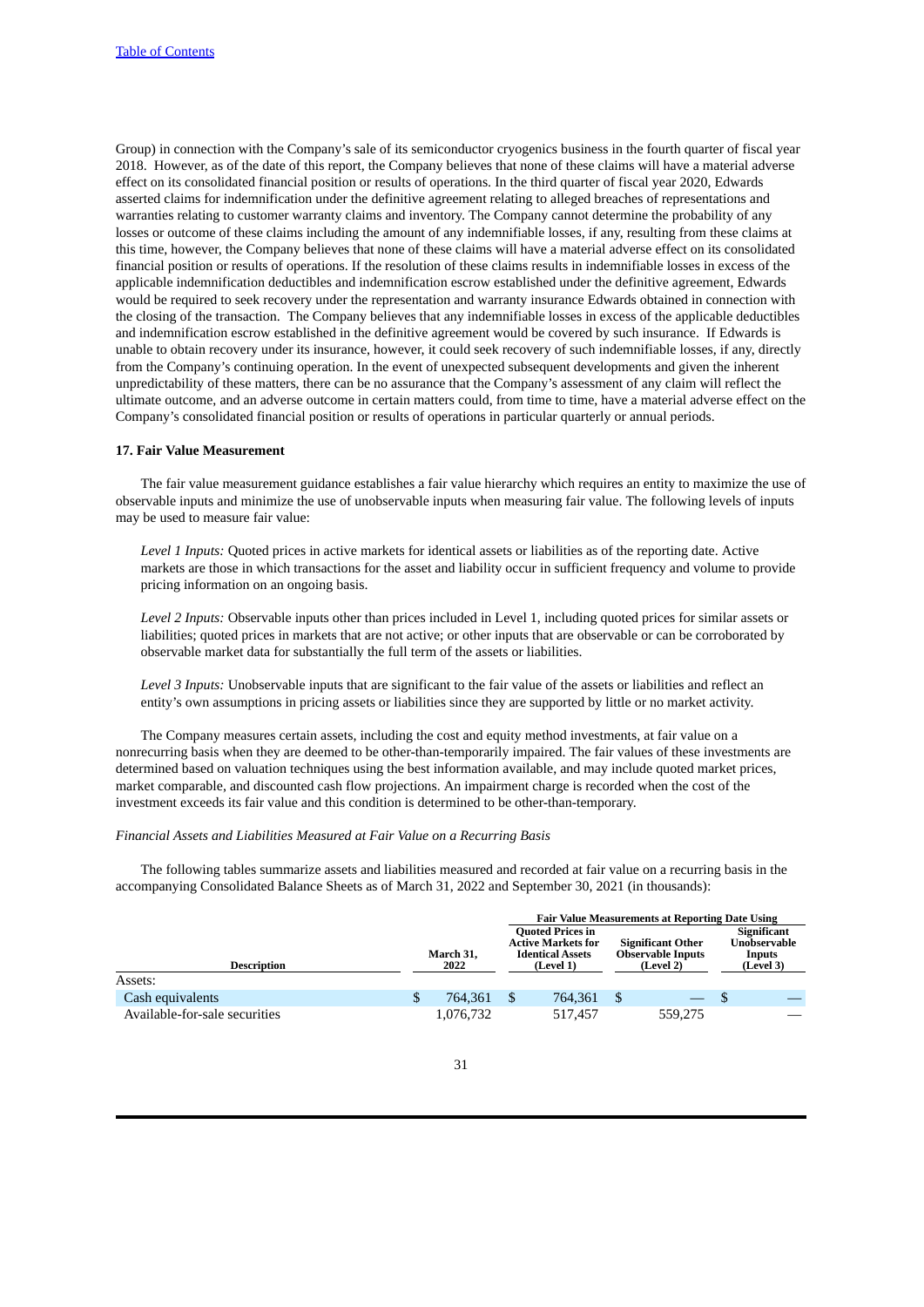| Foreign exchange contracts | 130       |           | 130     |               |  |
|----------------------------|-----------|-----------|---------|---------------|--|
| Net Investment Hedge       | 10.673    |           | 10.673  |               |  |
| <b>Total Assets</b>        | 1.851.896 | 1.281.818 | 570,078 | <sup>\$</sup> |  |
|                            |           |           |         |               |  |
| Liabilities:               |           |           |         |               |  |
| Foreign exchange contracts | 734       |           | 734     |               |  |

|                                              |                       |    |                                                                                              |     | <b>Fair Value Measurements at Reporting Date Using</b>            |                                                           |
|----------------------------------------------|-----------------------|----|----------------------------------------------------------------------------------------------|-----|-------------------------------------------------------------------|-----------------------------------------------------------|
| <b>Description</b>                           | September 30,<br>2021 |    | <b>Quoted Prices in</b><br><b>Active Markets for</b><br><b>Identical Assets</b><br>(Level 1) |     | <b>Significant Other</b><br><b>Observable Inputs</b><br>(Level 2) | <b>Significant</b><br>Unobservable<br>Inputs<br>(Level 3) |
| Assets:                                      |                       |    |                                                                                              |     |                                                                   |                                                           |
| Cash equivalents                             | \$<br>21              | \$ | 21                                                                                           | -\$ |                                                                   | \$                                                        |
| Available-for-sale securities                | 3,679                 |    |                                                                                              |     | 3,679                                                             |                                                           |
| Foreign exchange contracts                   | 153                   |    |                                                                                              |     | 153                                                               |                                                           |
| <b>Total Assets</b>                          | \$<br>3,853           |    | 21                                                                                           | £.  | 3,832                                                             | \$                                                        |
| Liabilities:                                 |                       |    |                                                                                              |     |                                                                   |                                                           |
| Foreign exchange contracts                   | 165                   | -S |                                                                                              |     | 165                                                               |                                                           |
| Acquisition-related contingent consideration | 9,400                 |    |                                                                                              |     |                                                                   | 9,400                                                     |
| <b>Total Liabilities</b>                     | \$<br>9,565           |    |                                                                                              |     | 165                                                               | \$<br>9,400                                               |

# *Cash Equivalents*

Cash equivalents consist of money market funds and are classified within Level 1 of the fair value hierarchy because they are valued using quoted market prices in active markets.

# *Available-For-Sale Securities*

Available-for-sale securities primarily consist of municipal securities, bank certificate of deposits and U.S. government backed securities, and as such are classified as Level 1. Investments classified as Level 2 consist of debt securities that are valued using matrix pricing and benchmarking because they are not actively traded. Matrix pricing is a mathematical technique used to value securities by relying on the securities' relationship to other benchmark quoted prices.

# *Foreign Exchange Contracts*

Foreign exchange contract assets and liabilities are measured and reported at fair value based on observable market inputs and classified within Level 2 of the fair value hierarchy due to a lack of an active market for these contracts.

# *Net Investment Hedge*

Net investment hedge assets is measured and reported at fair value based on observable market inputs and classified within Level 2 of the fair value hierarchy due to a lack of an active market for these contracts.

#### *Acquisition-related Contingent Consideration*

Acquisition-related contingent consideration is measured and reported at fair value using the real options method based on the unobservable inputs that are significant to the fair value and classified with Level 3 of the fair value hierarchy. The amount is contingent based on the acquired business' performance for the twelve-month period ending December 31, 2021. Please refer to Note 5, "Acquisitions" for further detail. Changes in the fair value of contingent consideration resulting from a change in the underlying inputs are recognized in results of operations until the arrangement is settled.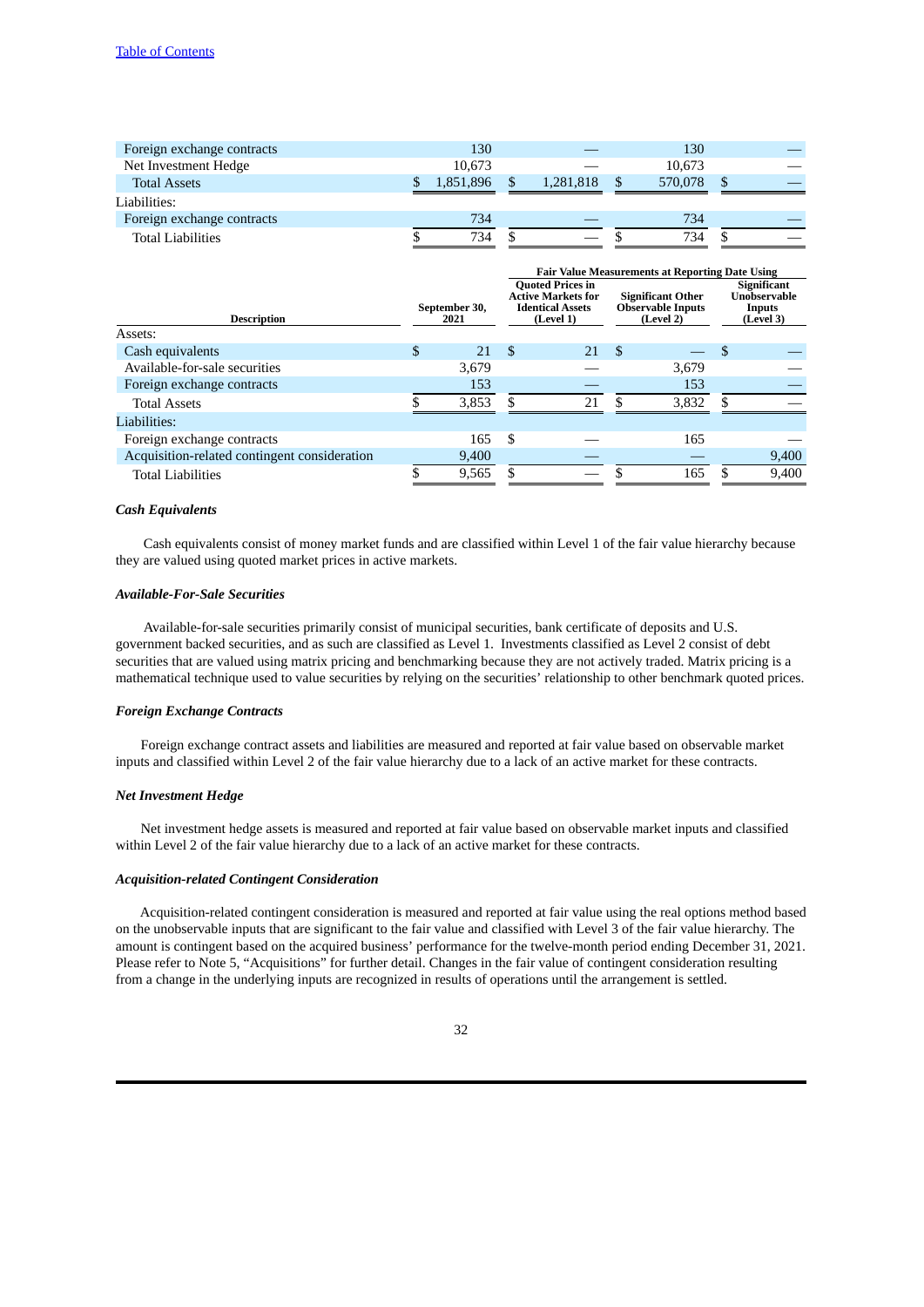# *Financial Assets and Liabilities Measured at Fair Value on a Nonrecurring Basis*

During the three months and six months ended March 31, 2022 and 2021, the Company did not record any material other-than-temporary impairments on financial assets required to be measured at fair value on a nonrecurring basis.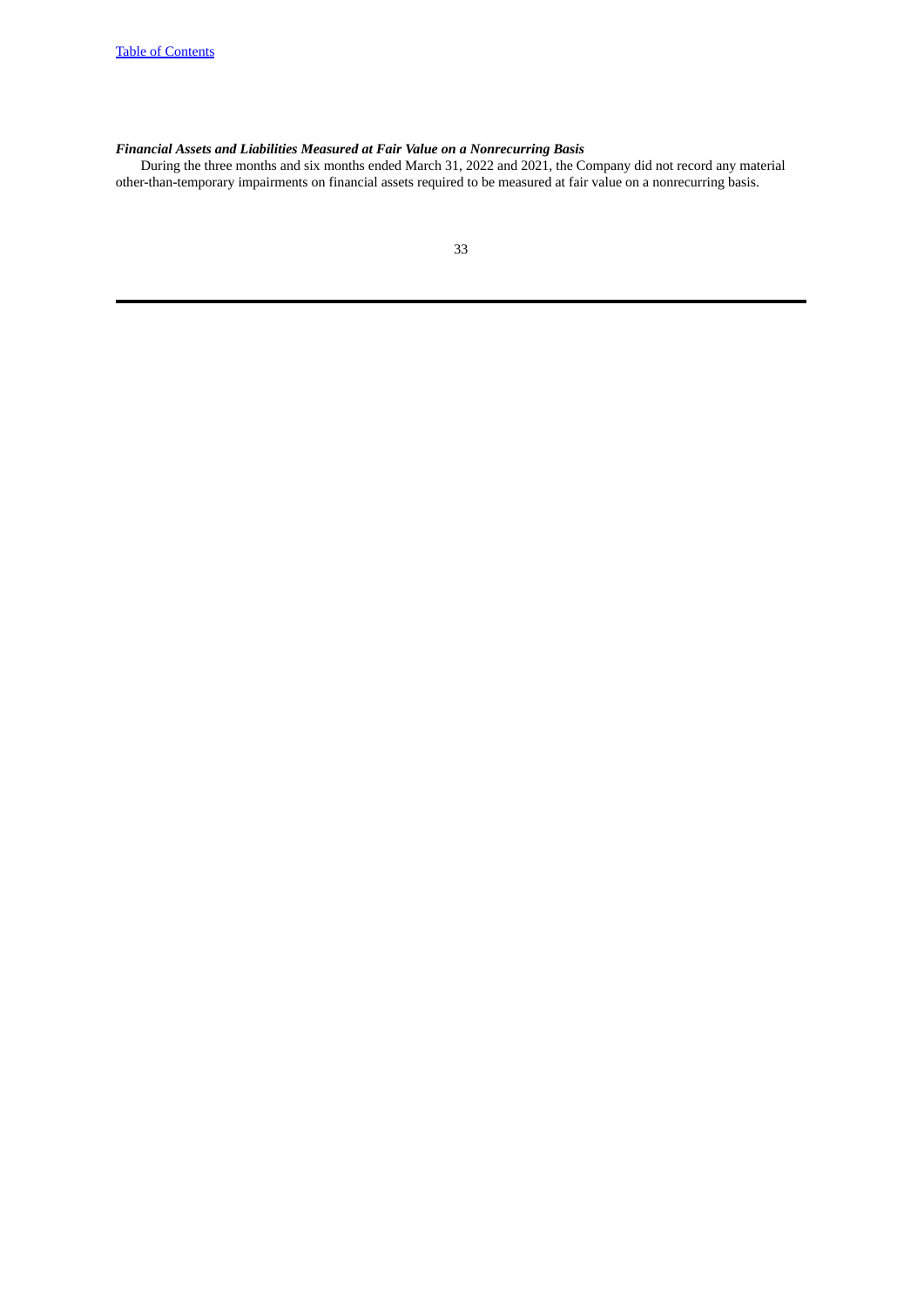# <span id="page-33-0"></span>**Item 2.** *Management's Discussion and Analysis of Financial Condition and Results of Operations*

The Management's Discussion and Analysis of Financial Condition and Results of Operations, or MD&A, describes principal factors affecting the results of our operations, financial condition and liquidity as well as our critical accounting policies and estimates that require significant judgment and thus have the most significant potential impact on our unaudited consolidated financial statements included elsewhere in this Quarterly Report on Form 10-Q. Our MD&A is organized as follows:

- *Overview*. This section provides a general description of our business and operating segments as well as a brief discussion and overall analysis of our business and financial performance, including key developments affecting the Company during the three and six months ended March 31, 2022 and 2021.
- *Critical Accounting Policies and Estimates.* This section discusses accounting policies and estimates that require us to exercise subjective or complex judgments in their application. We believe these accounting policies and estimates are important to understanding the assumptions and judgments incorporated in our reported financial results.
- *Results of Operations.* This section provides an analysis of our financial results for the three and six months ended March 31, 2022 as compared to the three and six months ended March 31, 2021.
- *Liquidity and Capital Resources.* This section provides an analysis of our liquidity and changes in cash flows as well as a discussion of available borrowings and contractual commitments.

You should read the MD&A in conjunction with our unaudited consolidated financial statements and related notes included elsewhere in this Quarterly Report on Form 10-Q. In addition to historical information, the MD&A contains forward-looking statements that involve risks and uncertainties. You should read "Information Related to Forward-Looking Statements" below for a discussion of important factors that could cause our actual results to differ materially from our expectations.

### **Sale of the Semiconductor Automation Business**

In the fourth quarter of fiscal year 2021, we entered into a definitive agreement to sell our semiconductor automation business to Thomas H. Lee, Partners, L.P., or THL, for \$3.0 billion in cash subject to customary adjustments. In connection with the planned divestiture of the semiconductor automation business and our continued focus on our life sciences businesses, we changed our corporate name from "Brooks Automation, Inc." to "Azenta, Inc." and our common stock started to trade on the Nasdaq Global Select Market under the symbol "AZTA" on December 1, 2021.

On February 1, 2022, we completed the sale of our semiconductor automation business for \$2.9 billion in cash, subject to working capital and other customary adjustments. Net proceeds from the sale are expected to be \$2.5 billion, net of estimated taxes payable. Since our founding in 1978, we have been a leading automation provider and partner to the global semiconductor manufacturing industry. With the completion of the sale of the semiconductor automation business, we no longer serve the semiconductor market. The semiconductor automation business has been classified as a discontinued operation and, unless otherwise noted, this MD&A relates solely to our continuing operations and does not include the operations of our semiconductor automation business.

# **Impact of the COVID-19 Pandemic**

We have implemented business continuity plans designed to address the COVID-19 pandemic and minimize the disruption to ongoing operations. Since the beginning of the COVID-19 pandemic in March 2020, however, our business has been impacted at various times by reduced demand for services from customers experiencing lockdowns and quarantines, travel restrictions impacting our ability to service our products, supply chain constraints, increased competition for talent, and governmental mandates at times constraining our employees' ability to work at our facilities. Despite these challenges, the COVID-19 pandemic has not had a substantial negative impact on our financial results and a portion of the impact has been mitigated by our realignment of resources to satisfy incremental orders related to virus research and vaccine development and commercialization. As we expect the pandemic to continue to evolve, we will continue monitoring and assessing the effects of the COVID-19 pandemic on our business We have implemented business continuity plans designed to address the COVID-19 pandemic and minimize the disruption to ongoing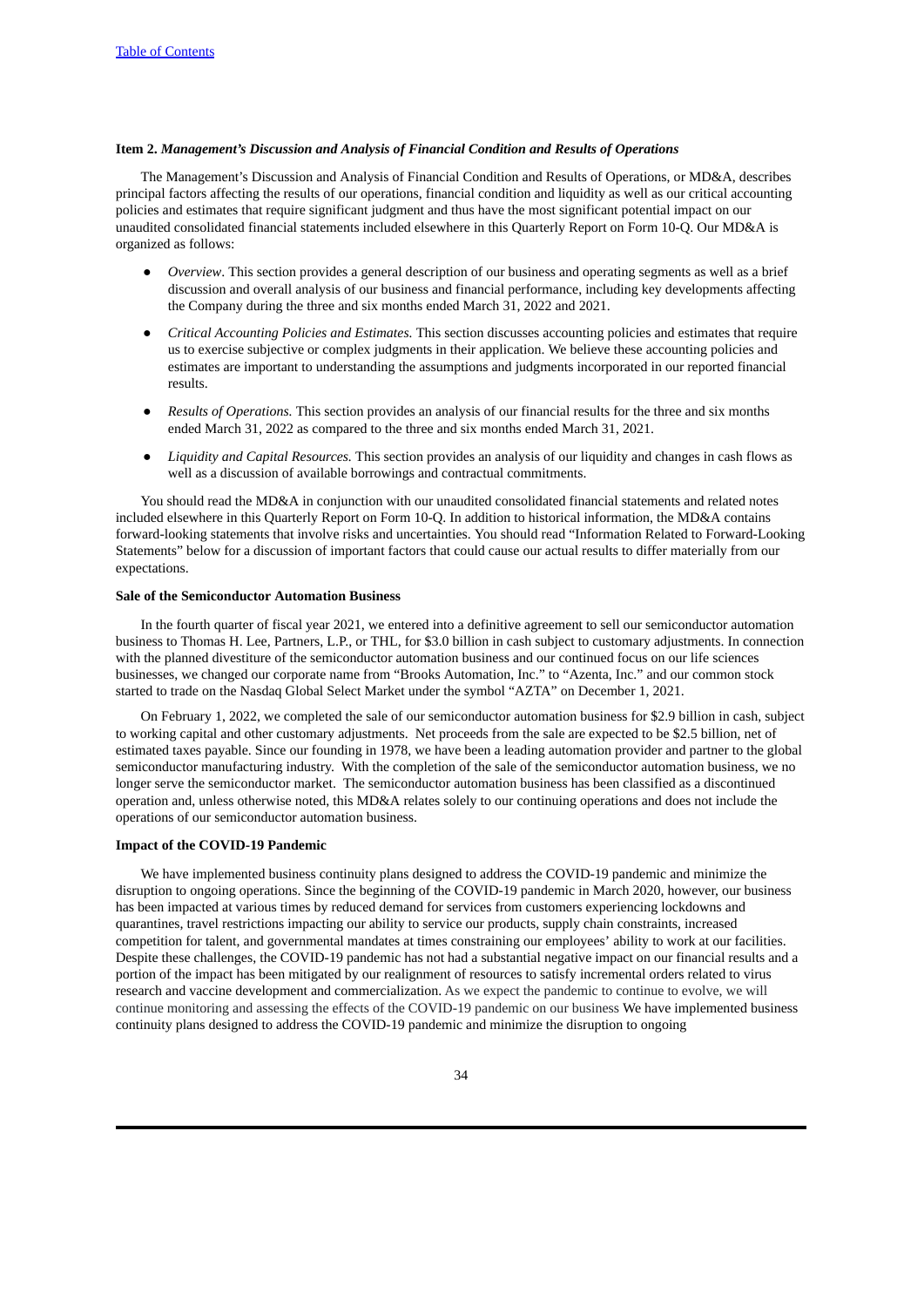operations. Since the beginning of the COVID-19 pandemic in March 2020, however, our business has been impacted at various times by reduced demand for services from customers experiencing lockdowns and quarantines, travel restrictions impacting our ability to service our products, supply chain constraints, increased competition for talent, and governmental mandates at times constraining our employees' ability to work at our facilities. Recently, during the third quarter of fiscal year 2022, we experienced a two-week facility closure in Suzhou, China as a result of local government protocols and mandates. Despite these challenges, the COVID-19 pandemic has not had a substantial negative impact on our financial results and a portion of the impact has been mitigated by our realignment of resources to satisfy incremental orders related to virus research and vaccine development and commercialization. As we expect the pandemic to continue to evolve, we will continue monitoring and assessing the effects of the COVID-19 pandemic on our business. However, we cannot at this time accurately predict what effects these conditions will ultimately have on our operations due to uncertainties relating to variants of the virus, vaccine effectiveness against the variants, the duration of any future outbreak and the pandemic itself, and the length of the travel restrictions and business closures imposed by the governments of impacted countries. Our financial results will also depend on variables including reduced demand from our customers, the degree that the supply chain may be constrained which could impact our delivery of products and services and the potential negative impact on our operations if there is an outbreak among our employees, as well as the amount of incremental demand caused by research and treatments in the areas of COVID-19 or related threats.

# **Information Related to Forward-Looking Statements**

This Quarterly Report on Form 10-Q contains statements that are, or may be considered to be, forward-looking statements within the meaning of The Private Securities Litigation Reform Act of 1995, as amended, Section 27A of the Securities Act of 1933, as amended, and Section 21E of the Securities Exchange Act of 1934, as amended, or the Exchange Act. All statements that are not historical facts, including statements about our beliefs or expectations, are forward-looking statements. These statements may be identified by such forward-looking terminology as "expect," "estimate," "intend," "believe," "anticipate," "may," "will," "should," "could," "continue," "likely" or similar statements or variations of such terms. Forward-looking statements include, but are not limited to, statements that relate to our future revenue, margins, costs, earnings, profitability, product development, demand, acceptance and market share, competitiveness, market opportunities and performance, levels of research and development, the success of our marketing, sales and service efforts, outsourced activities, operating expenses, anticipated manufacturing, customer and technical requirements, the ongoing viability of the solutions that we offer and our customers' success, tax expenses, our management's plans and objectives for our current and future operations and business focus, our ability to retain, hire and integrate skilled personnel, the impact of the COVID-19 pandemic on our operations and results, including as a result of local mandates, any prolonged lock downs, or series of temporary closures, our ability to identify and address increased cybersecurity risks, including as a result of employees working remotely, the expected benefits and other statements relating to our divestitures and acquisitions, including sale of the semiconductor automation business and the semiconductor cryogenics business, the adequacy, effectiveness and success of our business transformation initiatives, our ability to continue to identify acquisition targets and successfully acquire and integrate desirable products and services and realize expected revenues and revenue synergies, our adoption of newly issued accounting guidance, the levels of customer spending, our dependence on key suppliers or vendors to obtain services for our business on acceptable terms, including the impact of supply chain disruptions, general economic conditions, the sufficiency of financial resources to support future operations, and capital expenditures. Such statements are based on current expectations and involve risks, uncertainties and other factors which may cause the actual results, our performance or our achievements to be materially different from any future results, performance or achievements expressed or implied by such forward-looking statements. Such factors include the Risk Factors which are set forth in our Annual Report on Form 10-K for the fiscal year ended September 30, 2021, or the 2021 Annual Report on Form 10-K, filed with the U.S. Securities and Exchange [Commission,](https://www.sec.gov/ix?doc=/Archives/edgar/data/0000933974/000155837021016314/brks-20210930x10k.htm) or SEC, on November 24, 2021, as updated and/or supplemented in subsequent filings with the SEC, including under Item 1A "Risk Factors" in Part II of our Quarterly Report on Form 10-Q for the quarter ended December 31, 2021 as filed with the SEC on February 9, 2022 (the "First Quarter Form 10-Q") and of this Quarterly Report on Form 10-Q. Readers are cautioned not to place undue reliance on these forward-looking statements, which speak only as of the date hereof and are based on information currently and reasonably known to us. We do not undertake any obligation to release revisions to these forward-looking statements to reflect events or circumstances that occur after the date of this Quarterly Report on Form 10-Q or to reflect the occurrence or effect of anticipated or unanticipated events. Precautionary statements made herein should be read as being applicable to all related forward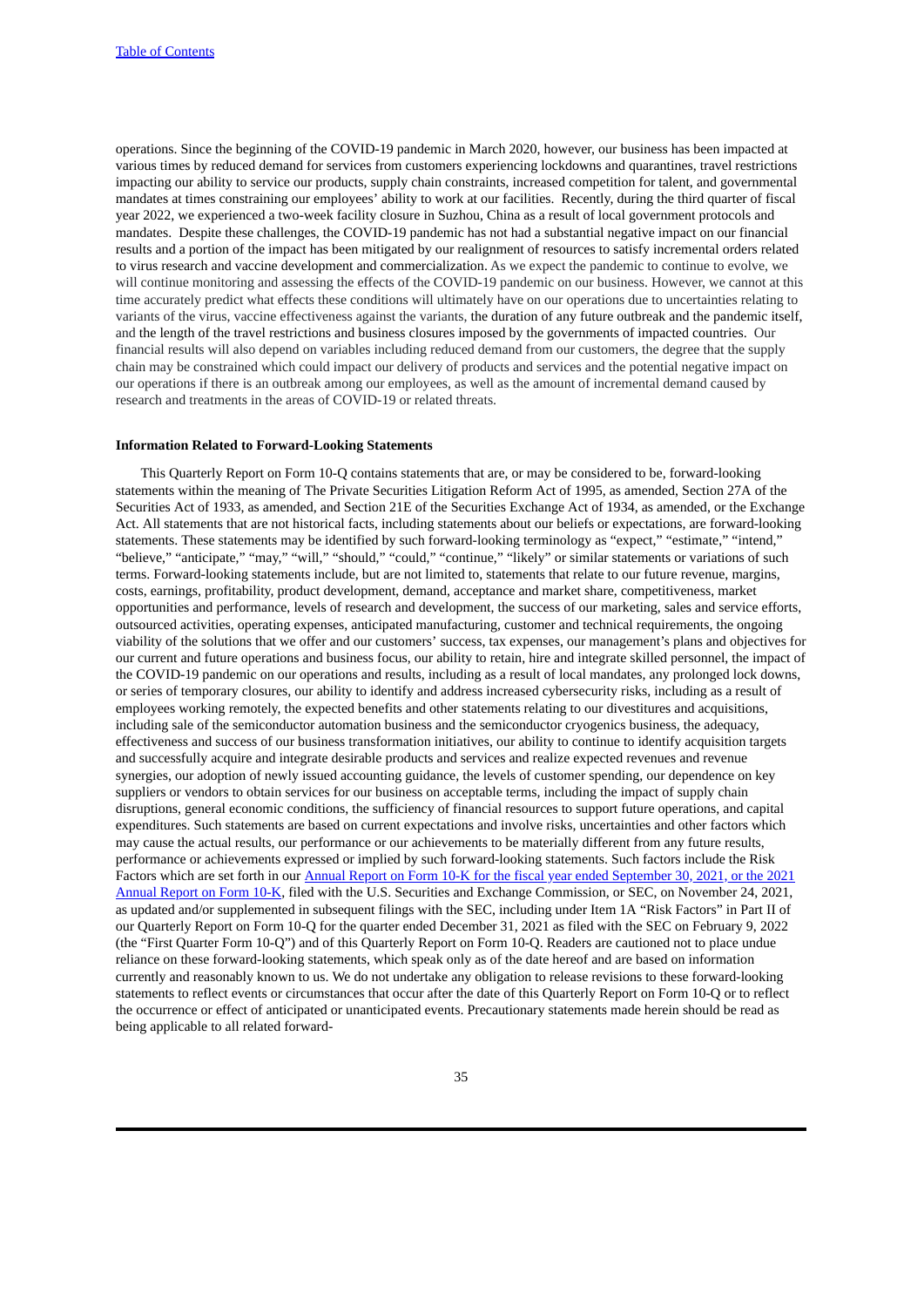looking statements wherever they appear in this Quarterly Report on Form 10-Q. Any additional precautionary statements made in our 2021 Annual Report on Form 10-K should be read as being applicable to all related forward-looking statements whenever they appear in this Quarterly Report on Form 10-Q.

Unless the context indicates otherwise, references in this Quarterly Report on Form 10-Q to "we", "us", "our" and "the Company" refer to Azenta, Inc. and its consolidated subsidiaries.

### **OVERVIEW**

We are a leading global provider of life science sample exploration and management solutions for the life sciences market. We support our customers from research to clinical development with our sample management, automated storage, and genomic services expertise to help our customers bring impactful therapies to market faster. We understand the importance of sample integrity and offer a broad portfolio of products and services spanning across the life cycle of samples from procurement and sourcing, automated storage platforms, genomic services and a broad range of consumables, informatics and data software, and sample management solutions. Our expertise and leadership positions make us a trusted partner to pharmaceutical, biotechnology, and life sciences research institutions globally. In total, our life sciences business employs approximately 2,900 full-time employees, part-time employees and contingent workers worldwide and have sales in approximately 90 countries. We are headquartered in Chelmsford, Massachusetts and have operations in North America, Asia, and Europe.

In the life sciences sample management market, we utilize our core technology competencies and capabilities in automation and cryogenics to provide comprehensive bio-sample management solutions to a broad range of end markets within the life sciences industry. Our offerings include automated ultra-cold storage freezers, sample storage containers, instruments which assist in the workflow of sample management, genomic services and both on-site and off-site full sample management services. We expect the life sciences sample management market to remain one of our principal markets for our product and service offerings and provide favorable opportunities for the growth of our overall business. Over the past several years, we have acquired and developed essential capabilities required to strategically address the sample management needs across multiple end markets within the life sciences industry.

Our life sciences portfolio includes products and services that we acquired to bring together a comprehensive capability to service our customers' needs in the sample-based services arena. We continue to develop the acquired products and services offerings through the combined expertise of the newly acquired teams and our existing research and development resources. We believe our approach of acquisition, investment, and integration has allowed us to accelerate our internal development and that of the acquired entity, significantly decreasing our time to market.

We have also strengthened and broadened our product portfolio and market reach by investing in internal product development. We expect to continue investing in research and development and making strategic acquisitions with the objective of expanding our offerings in the life sciences market.

Within our Life Sciences Products segment, we have developed and continue to develop automated biological sample storage solutions for operating in ultra-low temperature environments. We have a complete line up of automated stores from ambient temperatures to -190°. Our BioStore's ™ unique design allows controlled temperature storage down to -80°C with the industry's highest throughput of sample retrieval. Our BioStore portfolio offers improved data management and sample security for vaccines and biologics stored at -80°C. Our BioStore's ™ unique design allows controlled temperature storage with the industry's highest throughput of sample retrieval and improved data management and sample security for vaccines and biologics stored at ultra-cold temperatures.

Within our Life Sciences Services segment, our genomics services business advances research and development activities by gene sequencing, synthesis, editing and related services. We offer a comprehensive, global portfolio that has both broad appeal in the life sciences industry as well as enable customers to select the best solution for their research challenge. This portfolio also offers unique solutions for key markets such as cell and gene therapy, antibody development, and biomarker discovery by addressing genomic complexity and throughput challenges. Our sample repository solutions business is a global leader in sample storage and management, and provides a full suite of reliable cold and ultra-cold chain solutions.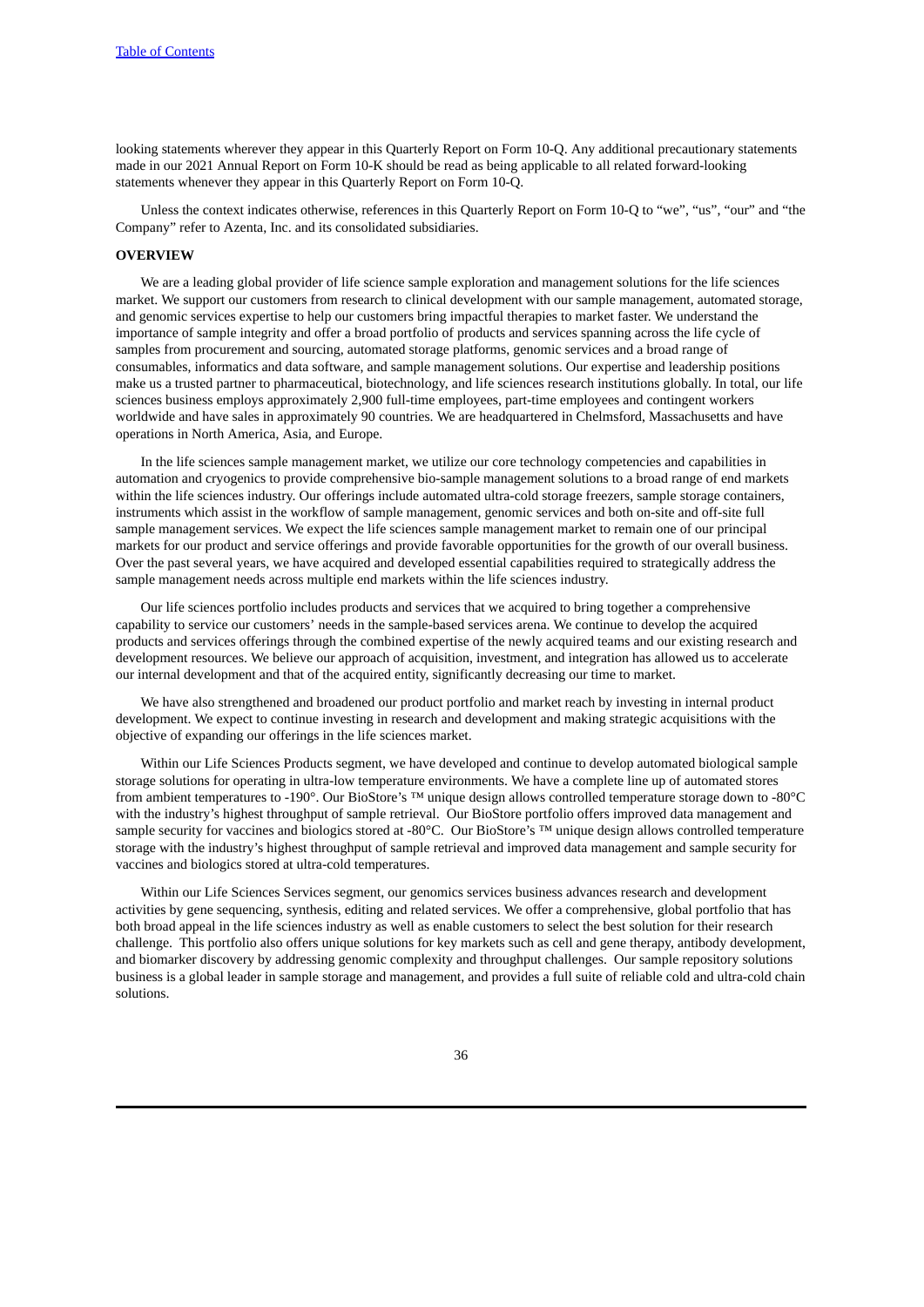### **Business and Financial Performance**

### *Three Months Ended March 31, 2022 Compared to Three Months Ended March 31, 2021*

*Results of Operations –* Revenue increased 12% as compared to the prior fiscal year period driven by both our Life Sciences Services and Life Sciences Products segments. Gross margin was 48.7% for the three months ended March 31, 2022, as compared to 44.7% for the corresponding period of the prior fiscal year. Operating expenses increased \$8.3 million compared to the three months ended March 31, 2021, driven by increases in both research and development expenses and selling, general and administrative expenses. We reported an operating loss of \$4.7 million for the three months ended March 31, 2022, as compared to operating loss of \$9.3 million for the corresponding prior fiscal year period due to an increase in gross profit, partially offset by an increase in operating expenses. Loss from continuing operations was \$1.8 million as compared to \$7.3 million for the three months ended March 31, 2021. During the three months ended March 31, 2002, we recorded a net gain on the sale of our semiconductor automation business of \$2.1 billion, which is included within net income from discontinued operations.

#### *Six Months Ended March 31, 2022 Compared to Six Months Ended March 31, 2021*

*Results of Operations –* Revenue increased 15% as compared to the prior fiscal year period driven by both our Life Sciences Services and Life Products segments. Gross margin was 48.3% for the six months ended March 31, 2022, as compared to 46.5% for the corresponding period of the prior fiscal year. Operating expenses increased \$18.7 million compared to the six months ended March 31, 2021, driven by increases in both research and development expenses and selling, general and administrative expenses. We reported an operating loss of \$5.0 million for the six months ended March 31, 2022, as compared to an operating loss of \$9.0 million for the corresponding prior fiscal year period due to an increase gross profit, partially offset by an in operating expenses. Income from continuing operations was \$1.0 million as compared to a loss from continuing operations of \$4.6 million for the six months ended March 31, 2021. During the six months ended March 31, 2002, we recorded a net gain on the sale of our semiconductor automation business of \$2.1 billion, which in included within net income from discontinued operations.

#### *March 31, 2022 Compared to September 30, 2021*

.

*Cash Flows and Liquidity -* Cash and cash equivalents and restricted cash as presented on our Consolidated Statements of Cash Flows is on a total company basis and were \$1.9 billion as of March 31, 2022 compared to \$285.3 million as of September 30, 2021. The increase of \$1.7 billion was attributable to \$2.9 billion of cash inflows related to the sale of our semiconductor automation business, partially offset by cash outflows for the net change in operating assets and liabilities of \$81.1 million, \$1.1 billion related to purchases of marketable securities, \$44.3 million for capital expenditures, \$4.0 million related to the acquisition of technology intangible assets and financing activities of \$63.5 million. Financing activities include \$49.7 million for the extinguishment of debt and \$9.4 million related to the payment of acquisition related contingent consideration. The effects of foreign exchange reduced our cash balance by \$25.4 million. We expect the net proceeds from the sale of the semiconductor automation business to be approximately \$2.5 billion after payment of taxes and other expenses.

# **CRITICAL ACCOUNTING POLICIES AND ESTIMATES**

Our unaudited consolidated financial statements are prepared in accordance with Generally Accepted Accounting Principles, or GAAP. The preparation of the interim consolidated financial statements requires us to make estimates and judgments that affect the reported amounts of assets, liabilities, revenue and expenses, and related disclosure of contingent assets and liabilities. On an ongoing basis, we evaluate our estimates, including those related to revenue, intangible assets, goodwill, inventories, income taxes, and stock-based compensation. We base our estimates on historical experience and various other assumptions that are believed to be reasonable under the circumstances. We evaluate current and anticipated worldwide economic conditions, both in general and specifically in relation to the semiconductor and life science industries, that serve as a basis for making judgments about the carrying values of assets and liabilities that are not readily determinable based on information from other sources. Actual results may differ from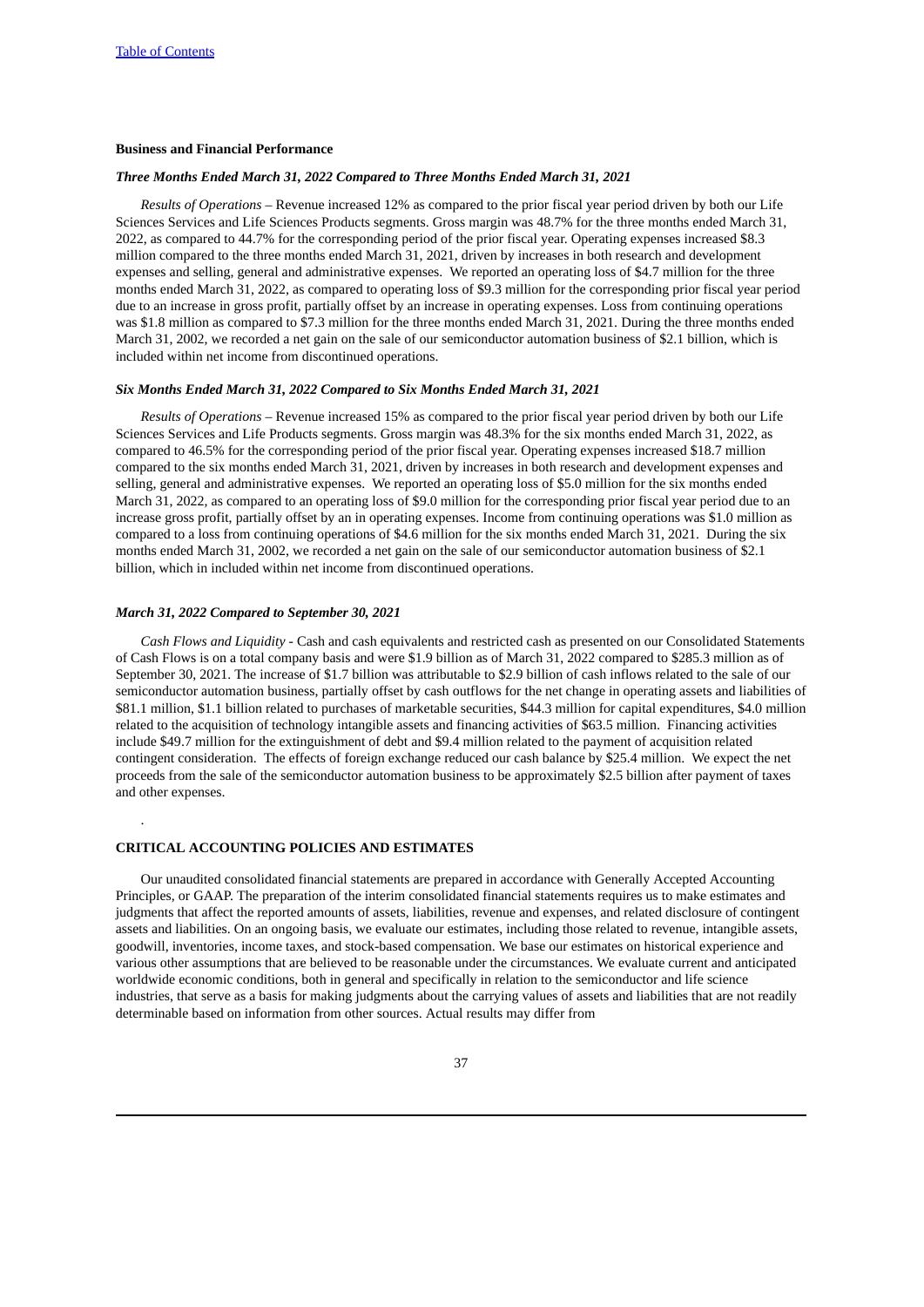these estimates under different assumptions or conditions that could have a material impact on our financial condition and results of operations.

For further information with regard to our significant accounting policies and estimates, please refer to Note 2, "Summary of Significant Accounting Policies" in the Notes to the unaudited consolidated financial statements included in Item 1 "Consolidated Financial Statements" of this Quarterly Report on Form 10-Q and in the Notes to our audited consolidated financial statements included in Part II, Item 8 "Financial Statements and Supplementary Data" in our 2021 Annual Report on Form 10-K.

# **Recently Issued and Adopted Accounting Pronouncements**

For a summary of recently issued and adopted accounting pronouncements applicable to our unaudited consolidated financial statements, please refer to Note 2, "Summary of Significant Accounting Policies" in the Notes to the unaudited consolidated financial statements included in Item 1 "Consolidated Financial Statements" of this Quarterly Report on Form 10-Q.

# **RESULTS OF OPERATIONS**

Our performance for the three and six months ended March 31, 2022 and 2021 are as follows:

|                                                 | Three Months Ended March 31, |               |         | Six Months Ended March 31, |     |         |
|-------------------------------------------------|------------------------------|---------------|---------|----------------------------|-----|---------|
| Dollars in thousands                            | 2022                         |               | 2021    | 2022                       |     | 2021    |
| Revenue                                         | \$<br>145,544                | $\mathbf{\$}$ | 129,535 | \$<br>285,196              | \$. | 247,677 |
| Cost of revenue                                 | 74,719                       |               | 71,635  | 147,327                    |     | 132,442 |
| Gross profit                                    | 70,825                       |               | 57,900  | 137,869                    |     | 115,235 |
| Operating expenses                              |                              |               |         |                            |     |         |
| Research and development                        | 6,896                        |               | 5,236   | 13,381                     |     | 10,324  |
| Selling, general and administrative             | 68,515                       |               | 61,892  | 129,226                    |     | 113,823 |
| Restructuring charges                           | 122                          |               | 92      | 295                        |     | 53      |
| Total operating expenses                        | 75,533                       |               | 67,220  | 142,902                    |     | 124,200 |
| <b>Operating loss</b>                           | (4,708)                      |               | (9,320) | (5,033)                    |     | (8,965) |
| Interest income                                 | 3,076                        |               | 18      | 3,111                      |     | 94      |
| Interest expense                                | (1,555)                      |               | (452)   | (2,010)                    |     | (1,008) |
| Loss of extinguishment of debt                  | (632)                        |               |         | (632)                      |     |         |
| Other income (expense), net                     | (1,170)                      |               | 108     | (2,248)                    |     | 1,389   |
| Loss before income taxes                        | (4,989)                      |               | (9,646) | (6, 812)                   |     | (8,490) |
| Income tax provision                            | (3, 173)                     |               | (2,310) | (7, 853)                   |     | (3,860) |
| (Loss) income from continuing operations        | \$<br>(1, 816)               | S.            | (7,336) | \$<br>1,041                | \$  | (4,630) |
| Income from discontinued operations, net of tax | 2,121,690                    |               | 31,084  | 2,162,152                  |     | 54,406  |
| Net income                                      | \$<br>2,119,874              | \$            | 23,748  | \$<br>2,163,193            | \$  | 49,776  |

### *Summary*

#### *Three months ended March 31, 2022 compared to three months ended March 31, 2021*

Revenue increased 12% as compared to the prior fiscal year period driven by both our Life Sciences Services and Life Sciences Products segments. Gross margin was 48.7% for the three months ended March 31, 2022, as compared to 44.7% for the corresponding period of the prior fiscal year. Operating expenses increased \$8.3 million compared to the three months ended March 31, 2021, driven by increases in both research and development expenses and selling, general and administrative expenses. We reported an operating loss of \$4.7 million for the three months ended March 31, 2022, as compared to operating loss of \$9.3 million for the corresponding prior fiscal year period due to an increase in gross profit, partially offset by an increase in operating expenses. Loss from continuing operations was \$1.8 million as compared to \$7.3 million for the three months ended March 31, 2021. Income from discontinued operations increased \$2.1 billion, due to the \$2.1 billion net gain on the sale of the semiconductor automation business.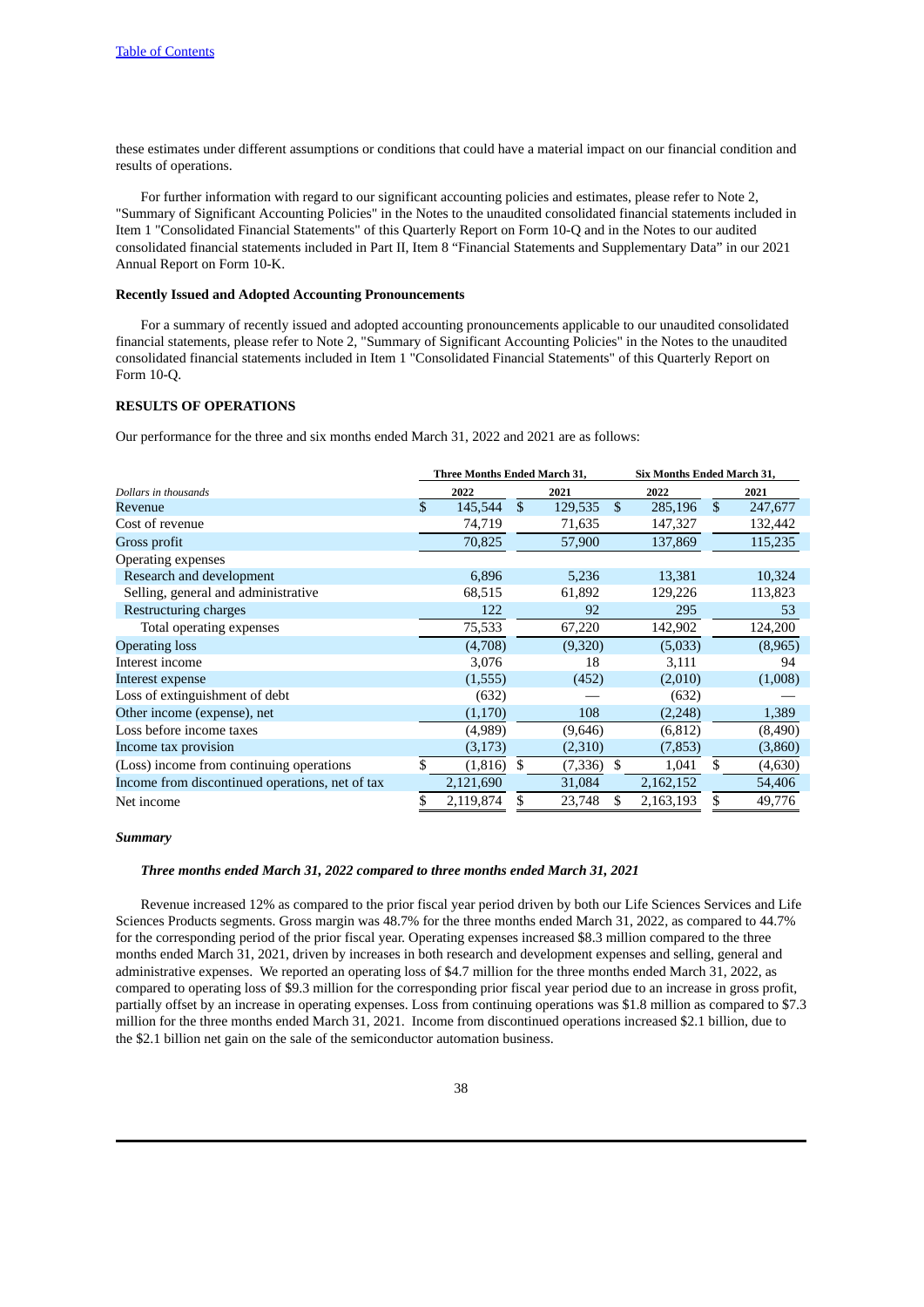# *Six months ended March 31, 2022 compared to six months ended March 31, 2021*

Revenue increased 15% as compared to the prior fiscal year period driven by both our Life Sciences Services and Life Sciences Products segments. Gross margin was 48.3% for the six months ended March 31, 2022, as compared to 46.5% for the corresponding period of the prior fiscal year. Operating expenses increased \$18.7 million compared to the six months ended March 31, 2021, driven by increases in both research and development expenses and selling, general and administrative expenses. We reported an operating loss of \$5.0 million for the six months ended March 31, 2022, as compared to an operating loss of \$9.0 million for the corresponding prior fiscal year period due to an increase gross profit, partially offset by an in operating expenses. Income from continuing operations was \$1.0 million as compared to a loss from continuing operations of \$4.6 million for the six months ended March 31, 2021. Income from discontinued operations increased \$2.1 billion, due to the \$2.1 billion net gain on the sale of the semiconductor automation business.

Please refer to the commentary provided below for further discussion and analysis of the factors contributing to our results from operations for the three and six months ended March 31, 2022 as compared to the three and six months ended March 31, 2021.

### *Revenue*

Our revenue performance for the three and six months ended March 31, 2022 and 2021 is as follows:

|                               |                     |      | Three Months Ended March 31, |                            |      | Six Months Ended March 31. |
|-------------------------------|---------------------|------|------------------------------|----------------------------|------|----------------------------|
| Dollars in thousands          | 2022                | 2021 | % Change                     | 2022                       | 2021 | % Change                   |
| <b>Life Sciences Products</b> | $$53,615$ $$52,355$ |      |                              | 2 % \$ 103,487 \$ 97,899   |      | 6 %                        |
|                               |                     |      |                              |                            |      |                            |
| Life Sciences Services        | \$91.929\$77.180    |      |                              | 19 % \$181,709 \$149,778   |      | 21 %                       |
|                               |                     |      |                              |                            |      |                            |
| <b>Total revenue</b>          | \$145,544 \$129,535 |      |                              | 12 % \$ 285,196 \$ 247,677 |      | 15 %                       |
|                               |                     |      |                              |                            |      |                            |

### *Three months ended March 31, 2022 compared to three months ended March 31, 2021*

Revenue increased 12% driven by growth in both our Life Sciences Products and our Life Sciences Services segments during the three months ended March 31, 2022 as compared to the corresponding prior year period.

Our Life Sciences Products segment revenue increased 2% driven by increased revenue in our automated cold sample management systems, partially offset by a decrease in demand for our consumables and instruments.

Our Life Sciences Service segment revenue increased 19% driven by increased revenue in both our sample repository solutions and genomics services businesses. Sample repository solutions revenue increased 21% due to growth in our storage and logistics services. Genomic services revenue increased 18% due to an increase in demand for all our services lines.

Revenue generated outside the United States was \$52.0 million, or 36% of total revenue, for the three months ended March 31, 2022, as compared to \$50.7 million, or 39% of total revenue, for the corresponding period of the prior fiscal year. We had no individual customer that accounted for more than 10% of our consolidated revenue for the three months ended March 31, 2022 or 2021.

### *Six months ended March 31, 2022 compared to six months ended March 31, 2021*

Revenue increased 15% driven by increases in both our Life Sciences Products and our Life Sciences Services segments during the six months ended March 31, 2022 as compared to the corresponding prior year period.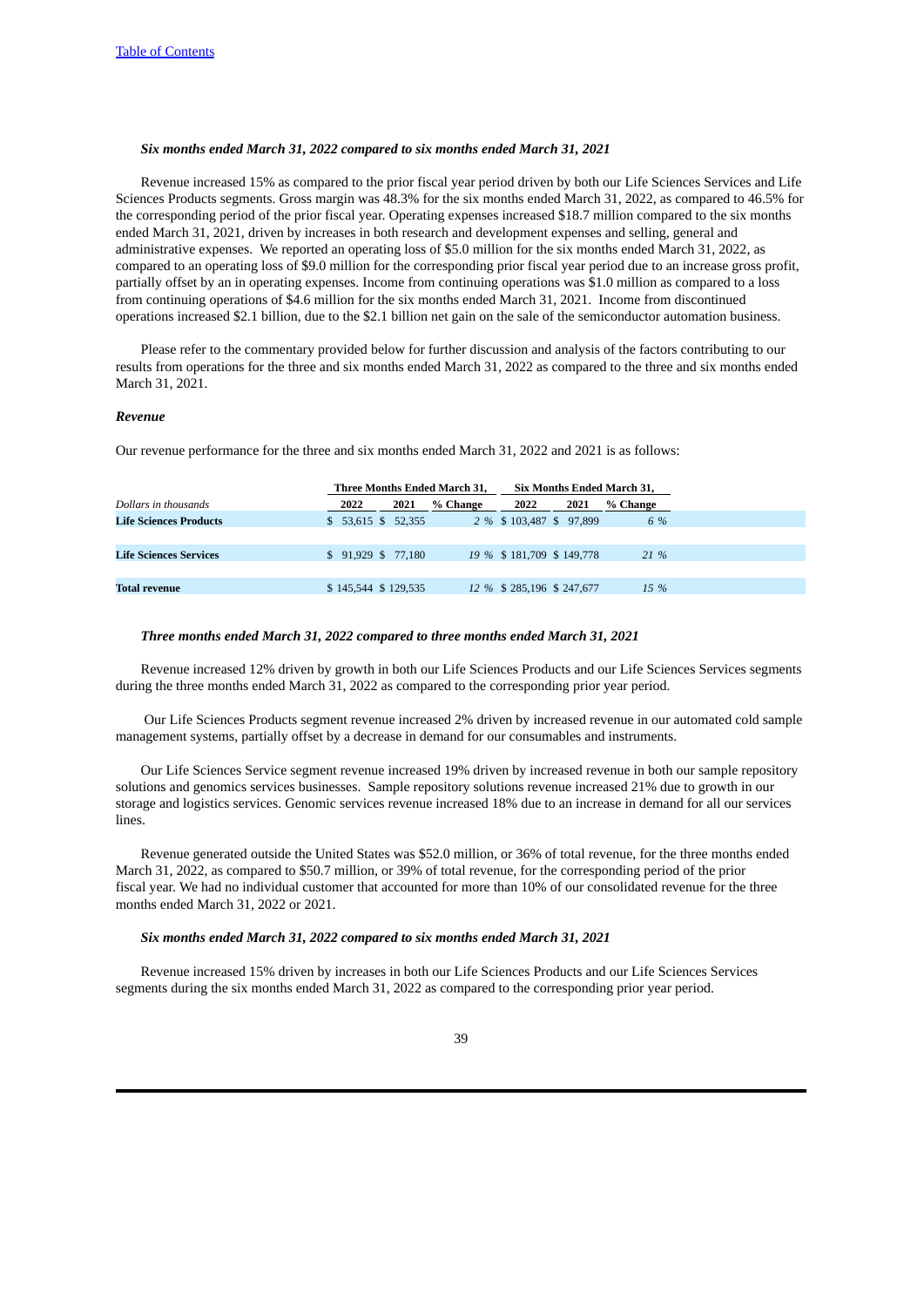Our Life Sciences Products segment revenue increased 6% driven by increased revenue in our automated cold sample management systems and infrastructure services, partially offset by a decrease in demand for our consumables and instruments.

Our Life Sciences Service segment revenue increased 21% driven by increased revenue in both our sample repository solutions and genomics services businesses. Sample repository solutions revenue increased 24% due to growth in our storage and logistics services. Genomic services revenue increased 20% due to an increase in demand for all our services lines.

Revenue generated outside the United States was \$102.1 million, or 36% of total revenue, for the six months ended March 31, 2022, as compared to \$96.2 million, or 39% of total revenue, for the corresponding period of the prior fiscal year. We had no individual customer that accounted for more than 10% of our consolidated revenue for the six months ended March 31, 2022 or 2021.

The COVID-19 pandemic has had varying impacts on our business for the three and six months ended March 31, 2022. We estimate that the COVID-19 pandemic had a positive net impact of approximately \$10 million and \$17 million, respectively, on our revenue for the three months ended March 31, 2022 and 2021 and approximately \$20 million and \$28 million, respectively, on our revenue for the six months ended March 31, 2022 and 2021.

# *Operating Income (Loss)*

Our operating income performance for the three and six months ended March 31, 2022 and 2021 is as follows:

|                                                  | <b>Three Months Ended March 31.</b> |     |         | <b>Six Months Ended March 31.</b> |     |         |  |  |  |
|--------------------------------------------------|-------------------------------------|-----|---------|-----------------------------------|-----|---------|--|--|--|
| Dollars in thousands                             | 2022                                |     | 2021    | 2022                              |     | 2021    |  |  |  |
| <b>Revenue:</b>                                  |                                     |     |         |                                   |     |         |  |  |  |
| <b>Life Sciences Products</b>                    | \$<br>53,615                        | \$  | 52,355  | 103.487                           | \$  | 97,899  |  |  |  |
| Life Sciences Services                           | 91,929                              |     | 77,180  | 181,709                           |     | 149,778 |  |  |  |
| Total revenue                                    | 145,544                             | \$  | 129,535 | 285,196                           | \$  | 247,677 |  |  |  |
| <b>Operating income:</b>                         |                                     |     |         |                                   |     |         |  |  |  |
| <b>Life Sciences Products</b>                    | \$<br>5.288                         | \$  | 7.248   | 9.679                             | \$  | 11.431  |  |  |  |
| Life Sciences Products adjusted operating margin | 10 %                                |     | 14 %    | 9 %                               |     | 12 %    |  |  |  |
| Life Sciences Services                           | \$<br>4,856                         | \$  | 5,614   | 12,740                            | \$. | 12,542  |  |  |  |
| Life Sciences Services adjusted operating margin | 5 %                                 |     | 7 %     | 7 %                               |     | 8 %     |  |  |  |
| Segment adjusted operating income                | 10,144                              |     | 12,862  | 22,419                            |     | 23,973  |  |  |  |
| Total segment adjusted operating margin          | 7 %                                 |     | 10 %    | 8 %                               |     | 10 %    |  |  |  |
| Amortization of completed technology             | 1,840                               |     | 2,021   | 3,613                             |     | 4,026   |  |  |  |
| Amortization of acquired intangible assets       | 6.047                               |     | 7,356   | 12,319                            |     | 14,261  |  |  |  |
| Restructuring charges                            | 122                                 |     | 92      | 296                               |     | 53      |  |  |  |
| Tariff adjustment                                | (486)                               |     | 5,497   | (486)                             |     | 5,497   |  |  |  |
| Other unallocated corporate expenses             | 7,329                               |     | 7,216   | 11,710                            |     | 9,101   |  |  |  |
| Total operating loss                             | (4,708)                             | SS. | (9,320) | (5,033)                           |     | (8,965) |  |  |  |
| Total operating margin                           | (3)%                                |     | (7)%    | $(2)\%$                           |     | $(4)\%$ |  |  |  |

### *Three months ended March 31, 2022 compared to three months ended March 31, 2021*

We reported an operating loss of \$4.7 million during the three month period ending March 31, 2022, compared to an operating loss of \$9.3 million in the prior fiscal year period. The decrease in operating loss was due to an increase in gross profit of \$13.0 million, partially offset by an increase in operating expenses of \$8.3 million. Within operating expenses, selling, general, and administrative expenses increased \$6.6 million, and research and development expenses increased \$1.7 million. Operating income for the three months ended March 31, 2021 included \$5.5 million of cost accrued for tariff liabilities on intercompany import activity in fiscal years 2016 through 2020, and \$0.7 million of tariff liabilities related to activity during the three and six months ended March 31, 2021. During the three months ended March 31, 2022, upon the completion of an independent study, we recorded a benefit of \$0.5 million related to the accrual for the fiscal years 2016 through 2020. We submitted payment in the amount of \$5.9 million to the customs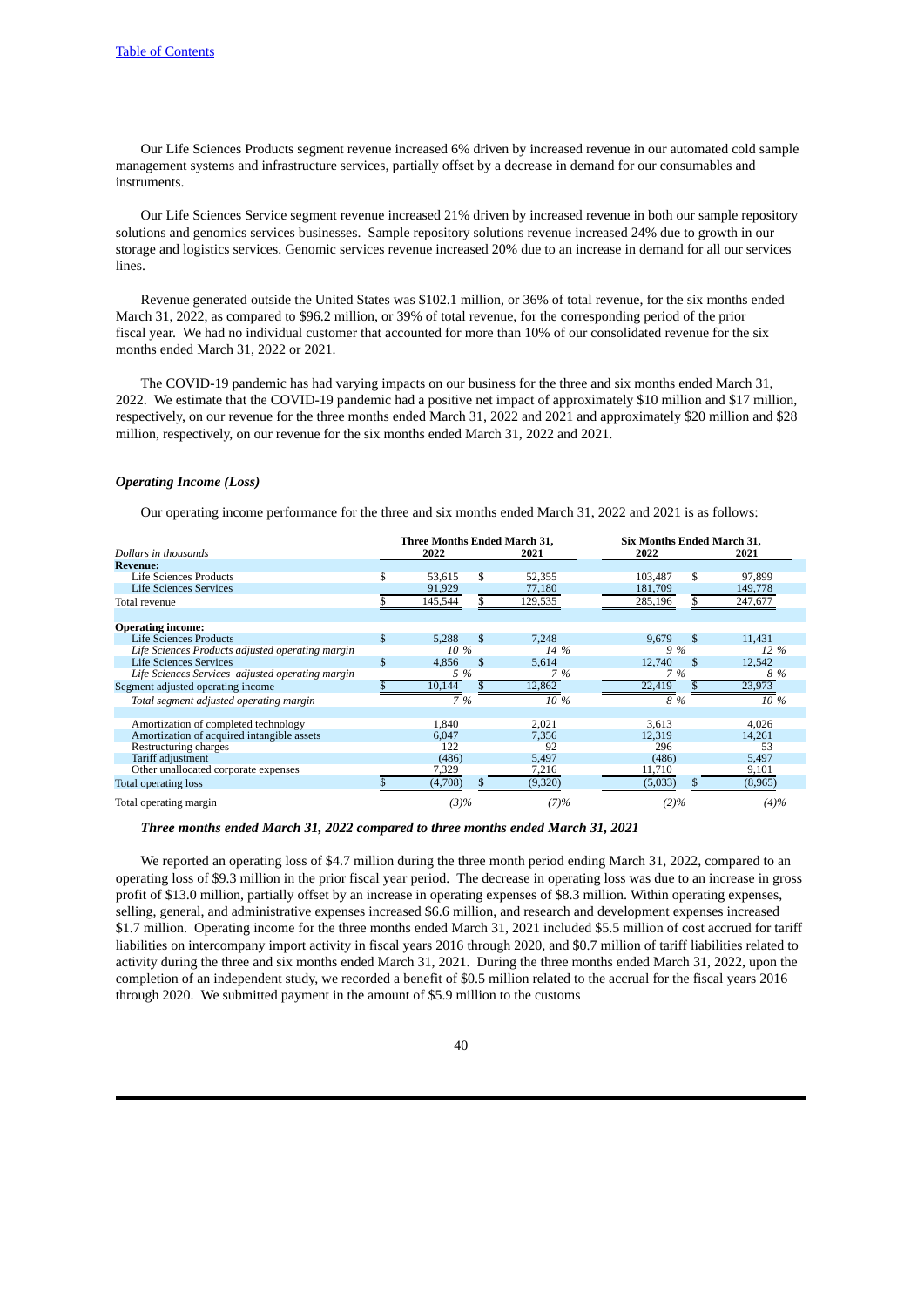authorities subsequent to the completion of our second fiscal quarter of 2022. Please refer to Note 16, "Commitments and Contingencies" in the Notes to the unaudited consolidated financial statements included in Item 1 "Consolidated Financial Statements" of this Quarterly Report on Form 10-Q.

Life Sciences Products segment adjusted operating income decreased \$2.0 million and adjusted operating margin decreased 4.0 percentage points compared to the prior fiscal year period. The decrease in adjusted operating income was driven by higher operating expenses of \$4.2 million; partially offset by an increase in gross profit of \$2.2 million. Adjusted operating income for our Life Sciences Products segment excludes charges for amortization related to completed technology of \$0.3 million for both the three months ended March 31, 2022 and 2021. Please refer to Note 14, "Segment Information" in the Notes to the unaudited consolidated financial statements included in Item 1 "Consolidated Financial Statements" of this Quarterly Report on Form 10-Q.

Life Sciences Services segment adjusted operating income decreased \$0.8 million and adjusted operating margin decreased 2 percentage points compared to the prior fiscal year period. The decrease in adjusted operating income was driven by higher operating expenses of \$5.3 million; partially offset by an increase in gross profit of \$4.5 million. Adjusted operating income for our Life Sciences Services segment excludes charges for amortization related to completed technology of \$1.6 million and \$1.7 million for the three months ended March 31, 2022 and 2021, respectively. Adjusted operating income also excludes a benefit of \$0.5 million and a charge of \$5.5 million, respectively for the three months ended March 31, 2022 and 2021 related to tariff charges for the fiscal years 2016 through 2020, as described above. Please refer to Note 14, "Segment Information" in the Notes to the unaudited consolidated financial statements included in Item 1 "Consolidated Financial Statements" of this Quarterly Report on Form 10-Q.

# *Six months ended March 31, 2022 compared to six months ended March 31, 2021*

We reported an operating loss of \$5.0 million during the six month period ending March 31, 2022, compared to an operating loss of \$9.0 million in the prior fiscal year period. The decrease in operating loss was due to an increase in gross profit of \$22.6 million, partially offset by an increase in operating expenses of \$18.7 million. Within operating expenses, selling, general, and administrative expenses increased \$15.4 million, and research and development expenses increased \$3.1 million. Restructuring charges increased \$0.1 million. Operating income for the six months ended March 31, 2021 included \$5.5 million of cost accrued for tariff liabilities on intercompany import activity in fiscal years 2016 through 2020 and \$0.7 million of tariff liabilities related to activity during the three and six months ended March 31, 2021. During the three months ended March 31, 2022, upon the completion of an independent study, we recorded a benefit of \$0.5 million related to the accrual for the fiscal years 2016 through 2020, as described above.

Life Sciences Products segment adjusted operating income decreased \$1.8 million and adjusted operating margin decreased 2.3 percentage points compared to the prior fiscal year period. The decrease in adjusted operating income was driven by higher operating expenses of \$6.1 million; partially offset by an increase in gross profit of \$4.3 million. Adjusted operating income for our Life Sciences Products segment excludes charges for amortization related to completed technology of \$0.5 million and \$0.6 million for the three months ended March 31, 2022 and 2021, respectively. Please refer to Note 14, "Segment Information" in the Notes to the unaudited consolidated financial statements included in Item 1 "Consolidated Financial Statements" of this Quarterly Report on Form 10-Q.

Life Sciences Services segment adjusted operating income increased \$0.2 million and adjusted operating margin decreased 1.4 percentage points. The increase in adjusted operating income was driven by an increase in gross profit of \$11.9 million and excludes charges for amortization related to completed technology of \$3.1 million and \$3.5 million for the six months ended March 31, 2022 and 2021, respectively. Adjusted operating income also excludes a benefit of \$0.5 million and a charge of \$5.5 million, respectively for the six months ended March 31, 2022 and 2021 related to tariff charges for the fiscal years 2016 through 2020, as described above. Please refer to Note 14, "Segment Information" in the Notes to the unaudited consolidated financial statements included in Item 1 "Consolidated Financial Statements" of this Quarterly Report on Form 10-Q.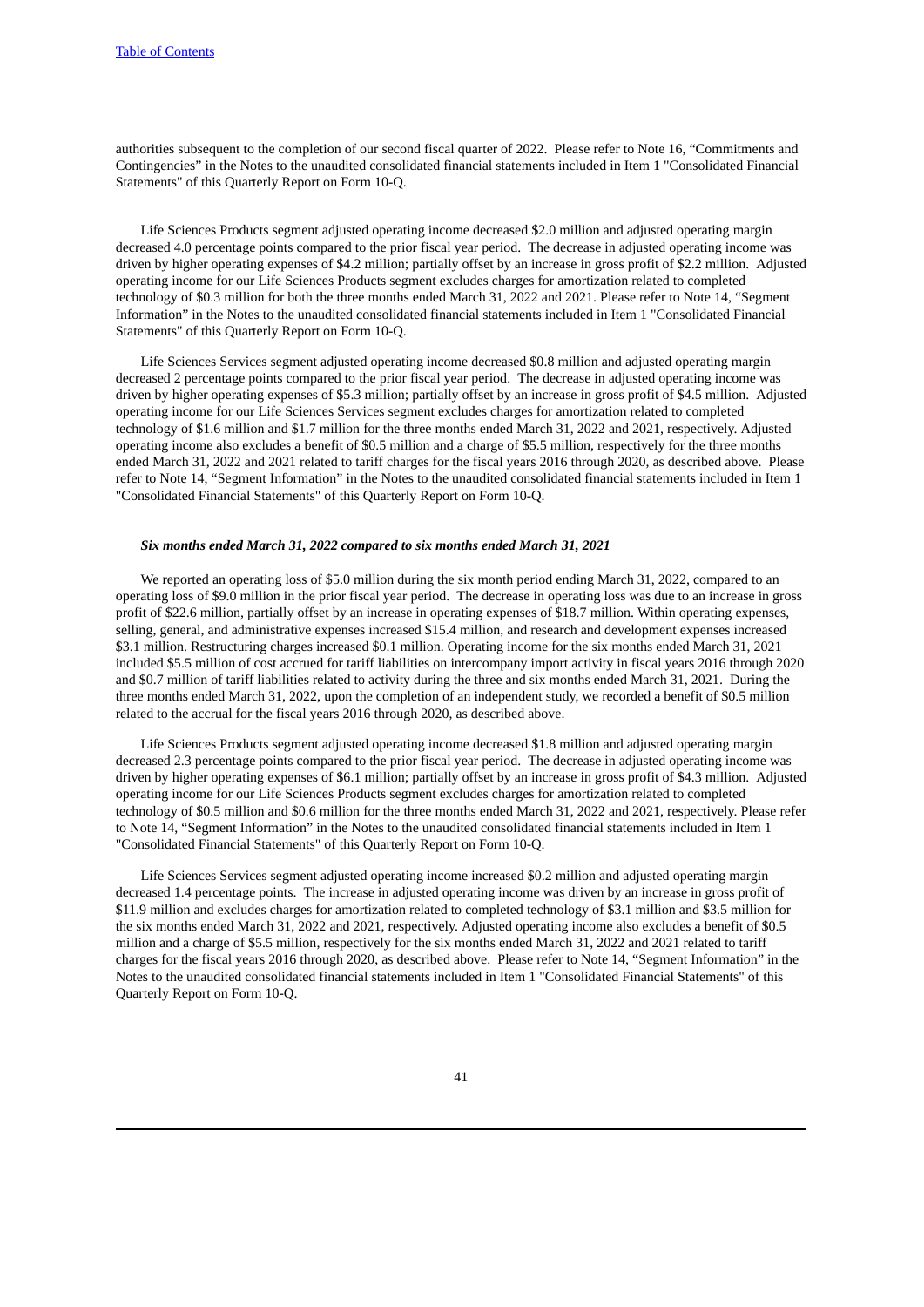# *Gross Margin*

Our gross margin performance for the three and six months ended March 31, 2022 and 2021 is as follows:

|                                      |               | <b>Life Science Products</b>      |    |                                   | <b>Life Science Services</b> |           |                                   |                              | <b>Azenta Total</b> |           |               |         |
|--------------------------------------|---------------|-----------------------------------|----|-----------------------------------|------------------------------|-----------|-----------------------------------|------------------------------|---------------------|-----------|---------------|---------|
|                                      |               | Three Months Ended March 31,      |    | Three Months Ended March 31,      |                              |           |                                   | Three Months Ended March 31, |                     |           |               |         |
| Dollars in thousands                 |               | 2022<br>2021                      |    |                                   | 2022                         |           |                                   | 2021                         |                     | 2022      |               | 2021    |
| Revenue                              | $\mathcal{S}$ | 53,615                            | \$ | 52,355                            | \$                           | 91,929    | \$                                | 77,180                       |                     | \$145,544 | \$            | 129,535 |
| Gross profit                         |               | 26,290                            |    | 24,051                            |                              | 44,535    |                                   | 33,849                       |                     | 70,825    |               | 57,900  |
| Gross margin                         |               | 49.0 %                            |    | 45.9%                             |                              | 48.4 %    |                                   | 43.9 %                       |                     | 48.7%     |               | 44.7%   |
| Adjustments:                         |               |                                   |    |                                   |                              |           |                                   |                              |                     |           |               |         |
| Amortization of completed technology |               | 267                               |    | 280                               |                              | 1,572     |                                   | 1,741                        |                     | 1,839     |               | 2,021   |
| Tariff adjustment                    |               |                                   |    |                                   |                              | (486)     |                                   | 5,497                        |                     | (486)     |               | 5,497   |
| Adjusted gross profit                | \$            | 26,557                            |    | 24,331                            | \$                           | 45,621    | \$                                | 41,087                       | \$                  | 72,179    | \$            | 65,418  |
| Adjusted gross margin                |               | 49.5 %                            |    | 46.5%                             |                              | 49.6%     |                                   | 53.2 %                       |                     | 49.6%     |               | 50.5 %  |
|                                      |               |                                   |    |                                   |                              |           |                                   |                              |                     |           |               |         |
|                                      |               | <b>Life Science Products</b>      |    |                                   | <b>Life Science Services</b> |           |                                   | <b>Azenta Total</b>          |                     |           |               |         |
|                                      |               | <b>Six Months Ended March 31,</b> |    | <b>Six Months Ended March 31,</b> |                              |           | <b>Six Months Ended March 31,</b> |                              |                     |           |               |         |
| Dollars in thousands                 |               | 2022                              |    | 2021                              |                              | 2022      |                                   | 2021                         |                     | 2022      |               | 2021    |
| Revenue                              |               | 103,487                           | \$ | 97,899                            |                              | \$181,709 | $\mathcal{S}$                     | 149,778                      | $\mathcal{S}$       | 285,196   | $\mathcal{S}$ | 247,677 |
| Gross profit                         |               | 48,980                            |    | 44,576                            |                              | 88,902    |                                   | 70,659                       |                     | 137,869   |               | 115,235 |
| Gross margin                         |               | 47.3 %                            |    | 45.5 %                            |                              | 48.9%     |                                   | 47.2 %                       |                     | 48.3%     |               | 46.5 %  |
| Adjustments:                         |               |                                   |    |                                   |                              |           |                                   |                              |                     |           |               |         |
| Amortization of completed technology |               | 471                               |    | 553                               |                              | 3,142     |                                   | 3,473                        |                     | 3.613     |               | 4,026   |
| Tariff adjustment                    |               |                                   |    |                                   |                              | (486)     |                                   | 5,497                        |                     | (486)     |               | 5,497   |
| Adjusted gross profit                | \$            | 49,451                            |    | 45,129                            | \$                           | 91,558    |                                   | 79,629                       | $\mathbf{s}$        | 140,996   |               | 124,759 |
| Adjusted gross margin                |               | 47.8%                             |    | 46.1%                             |                              | 50.4 %    |                                   | 53.2 %                       |                     | 49.4 %    |               | 50.4 %  |

# *Three months ended March 31, 2022 compared to three months ended March 31, 2021*

Total gross margin increased 4.0 percentage points to 48.7% compared to the prior three month fiscal year period driven by increased gross margin in both our Life Sciences Products segment and our Life Sciences Services segment.

Life Sciences Products segment gross margin increased 3.1 percentage points. The increase was primarily driven by cost reduction initiatives and customer mix within our automated storage systems business. Cost of revenue included \$0.3 million of charges for amortization related to completed technology for both the three months ended March 31, 2022 and 2021. Excluding the impact of the amortization of completed technology, margins expanded 3.1 percentage points during the three months ended March 31, 2022, as compared to the corresponding period of the prior fiscal year.

Life Sciences Services segment gross margin increased 4.6 percentage points driven by the genomic services business; partially offset by a decrease in our sample repository solutions business. The increase in the genomic services gross margin was primarily driven by the \$6.1 million accrued for tariff liabilities during the three months ended March 31, 2021, as compared to the three months ended March 31, 2022, in which we recorded a benefit of \$0.5 million related to the accrual for the fiscal years 2016 through 2020 based on the results from an independent study. The decrease in gross margin in the sample repository solutions business is primarily driven by higher labor costs resulting from the combination of increased volume and wage inflation related to sample administration activity. Excluding the impact of the amortization of completed technology and the tariff adjustment, Life Sciences Services margins decreased 3.6 percentage points during the three months ended March 31, 2022, as compared to the corresponding period of the prior fiscal year, due to higher labor costs and the product mix in our sample repository solutions business.

*Six months ended March 31, 2022 compared to six months ended March 31, 2021*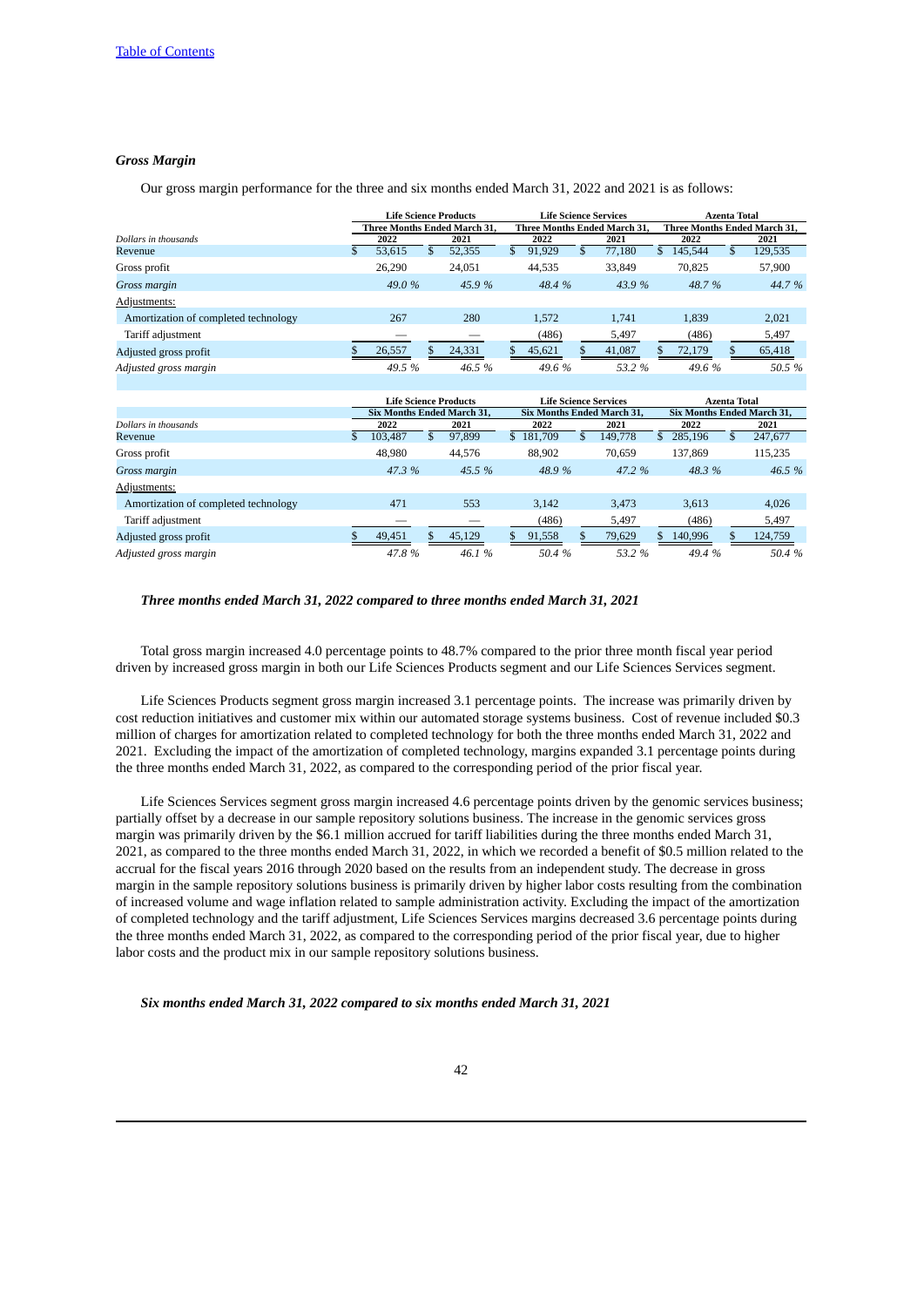Total gross margin increased 1.8 percentage points to 48.3% compared to the prior six month fiscal year period driven by increased gross margin in both our Life Sciences Products segment and our Life Sciences Services segment.

Life Sciences Products segment gross margin increased 1.8 percentage points. The increase was primarily driven by cost reduction initiatives and customer mix within our automated storage systems business. Cost of revenue included \$0.5 million and \$0.6 million, respectively, of charges for amortization related to completed technology for the six months ended March 31, 2022 and 2021. Excluding the impact of the amortization of completed technology, margins expanded 1.7 percentage points during the six months ended March 31, 2022, as compared to the corresponding period of the prior fiscal year.

Life Sciences Services segment gross margin increased 1.8 percentage points driven by the genomic services business; partially offset by a decrease in our sample repository solutions business. The increase in the genomic services gross margin was primarily driven by \$6.1 million accrued for tariff liabilities during the six months ended March 31, 2021 as discussed in the "Operating Income (Loss)" section above, as compared to the six months ended March 31, 2022, in which we recorded a benefit of \$0.5 million related to the accrual for the fiscal years 2016 through 2020 based on the results from an independent study. The decrease in gross margin in the sample repository solutions business primarily related to increased employee related costs within sample administration services. Excluding the impact of the amortization of completed technology and the tariff adjustment, margins decreased 2.8 percentage points during the six months ended March 31, 2022, as compared to the corresponding period of the prior fiscal year due to higher labor costs and the product mix in our sample repository solutions business.

# *Research and Development Expenses*

Our research and development expense for the three and six months ended March 31, 2022 and 2021 is as follows:

|                                        |         | Three Months Ended March 31. |   | Six Months Ended March 31. |         |
|----------------------------------------|---------|------------------------------|---|----------------------------|---------|
| Dollars in thousands                   | 2022    | 2021                         |   | 2022                       | 2021    |
| <b>Life Sciences Products</b>          | 3.818   | 2.357                        |   | 7.229                      | 4.699   |
| Percent Revenue                        | $2.6\%$ | 1.8 % %                      |   | $2.5\%$                    | 1.9%    |
| <b>Life Sciences Services</b>          | 3.078   | 2.879                        | S | 6.152                      | 5.625   |
| Percent Revenue                        | 2.1%    | $2.2\%$                      |   | $2.2\%$                    | $2.3\%$ |
|                                        |         |                              |   |                            |         |
| Total research and development expense | 6.896   | 5.236                        |   | 13.381                     | 10.324  |
| Percent Revenue                        | 4.7 %   | 4.0 $%$                      |   | 4.7 %                      | 4.2 $%$ |

Research and development expenses for the three months ended March 31, 2022 increased \$1.7 million as compared to the three months ended March 31, 2021, driven by a \$1.5 million increase in our Life Sciences Products segment and a \$0.2 million increase in our Life Sciences Services segment. Research and development expenses for the six months ended March 31, 2022 increased \$3.1 million as compared to the three months ended March 31, 2021, driven by a \$2.5 million increase in our Life Sciences Products segment and a \$0.5 million increase in our Life Sciences Services segment. The increase for the three and six months ended March 31, 2022, in Life Sciences Products was driven by continued investment in automated stores, cryogenic stores, and instruments. The increase for the three and six months ended March 31, 2022, in Life Sciences Services was primarily related to higher payroll costs and higher project spending.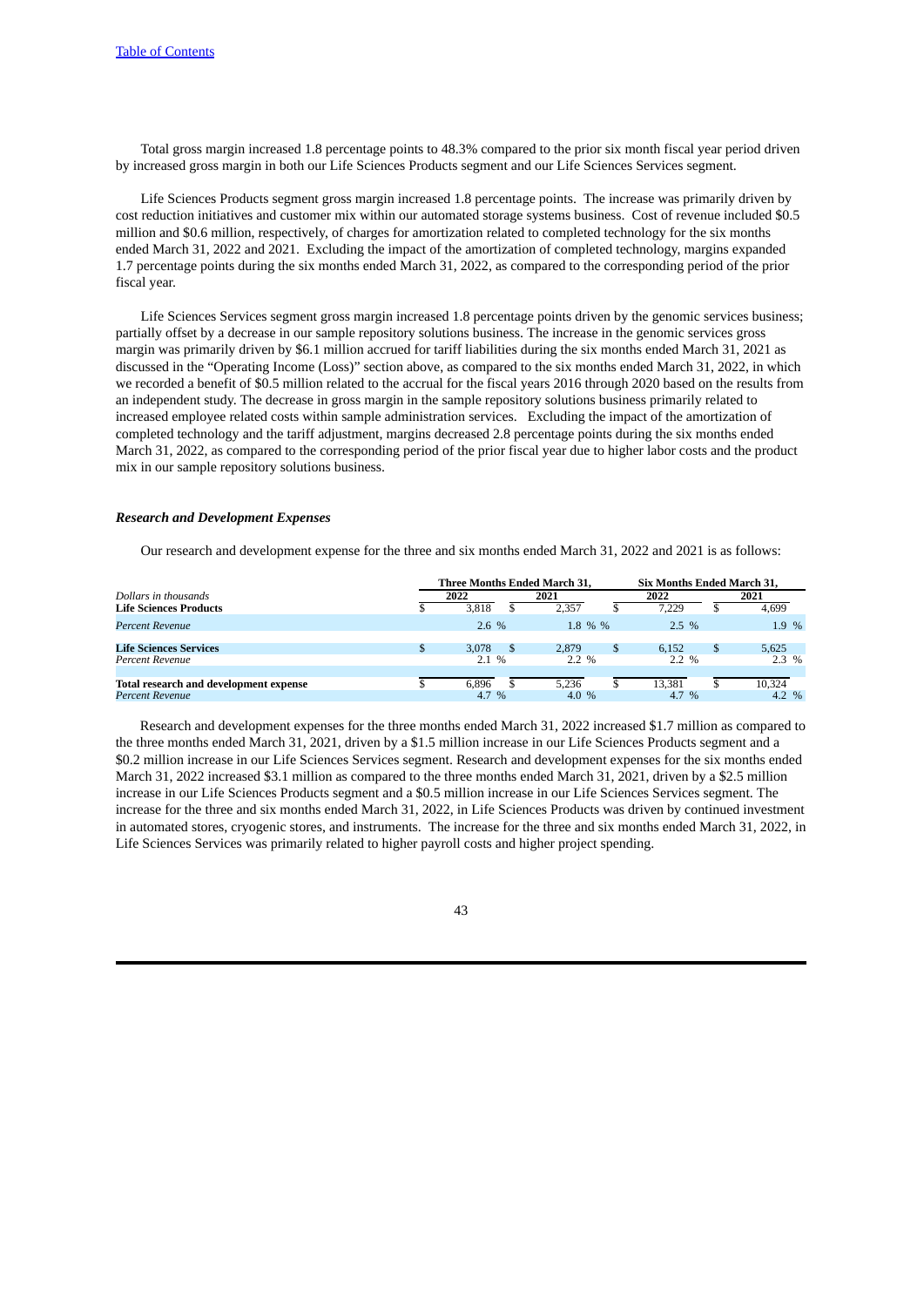# *Selling, General and Administrative Expenses*

Our selling, general and administrative expenses for the three and six months ended March 31, 2022 and 2021 is as follows:

|                                                   | <b>Three Months Ended March 31.</b> |               |        |     | <b>Six Months Ended March 31.</b> |  |          |  |  |
|---------------------------------------------------|-------------------------------------|---------------|--------|-----|-----------------------------------|--|----------|--|--|
| Dollars in thousands                              |                                     | 2022          | 2021   |     | 2022                              |  | 2021     |  |  |
| <b>Life Sciences Products</b>                     |                                     | 17.451        | 14.731 | S   | 32.544                            |  | 29.014   |  |  |
| Percent Revenue                                   |                                     | 12.0%         | 11.4%  |     | $11.4\%$                          |  | $11.7\%$ |  |  |
|                                                   |                                     |               |        |     |                                   |  |          |  |  |
| <b>Life Sciences Services</b>                     | \$                                  | 37,688<br>\$. | 32.559 | \$  | 72,666                            |  | 61,426   |  |  |
| Percent Revenue                                   |                                     | 25.9 %        | 25.1 % |     | 25.5 %                            |  | 24.8 %   |  |  |
|                                                   |                                     |               |        |     |                                   |  |          |  |  |
| Corporate                                         | \$                                  | 13.376<br>\$. | 14.603 | \$  | 24,017                            |  | 23,383   |  |  |
| Percent Revenue                                   |                                     | $9.2\%$       | 11.3 % |     | 8.4 %                             |  | $9.4\%$  |  |  |
|                                                   |                                     |               |        |     |                                   |  |          |  |  |
| Total selling, general and administrative expense |                                     | 68.515        | 61.892 | \$. | 129.226                           |  | 113,823  |  |  |
| Percent Revenue                                   |                                     | 47.1 %        | 47.8%  |     | 45.3 %                            |  | 46.0 %   |  |  |

Total selling, general and administrative expenses increased \$6.6 million and \$15.4 million, respectively, for the three and six months ended March 31, 2022 as compared to the three and six months ended March 31, 2021, driven by increases in both our segments and an increase in unallocated corporate expenses.

Within our segment expenses discussed below, we allocate certain corporate general and administrative expenses including costs related to shared corporate functions which include finance, information technology, human resources, legal, executive, governance, logistics and compliance. In total, corporate general and administrative expense allocated to segments increased \$3.3 million and \$6.1 million for the three and six months ended March 31, 2022, due to staffing and labor cost increases to support the standalone Life Sciences company.

Life Sciences Products segment selling, general and administrative expenses increased \$2.7 million and \$3.5 million, respectively, for the three and six months ended primarily related to higher allocated costs, and integration of an acquisition.

Life Sciences Services segment selling, general and administrative expenses increased \$5.1 million and \$11.2 million, respectively, for the three and six months ended March 31, 2022 related to investments in the commercial organization and lab support personnel. In addition, bad debt expense was higher for the six months ended March 31, 2022 due to a reversal that occurred in the first fiscal quarter of 2021.

Unallocated corporate expenses decreased \$1.2 million for the three months ended March 31, 2022 as compared to the comparable prior year period primarily due to lower merger and acquisition costs and costs related to the separation of our company, as well as, lower amortization of intangible assets. During the fourth fiscal quarter of 2021, we impaired tradename intangibles due to the rebranding of our company. Partially offsetting these decreases were charges related to transformation and rebranding efforts during the three months ended March 31, 2022, which were not present in the prior fiscal year period. Unallocated corporate expenses increased \$0.6 million for the six months ended March 31, 2022 as compared to the comparable prior year period, primarily due to costs related to transformation and rebranding efforts, which were not present in the prior fiscal year period; partially offset by lower merger and acquisition costs and costs related to the separation of the Company, as well as, lower amortization of intangible assets.

# *Restructuring Charges*

Restructuring charges increased less than \$0.1 million and \$0.2 million, respectively, for the three and six months ended March 31, 2022 as compared to the three and six months ended March 31, 2021. The three and six months ended March 31, 2022 includes charges for actions taken related to the transformation of our business. Costs savings from these actions are expected to be realized in future periods.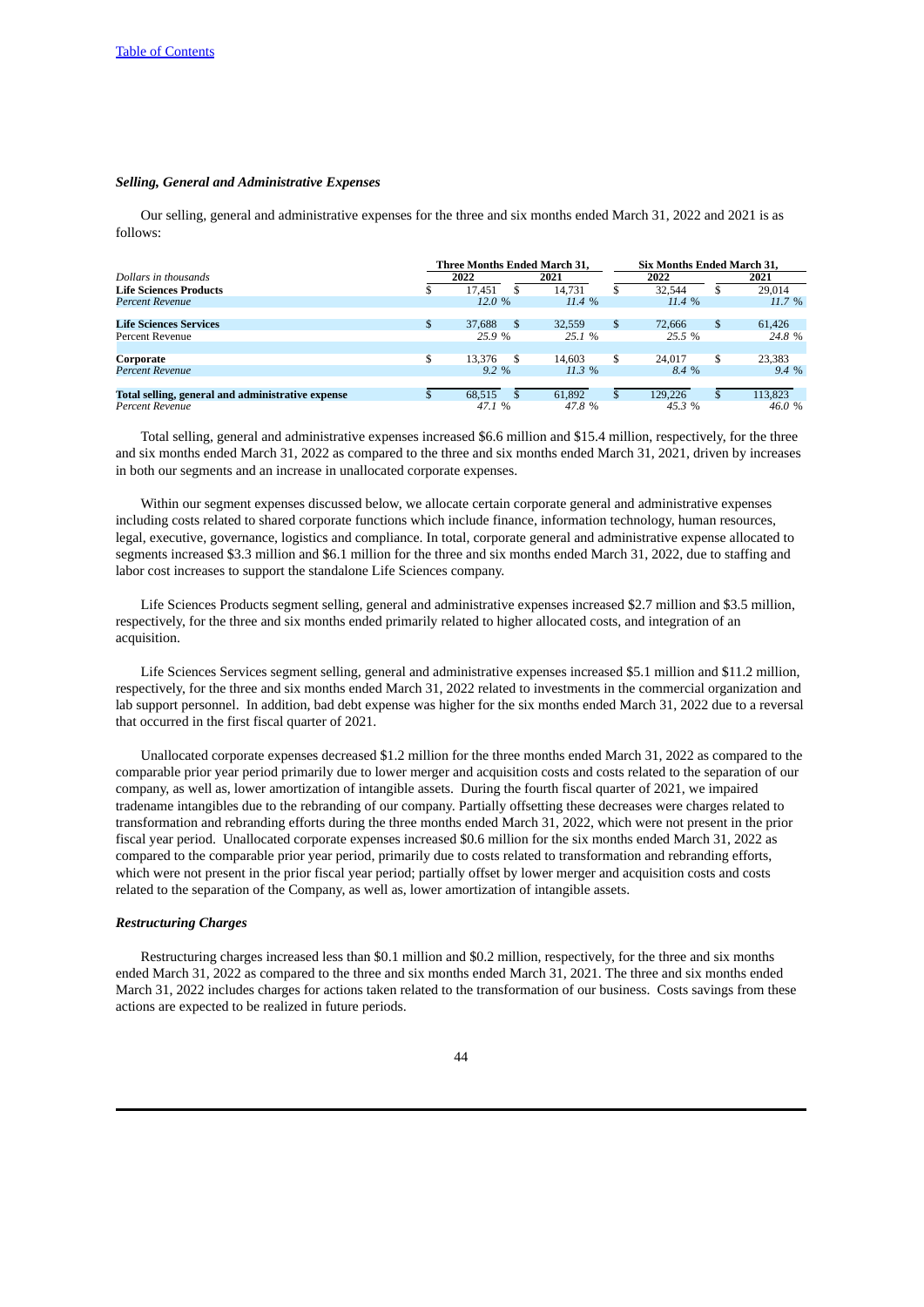### *Non-Operating Income (Expenses)*

*Interest income –* During both the three and six month periods ended March 31, 2022 we recorded interest income of \$3.1 million, as compared to less than \$0.1 million for both three and six months ended during the corresponding periods of the prior fiscal year. The increase in interest income in the three and six month periods ended March 31, 2022 as compared to the same periods in the prior fiscal year is due to interest earned on the proceeds from the sale of the semiconductor automation business, including interest accrued on a net investment hedge, during the three month period ended March 31, 2022. Please refer to the *Derivative Instruments* section of Note 2, "Summary of Significant Accounting Policies" in the Notes to the unaudited consolidated financial statements included in Item 1 "Consolidated Financial Statements" of this Quarterly Report on Form 10-Q.

*Interest expense –* During the three and six months ended March 31, 2022 we recorded interest expense of \$1.6 million and \$2.0 million, respectively, as compared to \$0.5 million and \$1.0 million, respectively, during the corresponding periods of the prior fiscal year. Interest expense for the three and six months ended March 31, 2022, is primarily related to interest on cash held in one of our German subsidiaries that is denominated in EUR. Interest expense for the three and six months ended March 31, 2021, is primarily related to interest expense on our term loan. The term loan was settled on February 1, 2022 using the proceeds from the sale of the semiconductor automation business.

*Other income (expenses), net –* For the three and six months ended March 31, 2022, we had other expense of \$1.2 million and \$2.2 million, as compared to other income of \$0.1 million and \$1.4 million for the three and six months ended March 31, 2021. The change from the corresponding prior fiscal year period is primarily due to higher foreign currency exchange losses.

#### *Income Tax Provision / Benefit*

We recorded an income tax benefit of \$3.2 million and \$7.9 million, respectively during the three and six months ended March 31, 2022. The benefit for the three months ended March 31, 2022, was primarily driven by the benefit on loss from operations during the period. The tax benefit for the six months ended March 31, 2022, was further increased by a \$4.5 million discrete stock compensation windfall benefit for tax deductions that exceeded the associated book compensation expense. The tax benefit for the six months ended March 31, 2022, was partially offset by a \$0.6 million charge to increase the deferred tax liability to reflect a change in the blended state income tax rate that results from the sale of the semiconductor business assets.

We recorded an income tax benefit of \$2.3 million and \$3.9 million, respectively during the three and six months ended March 31, 2021. The tax benefit for the three months ended March 31, 2021, was primarily driven by the benefit on loss from operations during the period. The tax benefit for the six months ended March 31, 2021, was further increased by a \$2.0 million discrete stock compensation windfall benefit for tax deductions that exceeded the associated book compensation expense.

### *Discontinued Operations*

Discontinued operations for the three and six months ended March 31, 2022 and 2021 include our semiconductor automation business. In the fourth quarter of fiscal year 2021, we entered into a definitive agreement to sell our semiconductor automation business to THL for \$3 billion in cash, subject to net working capital and other adjustments. On February 1, 2022, we completed the sale of our semiconductor automation business to THL for \$2.9 billion in cash, subject to net working capital and other adjustments. Net cash proceeds from the divestiture are expected to be \$2.5 billion after estimated taxes payable. The six months ended March 31, 2021 include an adjustment recorded in the first fiscal quarter of 2021 to our previously recorded gain on sale from our semiconductor cryogenics business, which was completed on July 1, 2019.

Revenue from discontinued operations was \$60.8 million and \$264.4 million, respectively, for the three and six months ended March 31, 2022 and \$157.1 million and \$288.4 million, respectively, for the three and six months ended March 31, 2021 and relates to the semiconductor automation business. Net income from discontinued operations was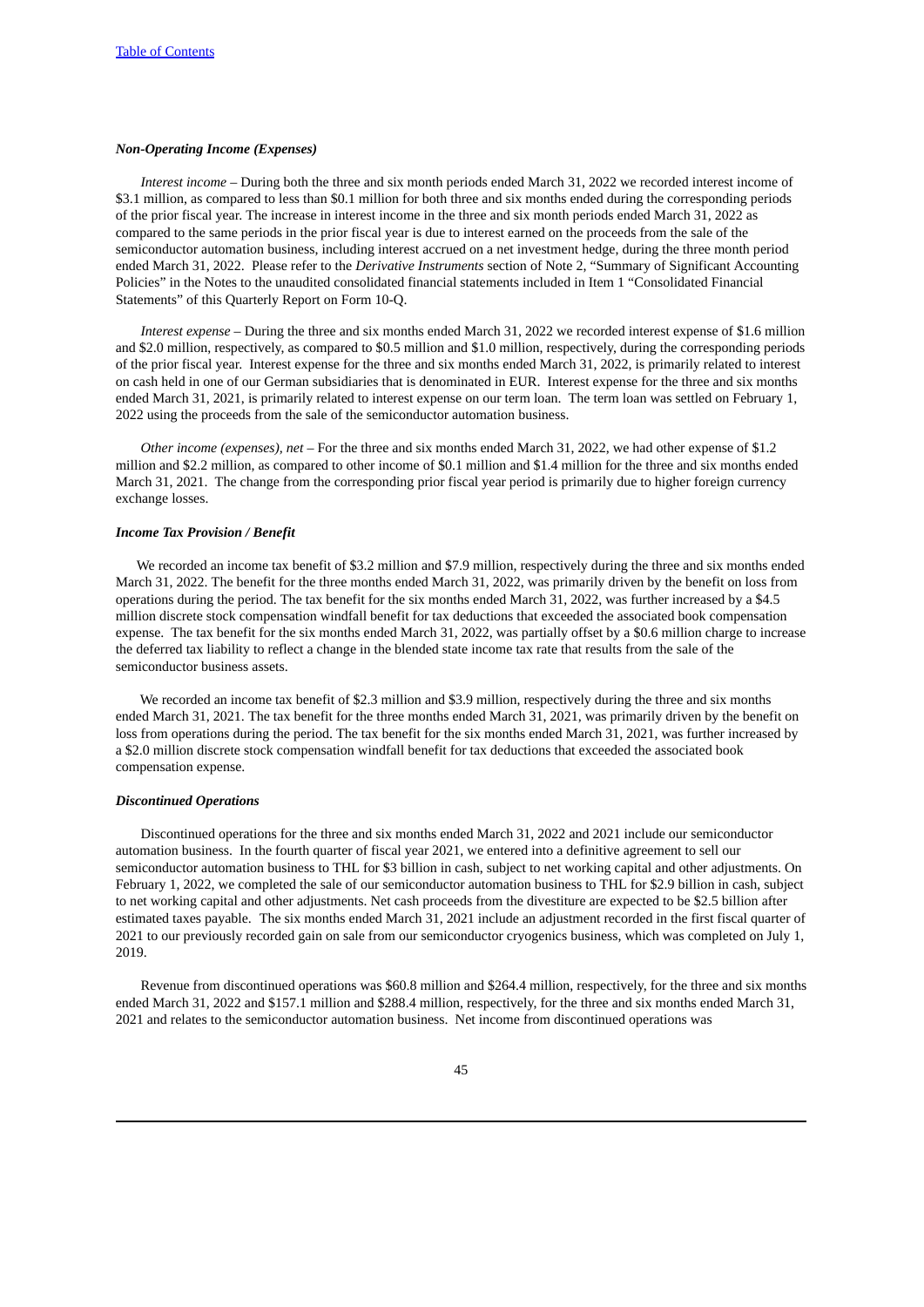\$2.1 billion for both the three and six months ended March 31, 2022 and net income was \$31.1 million and \$54.4 million for the three and six months ended March 31, 2021. Net income from discontinued operations for the three and six months ended March 31, 2022 includes the net gain on the sale of the semiconductor automation business of \$2.1 billion. The income from discontinued operations only includes direct operating expenses incurred that (1) are clearly identifiable as costs being disposed of upon completion of the sale and (2) will not be continued by our company on an ongoing basis. Indirect expenses which supported the semiconductor automation business and which remained as part of the continuing operations, are not reflected in income from discontinued operations.

# **LIQUIDITY AND CAPITAL RESOURCES**

We believe that we have adequate resources to satisfy our working capital, financing activities, debt service and capital expenditure requirements for the next twelve months. The current global economic environment, including the uncertainty related to the COVID-19 pandemic, make it difficult for us to predict longer-term liquidity requirements with sufficient certainty. We may be unable to obtain any required additional financing on terms favorable to us, if at all.

The discussion of our cash flows and liquidity that follows stated on a total company consolidated basis and excludes the impact of discontinued operations.

# **Overview of Cash Flows and Liquidity**

Our cash and cash equivalents, restricted cash and marketable securities as of March 31, 2022 and September 30, 2021 consist of the following (in thousands):

|                                                            |   | March 31, 2022 |     | <b>September 30, 2021</b> |
|------------------------------------------------------------|---|----------------|-----|---------------------------|
| Cash and cash equivalents                                  | S | 1,936,291      | \$  | 227,427                   |
| Restricted cash                                            |   | 12,663         |     | 12,906                    |
| Cash and cash equivalents and restricted cash              |   | 1,948,954      |     | 240,333                   |
| Short-term marketable securities                           |   | 816,512        |     | 81                        |
| Long-term marketable securities                            |   | 260,219        |     | 3,598                     |
|                                                            |   | 3,025,685      | \$. | 244,012                   |
|                                                            |   |                |     |                           |
| Cash, cash equivalents and restricted cash                 | S | 1,948,954      | S   | 240,333                   |
| Cash and cash equivalents included in assets held for sale |   |                |     | 45,000                    |
|                                                            | S | 1.948.954      | S   | 285,333                   |

Our cash and cash equivalents, restricted cash and marketable securities were \$3.0 billion as of March 31, 2022. As of March 31, 2022, we had cash, cash equivalents and restricted cash of \$2.1 billion, of which \$1.2 billion was held outside of the United States. If these funds are needed for the United States operations, we would need to repatriate these funds. As a result changes in U.S. tax legislation, any repatriation in the future would likely not result in U.S. federal income tax. During the quarter ended September 30, 2021 we repatriated foreign cash to the U.S. in planning for the sale of the discontinued operation and recognized all related tax costs. Aside from these actions, our intent is to reinvest the remaining foreign cash outside of the United States and our current operating plans do not demonstrate a need to repatriate these funds for our U.S. operations. We had marketable securities of \$1.1 billion and \$3.7 million as of March 31, 2022 and September 30, 2021, respectively. Our marketable securities are generally readily convertible to cash without a material adverse impact.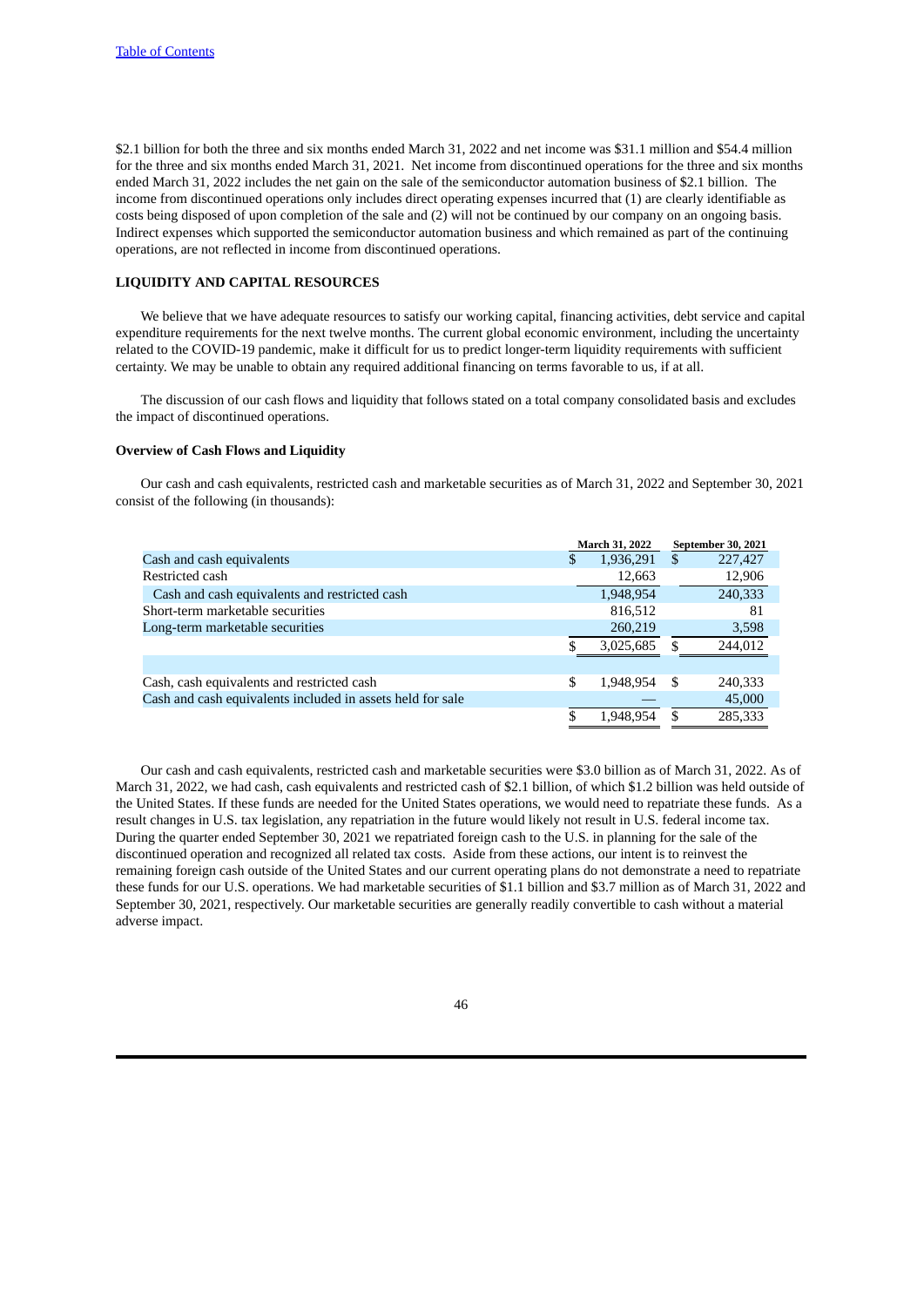### *Six Months Ended March 31, 2022 Compared to Six Months Ended March 31, 2021*

### *Overview*

*Cash Flows and Liquidity -* Cash and cash equivalents and restricted cash as presented on our Consolidated Statements of Cash Flows is on a total company basis and were \$1.9 billion as of March 31, 2022 compared to \$285.3 million as of September 30, 2021. The increase of \$1.7 billion was attributable to \$2.9 billion of cash inflows related to the sale of our semiconductor automation business, partially offset by cash outflows for the net change in operating assets and liabilities of \$81.1 million, \$1.1 billion related to purchases of marketable securities, \$44.3 million for capital expenditures, \$4.0 million related to the acquisition of technology intangible assets and financing activities of \$63.5 million. Financing activities include \$49.7 million for the extinguishment of debt and \$9.4 million related to the payment of acquisition related contingent consideration. The effects of foreign exchange reduced our cash balance by \$25.4 million. We expect the net proceeds from the sale of the semiconductor automation business to be approximately \$2.5 billion after payment of taxes and other expenses.

### *Divestiture and Extinguishment of Debt*

On February 1, 2022, we completed the sale of our semiconductor automation business for \$2.9 billion in cash, subject to net working capital and other adjustments. Net cash proceeds from the divestiture are expected to be \$2.5 billion after estimated taxes payable and other items, such as closing costs. Upon closure of the sale on February 1, 2022, we utilized \$49.7 million of proceeds to extinguish outstanding debt related to our term loan. We also terminated our revolving line of credit, which had no borrowings outstanding. As of March 31, 2022, we have not outstanding debt on our balance sheet.

#### *Operating Activities*

Cash flows from operating activities can fluctuate significantly from period to period as earnings, working capital needs and the timing of payments for income taxes, restructuring activities and other operating charges impact reported cash flows.

Cash outflows from operating activities of \$55.7 million for the six months ended March 31, 2022, resulted from net income of \$2.2 billion, adjusted to exclude the effect of non-cash operating charges of \$2.1 billion which includes \$2.1 billion on the net gain on sale of the semiconductor automation business, transaction fees paid related to the sale of \$52.5 million; partially offset by a usage of cash from changes in our net operating assets and liabilities of \$81.1 million, primarily driven by increases in inventory for both the continuing operations and discontinuing operations business.

Cash flows from operating activities of \$77.9 million for the six months ended March 31, 2021, resulted from net income \$49.8 million, adjusted to exclude the effect of non-cash operating charges of \$36.7 million, partially offset by an increase in net operating assets of \$8.5 million. The net increase in operating assets and liabilities consisted primarily of increases in accounts receivable and inventory, partially offset by increases to accrued expenses and other liabilities, accrued compensation and accounts payable.

Discontinued operations contributed \$2.1 billion and \$54.4 million of net income to the six months ended March 31, 2022 and 2021, respectively. Net income from discontinued operations for the six months ended March 31, 2022 includes a gain on the sale of the semiconductor automation business of \$2.1 billion.

### *Investing Activities*

Cash flows provided by investing activities consist primarily of proceeds from divestitures, cash used for acquisitions, capital expenditures and purchases of marketable securities as well as cash proceeds generated from sales and maturities of marketable securities. Cash provided by investing activities was \$1.8 billion during the six months ended March 31, 2022, and included \$2.9 billion of proceeds from the sale of the semiconductor automation business, net of cash transferred; partially offset by cash outflows for the purchase of marketable securities of \$1.1 billion, capital expenditures of \$44.3 million, and the acquisition of technology intangible assets of \$4.0 million. Cash used in investing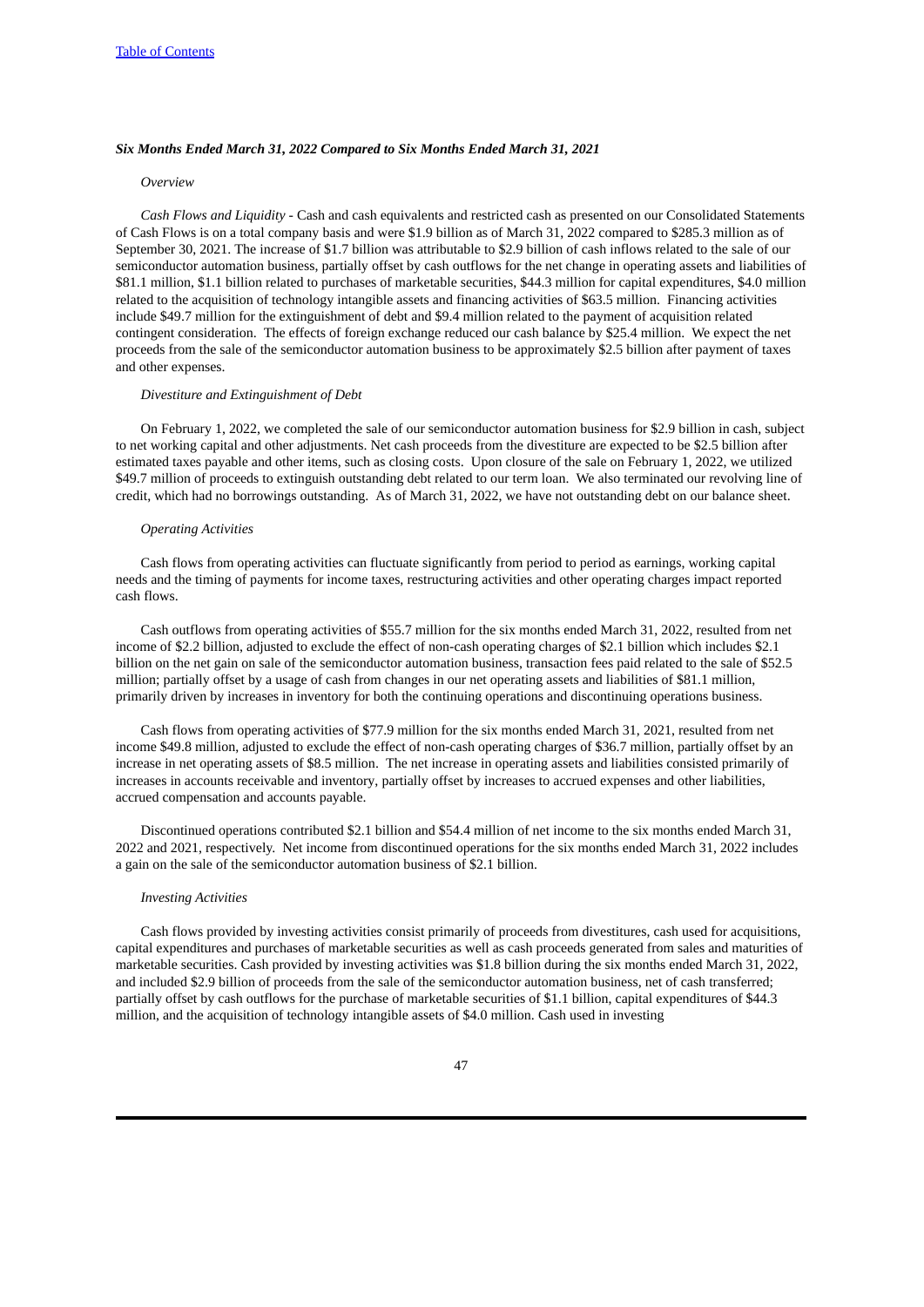activities was \$42.4 million during the six months ended March 31, 2021, and included capital expenditures of \$25.5 million and acquisitions of \$15.1 million.

#### *Financing Activities*

Cash outflows for financing activities were \$63.5 million during the six months ended March 31, 2022 which primarily consisted of cash outflows of \$49.7 million to extinguish the term loan, \$9.4 million for the payment of acquisition related contingent consideration and \$7.5 million related to dividend payments. Cash used in financing activities was \$13.3 million during the six months ended March 31, 2021, which primarily consisted of cash outflows for cash dividend payments of \$14.7 million.

### *China Facility*

In April 2019, we committed to construct a facility in Suzhou China, to consolidate the multiple locations in Suzhou, China related to the genomics business and provide infrastructure to support future growth. The facility is being constructed in two phases. We have incurred \$44.3 million to date related to the construction of the facility, which includes \$8.7 million incurred for the six months ended March 31, 2022.

### **Capital Resources**

### *Term Loan and Line of Credit*

On October 4, 2017, we entered into a \$200.0 million term loan with Morgan Stanley Senior Funding, Inc., JPMorgan Chase Bank, N.A. and Wells Fargo Securities, LLC pursuant to the terms of a credit agreement with the lenders. The term loan was issued at \$197.6 million, or 98.8% of its par value, resulting in a discount of \$2.4 million, or 1.2%, which represented loan origination fees paid at the closing.

On February 1, 2022, we settled the Term Loan using proceeds from the sale of the semiconductor automation business as discussed above.

The Company also maintained a revolving line of credit with Wells Fargo Bank, N.A. and JPMorgan Chase Bank, N.A. that provided for a revolving credit facility of up to \$75.0 million. On February 1, 2022, we also terminated the revolving line of credit, which had no borrowings outstanding.

#### **Share Repurchase Program**

On September 29, 2015, our Board of Directors approved a share repurchase program for up to \$50.0 million worth of our common stock. The timing and amount of any shares repurchased will be based on market and business conditions, legal requirements and other factors and repurchases may be commenced or suspended at any time at our discretion. There were no shares repurchased under this program during the six months ended March 31, 2022 and there have been no shares repurchased under this program since its inception.

### **Contractual Obligations and Requirements**

At March 31, 2022, we had non-cancellable commitments of \$97.0 million, including primarily purchase orders for inventory of \$76.7 million, information technology related commitments of \$16.7 million, and China facility commitments of \$3.6 million.

# **Off-Balance Sheet Arrangements**

As of March 31, 2022, we did not have any off-balance sheet arrangements, as defined in Item 303(a)(4)(ii) of SEC Regulation S-K.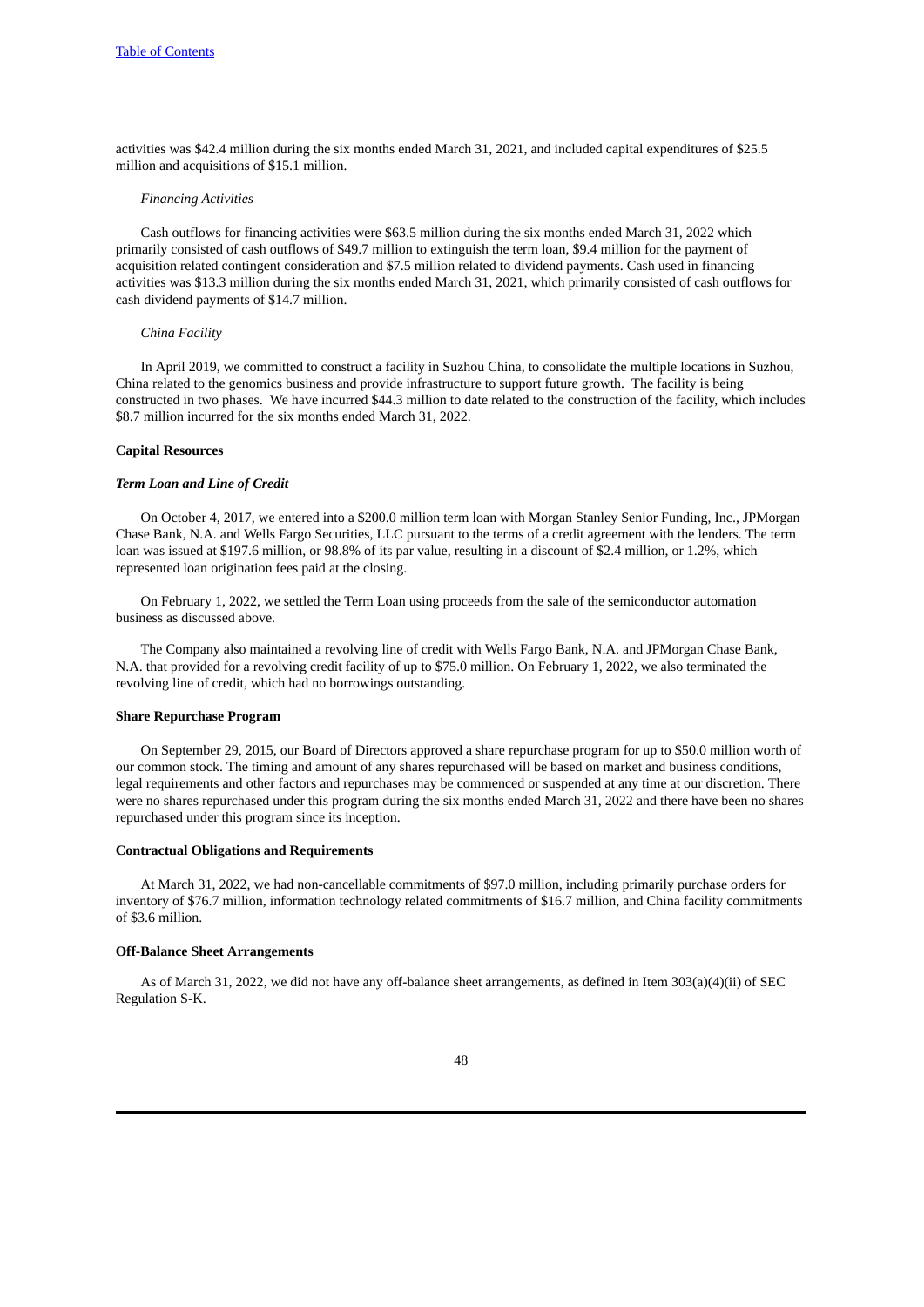### <span id="page-48-0"></span>**Item 3.** *Quantitative and Qualitative Disclosures About Market Risk*

We are exposed to a variety of market risks, including fluctuations in foreign currency exchange rates and changes in interest rates affecting interest payments on our term loan and investment return on our cash and cash equivalents, restricted cash and short-term and long-term investments.

# **Interest Rate Exposure**

Our term loan has a variable interest rate which subjects us to interest rate risk. Our primary interest rate risk exposure results from changes in the short-term LIBOR rate, the federal funds effective rate and the prime rate. On February 1, 2022, in connection with the completion of the sale of its semiconductor automation business, the Company used \$49.7 million of the cash proceeds from the sale to extinguish the total remaining outstanding balance of its term loan. The Company also closed its revolving credit facility of which had no borrowings. During the six months ended March 31, 2022, we incurred cash interest expense of \$0.7 million on our then outstanding term loans.

Our cash and cash equivalents and restricted cash consist principally of money market securities that are short-term in nature. At March 31, 2022, our total short-term and long-term investments were \$1.1 billion, consisting mostly of short term Treasury securities, highly rated corporate debt securities and other debt securities. At March 31, 2022, we had \$3.3 million amount of securities in an unrealized loss position. A hypothetical 100 basis point change in interest rates would result in an \$4.6 million increase in interest income earned during the six months ended March 31, 2022.

### **Currency Rate Exposure**

We have transactions and balances denominated in currencies other than the U.S. dollar. Most of these transactions or balances are denominated in Euros, British Pounds and a variety of Asian currencies. Sales in currencies other than the U.S. dollar were approximately 37% and 44% of our total sales, respectively, during the six months ended March 31, 2022 and 2021. These sales were made primarily by our foreign subsidiaries, which have cost structures that substantially align with the currency of sale.

In the normal course of our business, we have liquid assets denominated in non-functional currencies which include cash, short-term advances between our legal entities and accounts receivable which are subject to foreign currency exposure. Such balances were approximately \$62.3 million and \$119.4 million, respectively, at March 31, 2022 and September 30, 2021, and related to the Euro, British Pound and a variety of Asian currencies. We mitigate the impact of potential currency translation losses on these short-term intercompany advances by the timely settlement of each transaction, generally within 30 days. We also utilize forward contracts to mitigate our exposures to currency movement. We incurred foreign currency gains and losses of \$1.05 million and \$6.3 million during the six months ended March 31, 2022 and 2021, respectively, which related to the currency fluctuation on these balances between the time the transaction occurred and the ultimate settlement of the transaction. A hypothetical 10% change in foreign exchange rates at March 31, 2022 and 2021 would result in an approximate change of \$0.2 million and less than \$0.6 million, respectively, in our net income during the six months ended March 31, 2022 and 2021.

### <span id="page-48-1"></span>**Item 4. Controls and Procedures**

*Evaluation of Disclosure Controls and Procedures*. As of the end of the period covered by this report, and pursuant to Rules 13a-15(e) and 15d-15(e) under the Securities Exchange Act of 1934, the Company's management, including our chief executive officer and chief financial officer, has concluded that our disclosure controls and procedures are effective.

*Change in Internal Controls*. There were no changes in our internal control over financial reporting that occurred during our most recent fiscal quarter that have materially affected, or are reasonably likely to materially affect, our internal control over financial reporting.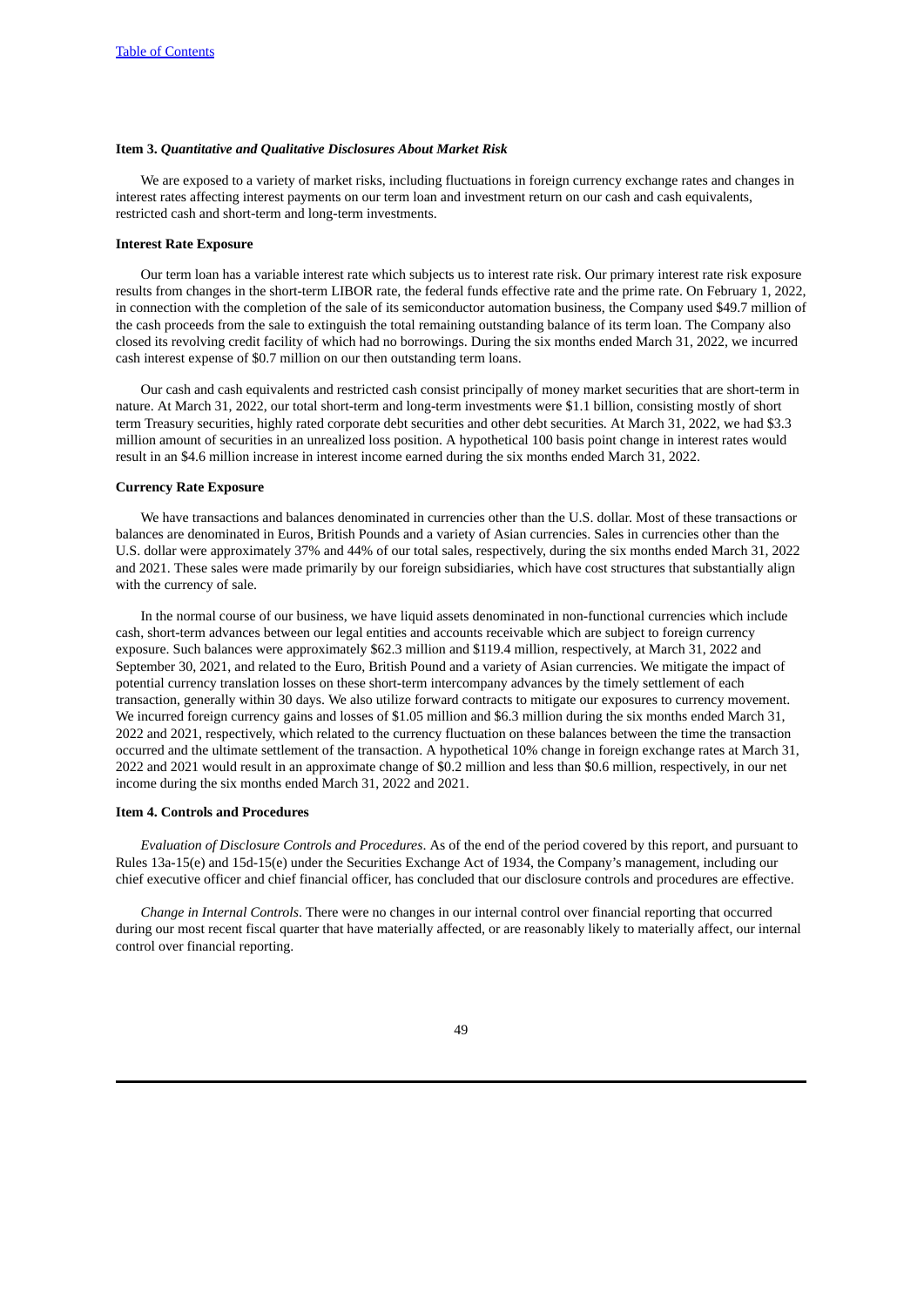# **PART II. OTHER INFORMATION**

# <span id="page-49-1"></span><span id="page-49-0"></span>**Item 1.** *Legal Proceedings*

We are subject to various legal proceedings, both asserted and unasserted, that arise in the ordinary course of business. We cannot predict the ultimate outcome of such legal proceedings or in certain instances provide reasonable ranges of potential losses. However, as of the date of this Quarterly Report on Form 10-Q, we believe that none of these claims will have a material adverse effect on our consolidated financial condition or results of operations. In the event of unexpected subsequent developments and given the inherent unpredictability of these legal proceedings, there can be no assurance that our assessment of any claim will reflect the ultimate outcome and an adverse outcome in certain matters could, from time to time, have a material adverse effect on our consolidated financial condition or results of operations in particular quarterly or annual periods.

# <span id="page-49-2"></span>**Item 1A.** *Risk Factors*

You should carefully review and consider the information regarding certain factors that could materially affect our business, consolidated financial condition or results of operations set forth under Item 1A. Risk Factors in our 2021 Annual Report on Form 10-K as updated under Part II, Item 1A. Risk Factors in our Quarterly Report on Form 10-Q for the quarter ended December 31, 2021 filed with the SEC on February 9, 2022 (the "First Quarter Form 10-Q"). There have been no material changes from the risk factors disclosed in our 2021 Annual Report on Form 10-K and First Quarter Form 10-Q, other than to the risk factor set forth below. We may disclose changes to risk factors or additional factors from time to time in our future filings with the SEC.

### *Our financial condition and results of operations could be adversely affected by the COVID-19 pandemic.*

In December 2019, a novel strain of coronavirus, causing a disease referred to as COVID-19, was first identified in Wuhan, Hubei Province, China, resulting in shutdowns of manufacturing and commerce in the months and years since. . COVID-19 has spread worldwide, including in the United States, and has resulted in authorities implementing numerous measures to try to contain the disease, such as travel bans and restrictions, quarantines, shelter-in-place orders and shutdowns. We have followed the guidelines from the U.S. Center for Disease Control, or CDC, and implemented the recommended safety protocols, and the continuation of the COVID-19 pandemic has also caused us to modify our business practices (including curtailing employee travel, implementing vaccination and testing policies, extending work-from-home policies where necessary and implementing shutdowns if requested by the local government), and we may take further actions as required by government authorities or that we determine are in the best interests of our employees, customers, partners and suppliers. There is no certainty that such measures will be sufficient to mitigate the risks posed by the disease, and our ability to perform critical functions could be harmed.

As a result of the COVID-19 pandemic and the measures designed to contain its spread, our suppliers may not have the materials, capacity, or capability to supply our components according to our schedule and specifications. Further, there may be logistics issues, including our ability and our supply chain's ability to maintain production, as well as transportation demands that may cause further delays. If our suppliers' operations are curtailed, we may need to seek alternate sources of supply, which may be more expensive. Alternate sources may not be available or may result in delays in shipments to us from our suppliers and subsequently to our customers. In addition, the COVID-19 pandemic and the measures designed to stop the spread of the virus may have similar effects on our customers. The COVID-19 pandemic may also give rise to force majeure contractual protections being asserted by customers and/or suppliers that we maintain contracts with, potentially relieving contractual obligations these parties have to us. In any case, any disruption of our suppliers' or customers' businesses would likely negatively impact our sales and operating results.

In addition, we may be more likely to be affected by government mandates in China, where we and our customers have a significant presence and where the government has taken (and likely will continue to take) strict measures to eliminate the spread of COVID-19 in furtherance of its "Zero-COVID" policy. Prolonged lock downs can impact our customers' ability operate and therefore reduce demand for our services. Also, we recently experienced a two-week facility closure in Suzhou, China as a result of local government protocols and mandates. While we do not believe this had a material impact on our financial results, future COVID-19 outbreaks in China causing prolonged city or province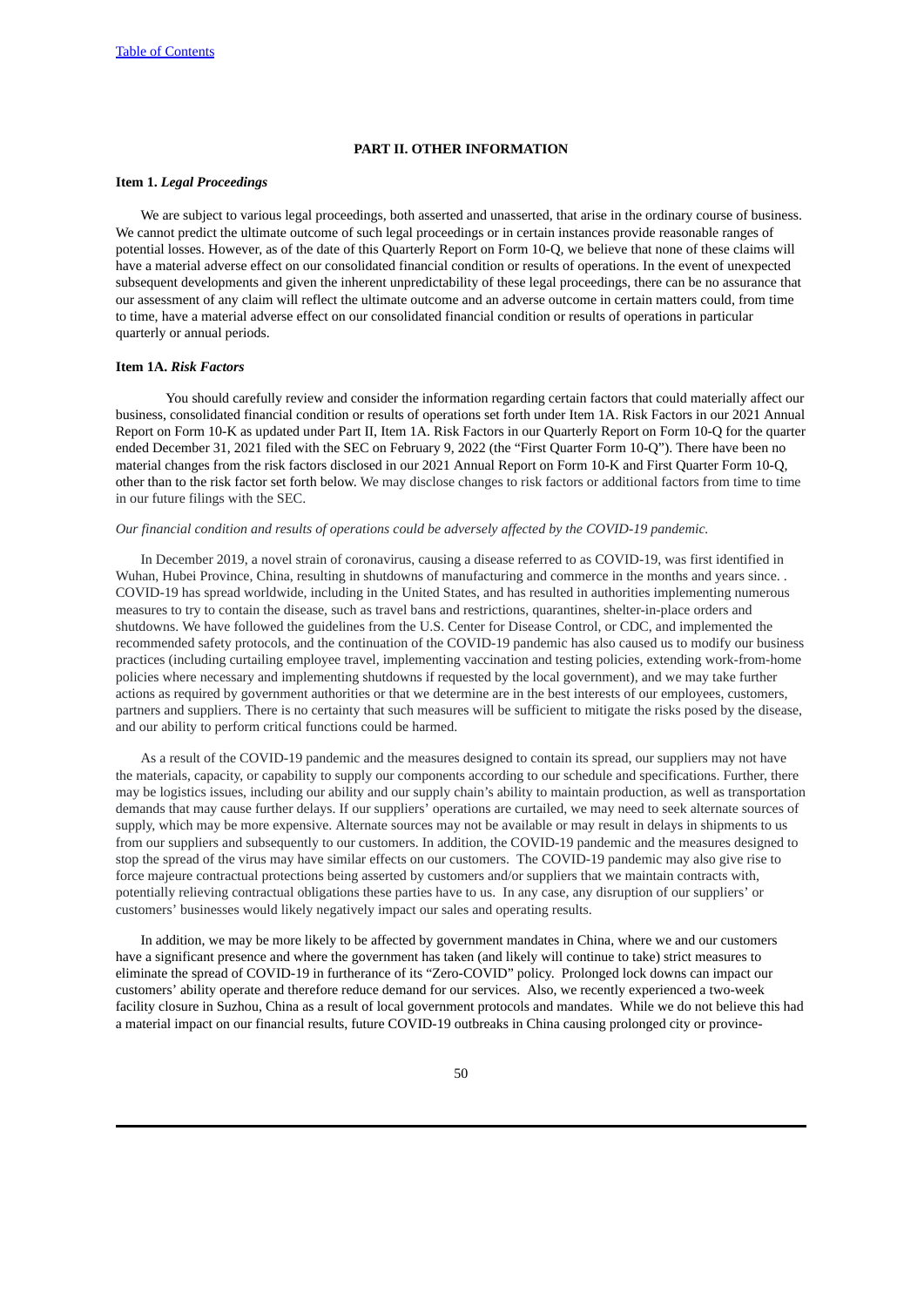wide lock-downs or facility closures could adversely impact our business, financial condition, operating results and cash flows.

While the disruptions and restrictions on the ability to travel, quarantines, shutdowns and other measures taken as a result of the COVID-19 pandemic are expected to be temporary, the duration of any of these measures, and related financial impact, cannot be estimated at this time. Should these measures continue for an extended period of time or be reimplemented after, the impact on our supply chain and customers could have a material adverse effect on our results of operations and cash flows. Further, while the potential impact and duration of the COVID-19 pandemic on the global economy and our business in particular may be difficult to assess or predict, the COVID-19 pandemic has resulted in, and may continue to result in, significant disruption of global financial markets and an economic downturn that may affect demand for our products and services, reduce our ability to access capital or our customers' ability to pay us for past or future purchases, impact our operating results, and have a negative impact on our liquidity and stock price. In addition, an extended recession or an additional financial market correction resulting from the spread of COVID-19 could, adversely affect demand for our products and services, our business and the value of our common stock. The global COVID-19 pandemic continues to rapidly evolve, and we will continue to monitor the COVID-19 situation closely. Although the magnitude of the impact of the pandemic on our business and operations remains uncertain, the continued spread of COVID-19 and actions taken to mitigate such spread as well as the prolonged nature of the pandemic or the occurrence of other outbreaks of contagious diseases could adversely impact our business, financial condition, operating results and cash flows.

# <span id="page-50-0"></span>**Item 6.** *Exhibits*

**Exhibit**

The following exhibits are included herein:

| Exhibit<br>No. | <b>Description</b>                                                                                                                                                                                                                                                                                                                                                                                                                                                                                                                                                                                                                                                                                                        |
|----------------|---------------------------------------------------------------------------------------------------------------------------------------------------------------------------------------------------------------------------------------------------------------------------------------------------------------------------------------------------------------------------------------------------------------------------------------------------------------------------------------------------------------------------------------------------------------------------------------------------------------------------------------------------------------------------------------------------------------------------|
| 3.1            | Restated Certificate of Incorporation of the Company (incorporated herein by reference to Exhibit 3.1 to the                                                                                                                                                                                                                                                                                                                                                                                                                                                                                                                                                                                                              |
| 3.2            | <u>Company's Registration Statement on Form S-3 (Reg. No. 333-189582), filed on June 25, 2013)</u><br>Certificate of Amendment to the Certificate of Incorporation of the Company, effective as of December 1, 2021                                                                                                                                                                                                                                                                                                                                                                                                                                                                                                       |
| 3.3            | <u>(incorporated by reference to Exhibit 3.1 to the Current Report on Form 8-K filed on December 1, 2021).</u><br>Amended and Restated Bylaws of the Company, effective as of December 1, 2021 (incorporated by reference to<br>Exhibit 3.2 to the Current Report on Form 8-K filed on December 1, 2021).                                                                                                                                                                                                                                                                                                                                                                                                                 |
| 31.01          | Certification of the Company's Chief Executive Officer pursuant to Section 302 of the Sarbanes-Oxley Act of<br>2002.                                                                                                                                                                                                                                                                                                                                                                                                                                                                                                                                                                                                      |
| 31.02          | Certification of the Company's Chief Financial Officer pursuant to Section 302 of the Sarbanes-Oxley Act of<br>2002.                                                                                                                                                                                                                                                                                                                                                                                                                                                                                                                                                                                                      |
| 32             | Certification of the Company's Chief Executive Officer and Chief Financial Officer pursuant to Section 906 of<br>the Sarbanes-Oxley Act of 2002.                                                                                                                                                                                                                                                                                                                                                                                                                                                                                                                                                                          |
| 101            | The following material from the Company's Quarterly Report on Form 10-Q, for the quarter ended March 31,<br>2022, formatted in iXBRL (Inline eXtensible Business Reporting Language): (i) the unaudited Consolidated<br>Balance Sheets; (ii) the unaudited Consolidated Statements of Operations; (iii) the unaudited Consolidated<br>Statements of Comprehensive Income; (iv) the unaudited Consolidated Statements of Cash Flows; (v) the<br>unaudited Consolidated Statements of Changes in Stockholders Equity; and (vi) the Notes to the unaudited<br>Consolidated Financial Statements. The instance document does not appear in the Interactive Data File because<br>XBRL tags are embedded in the iXBRL document. |

104 Cover Page Interactive Data File (formatted as iXBRL and contained in Exhibit 101).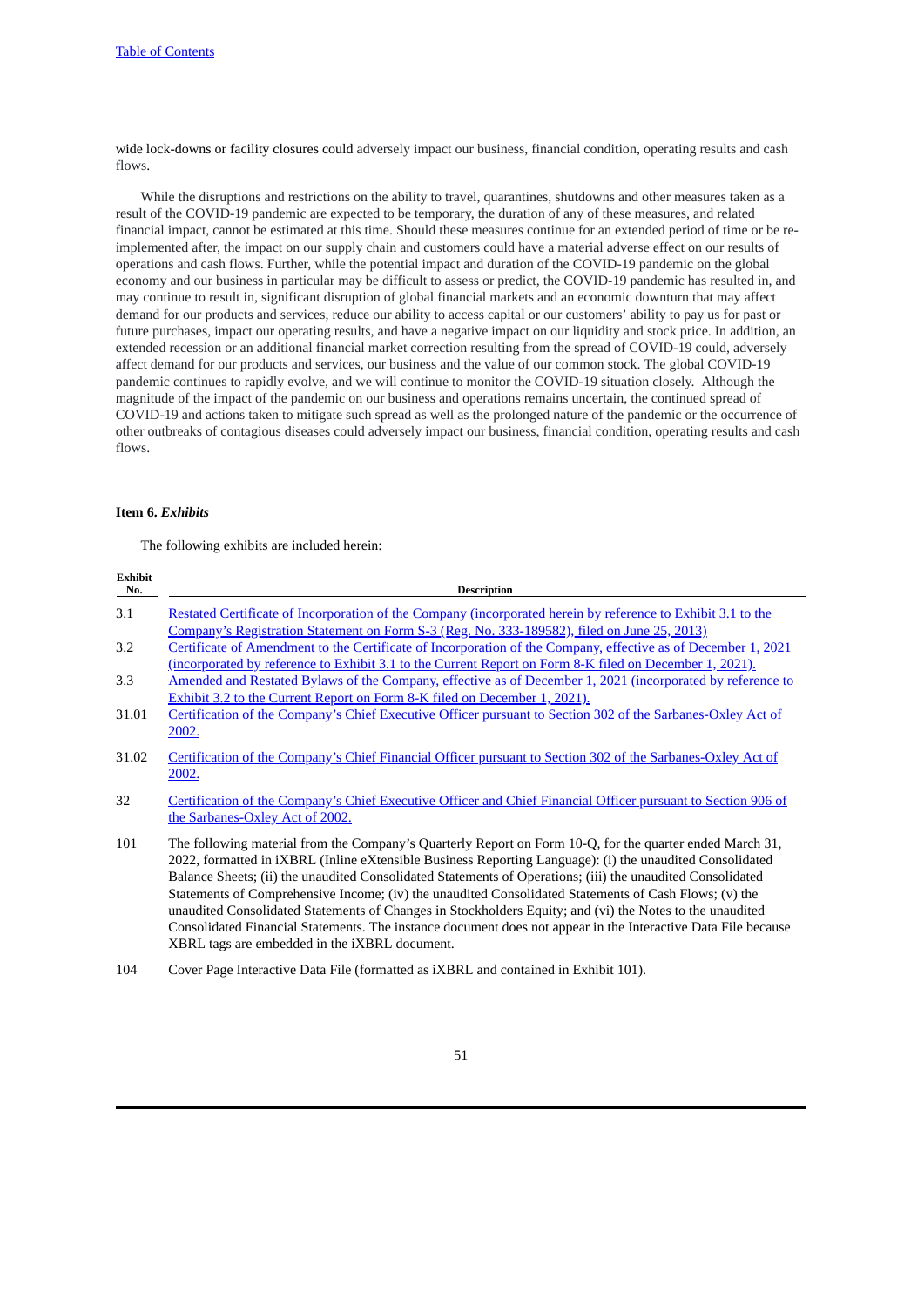# **SIGNATURES**

<span id="page-51-0"></span>Pursuant to the requirements of the Securities Exchange Act of 1934, the Registrant has duly caused this report to be signed on its behalf by the undersigned, thereunto duly authorized.

AZENTA, INC.

Date: May 16, 2022 /s/ Vandana Sriram

Date: May 16, 2022 /s/ Lindon G. Robertson

Lindon G. Robertson *Executive Vice President and Chief Financial Officer (Principal Financial Officer)*

Vandana Sriram *Vice President-Finance and Corporate Controller (Principal Accounting Officer)*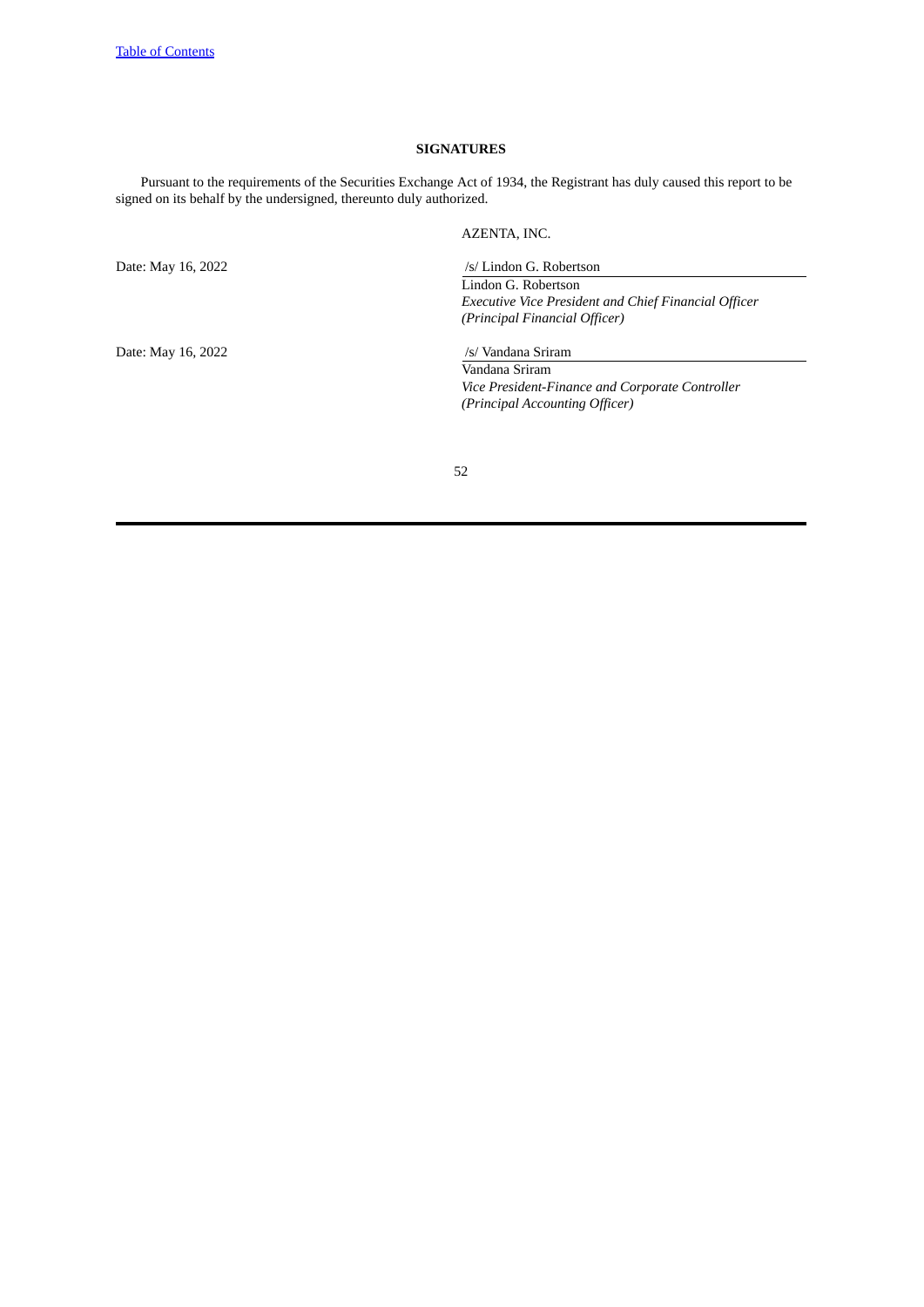# **CERTIFICATION PURSUANT TO SECTION 302 OF THE SARBANES-OXLEY ACT OF 2002**

<span id="page-52-0"></span>I, Stephen S. Schwartz, certify that:

- 1. I have reviewed this quarterly report on Form 10-Q of Azenta, Inc.;
- 2. Based on my knowledge, this report does not contain any untrue statement of a material fact or omit to state a material fact necessary to make the statements made, in light of the circumstances under which such statements were made, not misleading with respect to the period covered by this report;
- 3. Based on my knowledge, the financial statements, and other financial information included in this report, fairly present in all material respects the financial condition, results of operations and cash flows of the registrant as of, and for, the periods presented in this report;
- 4. The registrant's other certifying officer and I are responsible for establishing and maintaining disclosure controls and procedures (as defined in Exchange Act Rules 13a-15(e) and 15d-15(e)) and internal control over financial reporting (as defined in Exchange Act Rules 13a-15(f) and 15d-15(f)) for the registrant and have:
	- a. Designed such disclosure controls and procedures, or caused such disclosure controls and procedures to be designed under our supervision to ensure that material information relating to the registrant, including its consolidated subsidiaries, is made known to us by others within those entities, particularly during the period in which this report is being prepared;
	- b. Designed such internal control over financial reporting, or caused such internal control over financial reporting to be designed under our supervision, to provide reasonable assurance regarding the reliability of financial reporting and the preparation of financial statements for external purposes in accordance with generally accepted accounting principles;
	- c. Evaluated the effectiveness of the registrant's disclosure controls and procedures and presented in this report our conclusions about the effectiveness of the disclosure controls and procedures, as of the end of the period covered by this report based on such evaluation; and
	- d. Disclosed in this report any change in the registrant's internal control over financial reporting that occurred during the registrant's most recent fiscal quarter (the registrant's fourth fiscal quarter in the case of an annual report) that has materially affected, or is reasonably likely to materially affect, the registrant's internal control over financial reporting; and
- 5. The registrant's other certifying officer and I have disclosed, based on our most recent evaluation of internal control over financial reporting, to the registrant's auditors and the audit committee of the registrant's board of directors (or persons performing the equivalent functions):
	- a. All significant deficiencies and material weaknesses in the design or operation of internal control over financial reporting which are reasonably likely to adversely affect the registrant's ability to record, process, summarize and report financial information; and
	- b. Any fraud, whether or not material, that involves management or other employees who have a significant role in the registrant's internal control over financial reporting.

/S/ STEPHEN S. SCHWARTZ

Stephen S. Schwartz Chief Executive Officer

Date: May 16, 2022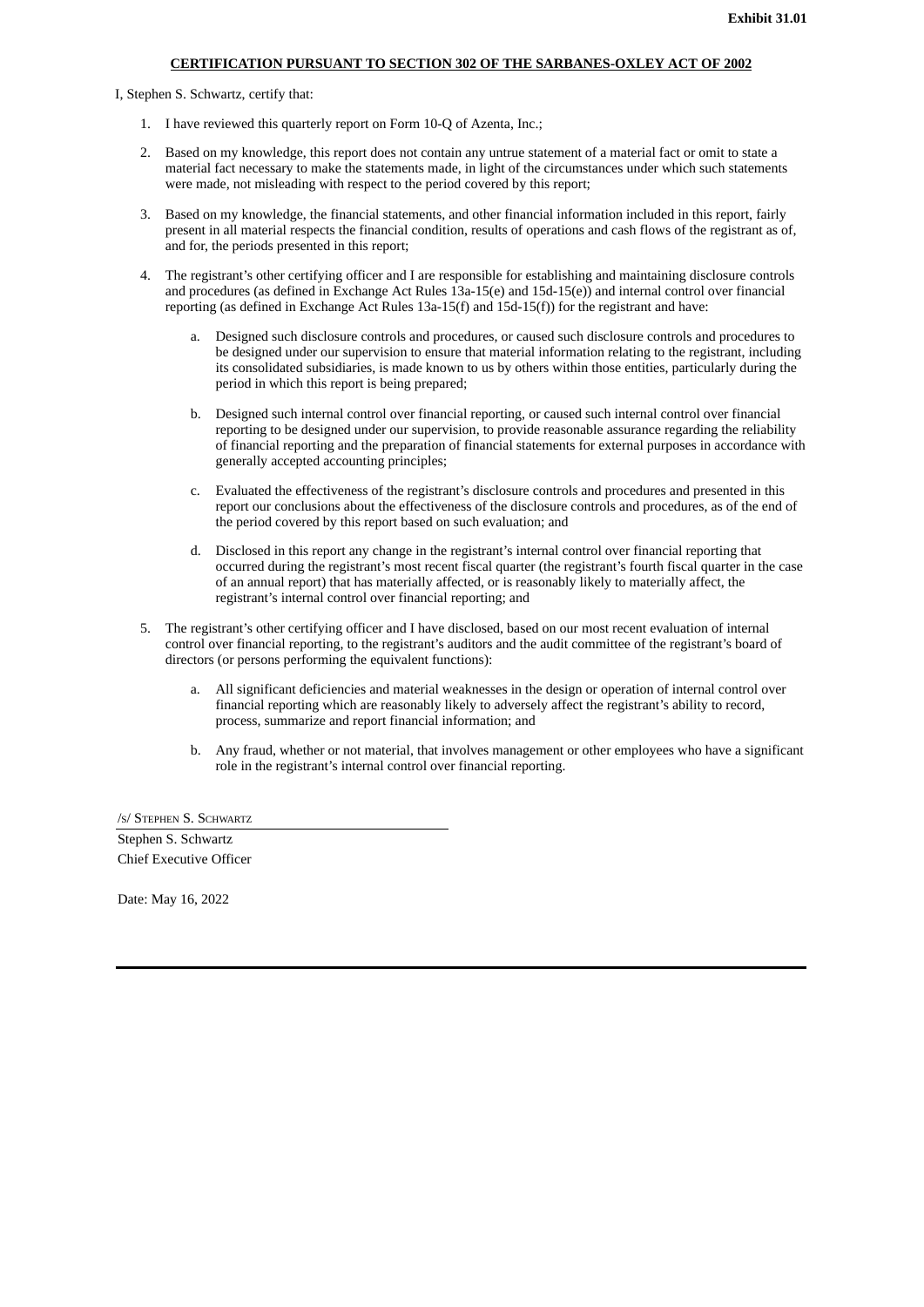# **CERTIFICATION PURSUANT TO SECTION 302 OF THE SARBANES-OXLEY ACT OF 2002**

<span id="page-53-0"></span>I, Lindon G. Robertson, certify that:

- 1. I have reviewed this quarterly report on Form 10-Q of Azenta, Inc.;
- 2. Based on my knowledge, this report does not contain any untrue statement of a material fact or omit to state a material fact necessary to make the statements made, in light of the circumstances under which such statements were made, not misleading with respect to the period covered by this report;
- 3. Based on my knowledge, the financial statements, and other financial information included in this report, fairly present in all material respects the financial condition, results of operations and cash flows of the registrant as of, and for, the periods presented in this report;
- 4. The registrant's other certifying officer and I are responsible for establishing and maintaining disclosure controls and procedures (as defined in Exchange Act Rules 13a-15(e) and 15d-15(e)) and internal control over financial reporting (as defined in Exchange Act Rules 13a-15(f) and 15d-15(f)) for the registrant and have:
	- a. Designed such disclosure controls and procedures, or caused such disclosure controls and procedures to be designed under our supervision to ensure that material information relating to the registrant, including its consolidated subsidiaries, is made known to us by others within those entities, particularly during the period in which this report is being prepared;
	- b. Designed such internal control over financial reporting, or caused such internal control over financial reporting to be designed under our supervision, to provide reasonable assurance regarding the reliability of financial reporting and the preparation of financial statements for external purposes in accordance with generally accepted accounting principles;
	- c. Evaluated the effectiveness of the registrant's disclosure controls and procedures and presented in this report our conclusions about the effectiveness of the disclosure controls and procedures, as of the end of the period covered by this report based on such evaluation; and
	- d. Disclosed in this report any change in the registrant's internal control over financial reporting that occurred during the registrant's most recent fiscal quarter (the registrant's fourth fiscal quarter in the case of an annual report) that has materially affected, or is reasonably likely to materially affect, the registrant's internal control over financial reporting; and
- 5. The registrant's other certifying officer and I have disclosed, based on our most recent evaluation of internal control over financial reporting, to the registrant's auditors and the audit committee of the registrant's board of directors (or persons performing the equivalent functions):
	- a. All significant deficiencies and material weaknesses in the design or operation of internal control over financial reporting which are reasonably likely to adversely affect the registrant's ability to record, process, summarize and report financial information; and
	- b. Any fraud, whether or not material, that involves management or other employees who have a significant role in the registrant's internal control over financial reporting.

/S/ LINDON G. ROBERTSON Lindon G. Robertson

Executive Vice President and Chief Financial Officer

Date: May 16, 2022